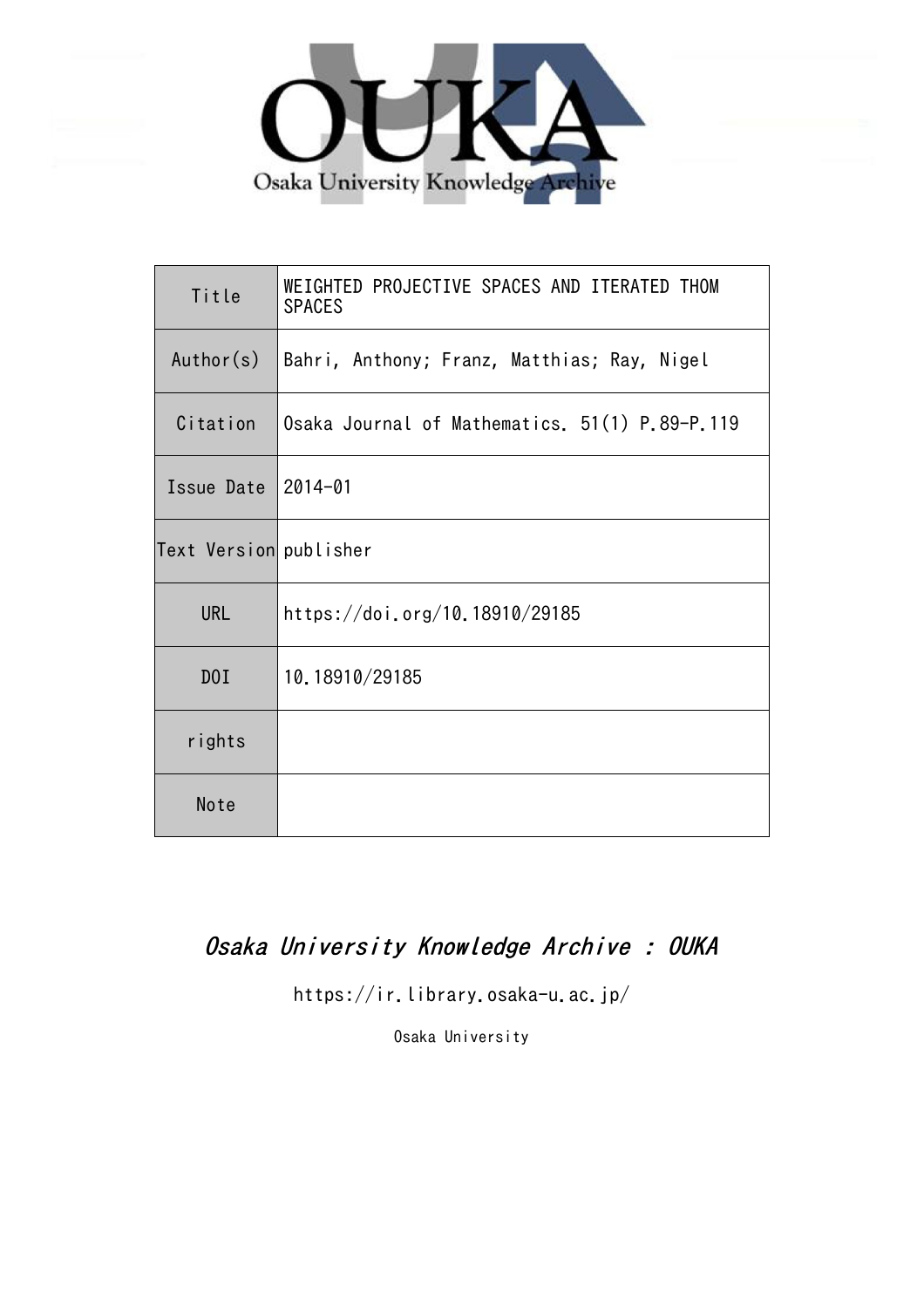Bahri, A., Franz, M. and Ray, N. Osaka J. Math. **51** (2014), 89–119

# **WEIGHTED PROJECTIVE SPACES AND ITERATED THOM SPACES**

ANTHONY BAHRI, MATTHIAS FRANZ and NIGEL RAY

(Received October 17, 2011, revised May 8, 2012)

#### **Abstract**

For any weight vector  $\chi$  of positive integers, the weighted projective space  $\mathbb{P}(\chi)$ is a projective toric variety, and has orbifold singularities in every case other than standard projective space. Our principal aim is to study the algebraic topology of  $\mathbb{P}(\chi)$ , paying particular attention to its localisation at individual primes p. We identify certain *p*-primary weight vectors  $\pi$  for which  $\mathbb{P}(\pi)$  is homeomorphic to an iterated Thom space, and discuss how any weighted projective space may be reassembled from its *p*-primary parts. The resulting Thom isomorphisms provide an alternative to Kawasaki's calculation of the cohomology ring of  $\mathbb{P}(\gamma)$ , and allow us to recover Al Amrani's extension to complex *K*-theory. Our methods generalise to arbitrary complex oriented cohomology algebras and their dual homology coalgebras, as we demonstrate for complex cobordism theory, the universal example. In particular, we describe a fundamental class that belongs to the complex bordism coalgebra of  $\mathbb{P}(\chi)$ , and may be interpreted as a resolution of singularities.

## **1. Introduction**

Weighted projective spaces  $\mathbb{P}(\chi)$  are defined for every integral weight vector  $\chi$ , and constitute a family of singular toric varieties on which many hypotheses may be tested. Our central interest is to study their algebraic topology, and identify them up to homeomorphism with spaces whose singularities are more familiar, namely iterated Thom complexes. In the process of working towards this goal, it transpires that the cohomology algebras  $E^*(\mathbb{P}(\chi))$ , and homology coalgebras  $E_*(\mathbb{P}(\chi))$ , may be described in terms of iterated Thom isomorphisms for any complex oriented cohomology and homology theories  $E^*(-)$  and  $E^*(-)$ . This provides a fruitful new perspective on algebraic objects of considerable complexity, and we present several explicit examples below.

Until the last few years, literature on the algebraic topology of weighted projective spaces has been sparse, and restricted mainly to work of Kawasaki [14] and Al Amrani [3], [4]. Immediately after the latter, Nishimura–Yoshimura [15] took up the challenge of computing the real K-theory groups  $KO^*(\mathbb{P}(\chi))$ , whose difficulty is increased by the lack of complex orientation for  $KO^*(-)$ . More recently, it has become apparent that

<sup>2010</sup> Mathematics Subject Classification. Primary 57R18; Secondary 14M25, 55N22.

AB was partially supported by a Rider University Summer Research Fellowship and Grant #210386 from the Simons Foundation; MF was partially supported by an NSERC Discovery Grant; NR was partially supported by Royal Society International Joint Projects Grant #R104514.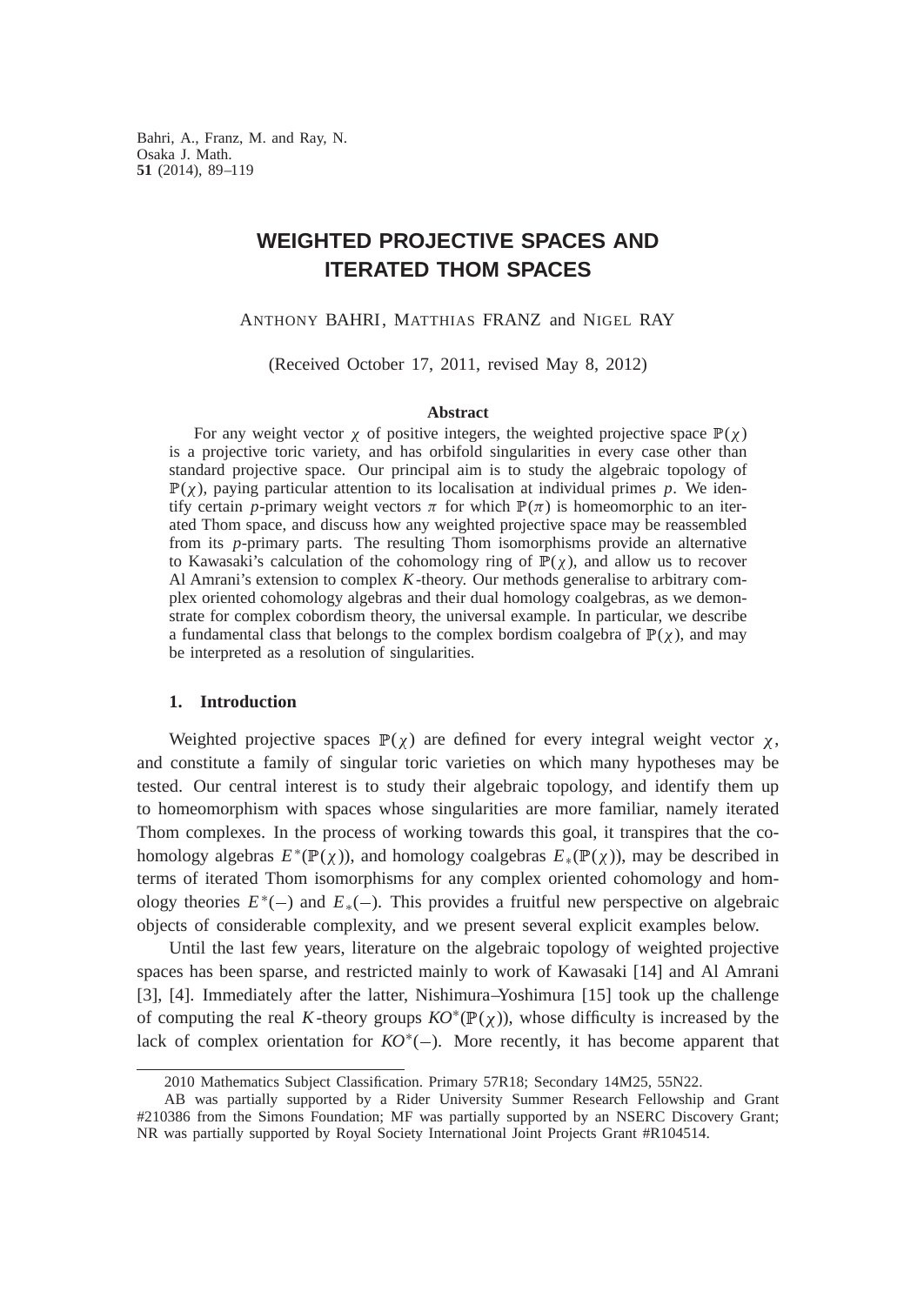the toric structure of  $\mathbb{P}(\chi)$  is particularly important, and our own work [5], [6] has exploited this fact. Most of our current results are independent of the toric framework, but its beauty is sufficiently compelling that we have retained it here for background and motivation.

We present our results in the following order.

Section 2 establishes notation by recalling definitions of  $\mathbb{P}(\chi)$  and the associated weighted lens spaces  $L(k; \chi)$  in the toric setting. A crucial cofibre sequence of Kawasaki is expressed in terms of normal neighbourhoods over the orbit simplex  $\Delta^n$  of the canonical torus action, and his resulting computation of the integral cohomology rings  $H^*(\mathbb{P}(\chi))$ and  $H^*(L(k; \chi))$  are summarised. The important maps  $\phi \colon \mathbb{C}P^n \to \mathbb{P}(\chi)$  and  $\psi \colon \mathbb{P}(\chi) \to$  $\mathbb{C}P^n$  are described in terms of homogeneous coordinates, and the complex line bundle classified by  $\psi$  is identified for future use.

Section 3 introduces the concept of *divisive* weight vectors and their normalisations, and Corollary 3.8 employs an observation of Al Amrani (relating  $\psi$  and normal neighbourhoods) to express  $\mathbb{P}(\chi)$  as an iterated Thom complex whenever  $\chi$  is divisive. Fundamental examples are provided by  $p$ -primary weight vectors  $\pi$ , whose coordinates are powers of a fixed prime p. Archetypal examples are the *p*-contents  $_p\chi$  of  $\chi$ , which lead to the *p*-primary decomposition of  $\chi$ . Maps  $e(\chi/\omega)$ :  $\mathbb{P}(\omega) \to \mathbb{P}(\chi)$  are introduced as common generalisations of  $\psi$  and  $\sigma$ , and determine *extraction* and *inclusion* maps between  $\mathbb{P}(\chi)$  and its *p*-primary parts  $\mathbb{P}(\rho \chi)$ . The maps *e* also encode a description of any weighted projective space as the quotient of any other by the action of a certain abelian group.

Section 5 considers complex oriented cohomology theories  $E^*(-)$ , whose coefficient rings  $E_*$  are even dimensional and free of additive torsion. In Theorem 5.8, the complex orientation is exploited to describe  $E^*(\mathbb{P}(\chi))$  via iterated Thom isomorphisms and the *E*-theoretic formal group law, whenever  $\chi$  is divisive. Illustrative examples are given using integral cohomology and complex *K*-theory, and the former are shown to recover Kawasaki's calculations in the divisive (and therefore the *p*-primary) case.

Section 4 addresses the question that immediately arises: is it possible to reassemble the *p*-primary parts  $\mathbb{P}(\gamma)$ , and recover  $\mathbb{P}(\gamma)$  up to homeomorphism? Theorem 4.9 answers affirmatively, and offers the surprising addendum that reassembly may be effected in two contrasting ways, which describe  $\mathbb{P}(\chi)$  as an iterated limit and an iterated colimit of the  $\mathbb{P}(\rho \chi)$ 's respectively. Both constructions arise over  $\mathbb{C}P^n$ , utilising the maps  $e(1/p\chi)$  and  $e(p\chi)$ . Examples are discussed which show that different reassemblies of the same *p*-primary parts can produce non-homeomorphic results.

Section 6 introduces cohomological reassembly as a natural analogue of the previous geometry. Theorem 6.10 describes  $E^*(\mathbb{P}(\chi))$  as both a limit and a colimit of the *p*-primary parts  $E^*(\mathbb{P}(\rho \chi))$ , made explicit in terms of direct sums and iterated tensor products over  $E^*(\mathbb{C}P^n)$  respectively. Most memorable is the resulting identification of  $E^*(\mathbb{P}(\chi))$  with an intersection of *p*-primary subalgebras of  $E^*(\mathbb{C}P^n)$ . Examples are provided in integral cohomology and complex *K*-theory to show that detailed computation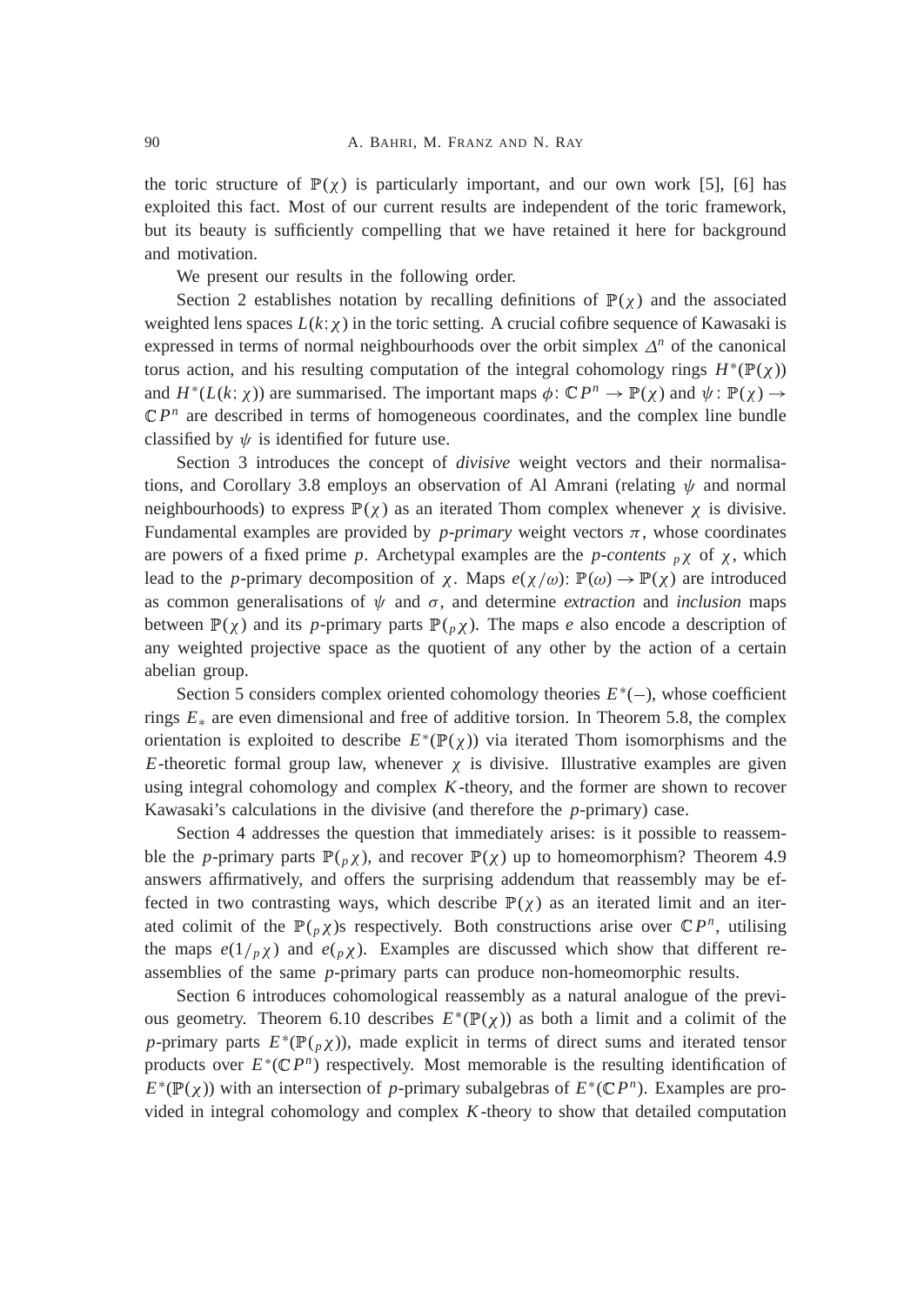is possible; the former recover Kawasaki's calculations for arbitrary  $\chi$ , and the latter those of [3].

To date, toric topology has rarely dealt with the homology coalgebra  $E_*(X_\Sigma)$  of a toric variety  $X_{\Sigma}$ . Section 7 redresses this situation, at least for weighted projective space, by studying the universal example  $\Omega_*^U(\mathbb{P}(\chi))$  for divisive  $\chi$ . The relationship between Bott towers and iterated Thom spaces is recalled, and applied in Theorem 7.14 to identify explicit  $\Omega_*^U$ -generators for the coalgebra  $\Omega_*^U(\mathbb{P}(\chi))$ . In particular, a rational fundamental class is constructed that may be interpreted in terms of toric desingularisation.

Finally, Section 8 introduces homological reassembly by dualising the results of Section 6. Theorem 8.2 describes the coalgebra  $E_*(\mathbb{P}(\chi))$  as both a limit and a colimit of the *p*-primary parts  $E_*(\mathbb{P}(\rho \chi))$  in terms of direct sums and iterated tensor products over  $E_*(\mathbb{C}P^n)$  respectively. In particular,  $E_*(\mathbb{P}(\chi))$  is identified with an intersection of *p*-primary subcoalgebras of  $E_*(\mathbb{C}P^n)$ , and an illustrative examples is given in complex *K*-theory.

Throughout our work we write  $S^1$  for the circle as a topological space, and  $T < \mathbb{C}^1$ for its realisation as the group of unimodular complex numbers with respect to multiplication. For any integer  $k > 0$  we write  $\mathbb{Z}/k$  for the integers modulo *k*, and  $C_k < T$ for its realisation as the subgroup generated by a primitive *k*-th root of unity. We interpret the standard simplex  $\Delta^n$  as the intersection of the positive orthant  $\mathbb{R}^{n+1}_{\geq}$  with the hyperplane  $x_0 + \cdots + x_n = 1$ , and denote its boundary by  $\partial \Delta^n$ . As an abstract simplicial complex,  $\partial \Delta^n$  has  $\binom{n+1}{k+1}$  $f_{k+1}^{n+1}$  faces of dimension *k*, for  $-1 \leq k < n$ .

For any generalised cohomology theory, we follow the convention that all homology and cohomology groups  $E_*(X)$  and  $E^*(X)$  are *reduced* for every space X. The unreduced counterparts are given by adjoining a disjoint basepoint, and considering  $E_*(X_+)$  and  $E^*(X_+)$ . The *coefficient ring*  $E_*$  is given by  $E_*(S^0) \cong E^{-*}(S^0)$ ; we identify the homological and cohomological versions without further comment, and interpret  $E_*(X_+)$  and  $E^*(X_+)$  as  $E_*$ -modules and  $E_*$ -algebras respectively. We make the important assumption that  $E_*$  is even dimensional and free of additive torsion, as holds for integral cohomology  $H^*(-)$ , complex *K*-theory  $K^*(-)$ , and complex cobordism  $\Omega_U^*(-)$ .

These theories are also *complex oriented* [1, Part II §2], by means of a class  $x^E$ in  $E^2(\mathbb{C}P^{\infty})$  whose restriction to  $E^2(\mathbb{C}P^1)$  is a generator. It follows that there exists a canonical isomorphism

$$
(1.1) \t\t\t E^*(\mathbb{C}P_+^{\infty}) \cong E_*[\![x^E]\!]
$$

of  $E_*$ -algebras, and that complex vector bundles have associated  $E$ -theoretic Chern classes. In particular,  $x^E$  is the first Chern class  $c_1^E(\zeta)$  of the dual Hopf line bundle  $\zeta$ over  $\mathbb{C}P^{\infty}$ . A minor abuse of notation allows  $x^E$  to be confused with its restriction to  $\mathbb{C}P^n$ , and produces an isomorphism

(1.2) 
$$
E^*(\mathbb{C} P_+^n) \cong E_*[x^E]/((x^E)^{n+1}).
$$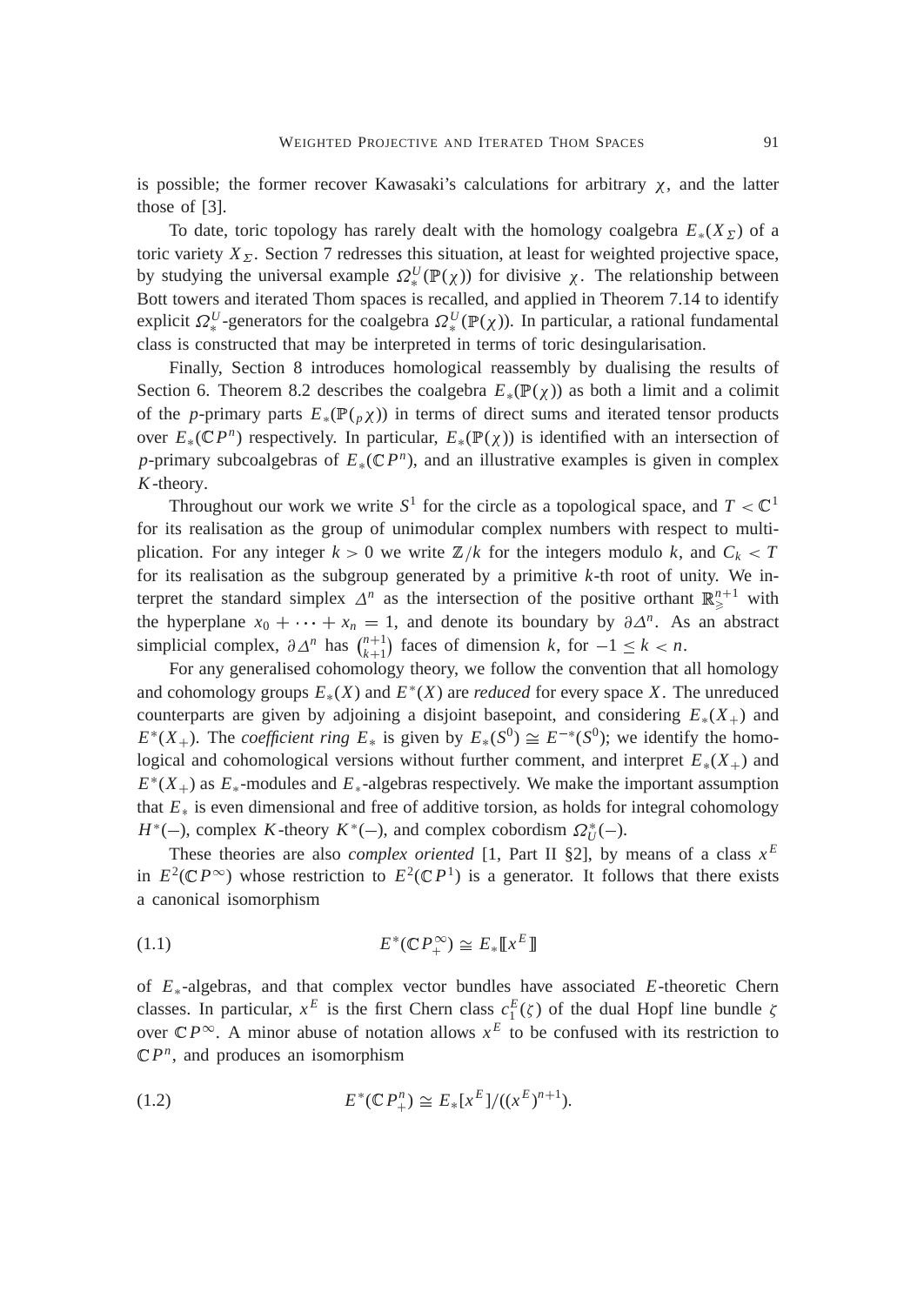It is convenient to denote  $x^E$  by *u* in the universal case  $\Omega^*_U(\mathbb{C}P^\infty)$ , and to write  $x^H$ as *x* in  $H^2(\mathbb{C}P^\infty)$ .

If the Thom space of  $\zeta$  is identified with  $\mathbb{C}P^{\infty}$ , then  $x^E$  may also be interpreted as a Thom class  $t^E(\zeta)$ , and extended to a universal Thom class  $t^E \in E^0(MU)$ ; thus  $t^U$ is represented by the identity map on *MU*.

### **2. Weighted projective space**

In this section basic notation is established, and the definitions of weighted projective space, weighted lens space, and their associated constructions are recalled. Readers are referred to Al Amrani [3], [4], Kawasaki [14], and the authors' own work [5] for further details.

The *standard action* of the  $(n + 1)$ -dimensional torus  $T^{n+1}$  on  $\mathbb{C}^{n+1}$  is by coordinatewise multiplication, and restricts to the unit sphere  $S^{2n+1}$ . The orbit space of the latter is homeomorphic to the standard simplex  $\Delta^n \subset \mathbb{R}^{n+1}_{\geq}$ , and the quotient map *r* :  $S^{2n+1} \to \Delta^n$  is given by  $r(z) = (|z_0|^2, \ldots, |z_n|^2)$ .

A *weight vector*  $\chi$  is a sequence  $(\chi_0, \ldots, \chi_n)$  of positive integers, and  $T(\chi) < T^{n+1}$ denotes the subcircle of elements  $(t^{x_0}, \ldots, t^{x_n})$ , as *t* ranges over *T*. It is convenient to abbreviate the greatest common divisor  $gcd(\chi_0, \ldots, \chi_n)$  and least common multiple lcm( $\chi_0, \ldots, \chi_n$ ) to  $g = g(\chi)$  and  $l = l(\chi)$  respectively.

DEFINITION 2.1. The *weighted projective space*  $\mathbb{P}(\chi)$  is the orbit space of the action of  $T(\chi)$  on  $S^{2n+1}$ ; it admits a *canonical action* of the quotient *n*-torus  $T^{n+1}/T(\chi)$ , with orbit space  $\Delta^n$ .

The respective quotient maps are

$$
(2.2) \tS^{2n+1} \xrightarrow{p(\chi)} \mathbb{P}(\chi) \xrightarrow{q(\chi)} \Delta^n,
$$

whose composition is *r*. The action of  $T(\chi)$  is free when  $\chi = (d, \ldots, d)$  for any positive integer *d*, in which case  $\mathbb{P}(\chi)$  reduces to  $\mathbb{C}P^n$ ; in general,  $\mathbb{P}(\chi)$  has orbifold singularities. Weighted projective spaces provide an important class of singular examples in algebraic and symplectic geometry, although the focus of this article is on their algebraic topology.

It is sometimes convenient to assume that  $g(\chi) = 1$ , because  $T \langle d\chi \rangle$  and  $T \langle \chi \rangle$ produce homeomorphic orbit spaces for all *d*.

DEFINITION 2.3. For any positive integer *k*, the *weighted lens space*  $L(k; \chi)$  is the orbit space of the action of the weighted cyclic subgroup  $C_k(\chi) < T(\chi)$  on  $S^{2n+1}$ ; it admits *canonical actions* of the quotient circle  $T(\chi)/C_k(\chi)$  with orbit space  $\mathbb{P}(\chi)$ , and of the  $(n + 1)$ -torus  $T^{n+1}/C_k\langle \chi \rangle$  with orbit space  $\Delta^n$ .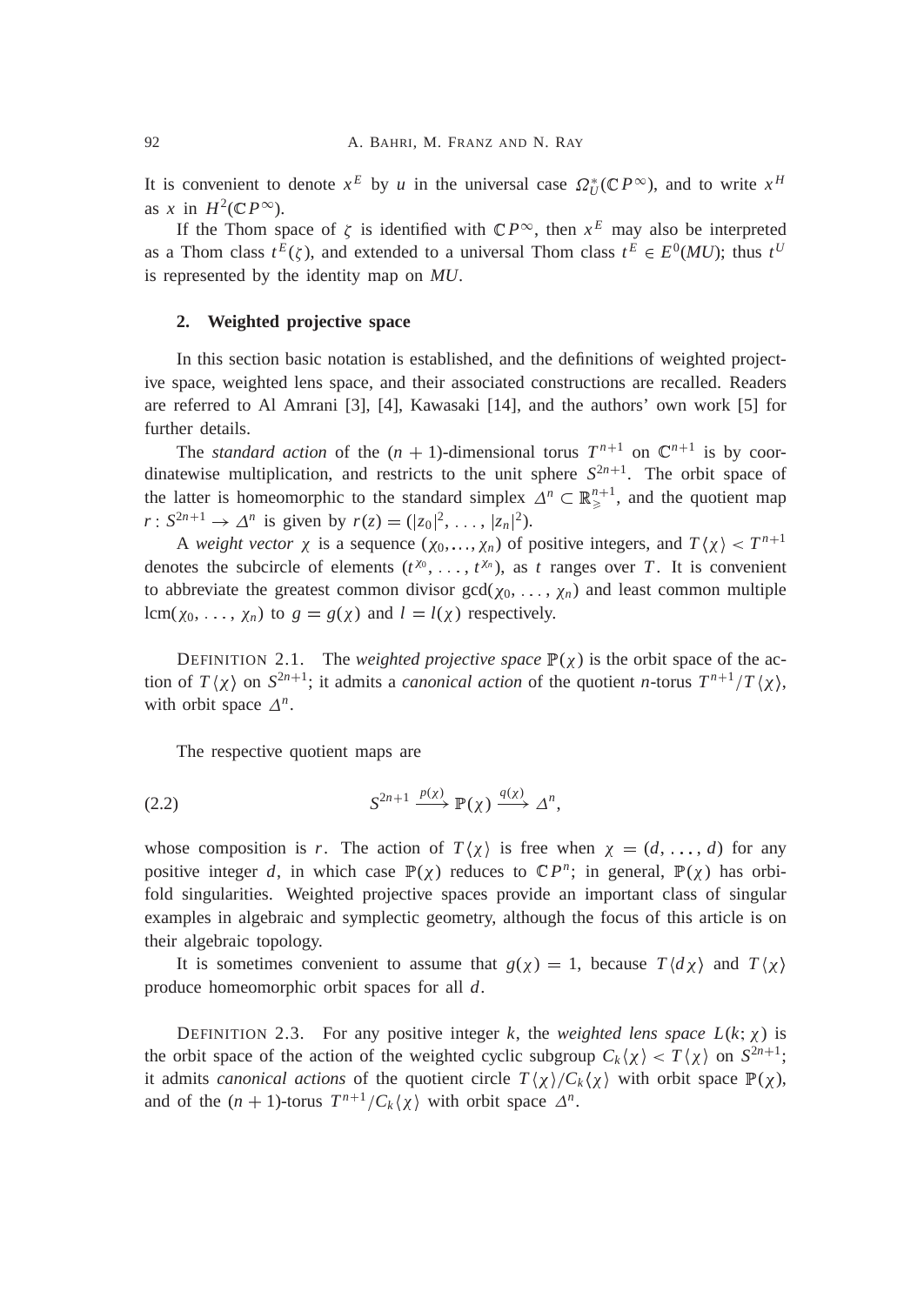If *k* is prime to  $\chi_i$  for  $0 \le i \le n$ , then  $L(k; \chi)$  is a standard lens space, and is smooth; otherwise,  $C_k(\chi)$  fails to act freely, and  $L(k; \chi)$  may be singular.

Restricting (2.2) to the hyperplane  $z_n = 0$  yields orbit maps

$$
(2.4) \tS^{2n-1} \xrightarrow{p(\chi')} \mathbb{P}(\chi') \xrightarrow{q(\chi')} \Delta^{n-1},
$$

where  $\chi'$  denotes  $(\chi_0, \ldots, \chi_{n-1})$  and  $\Delta^{n-1}$  is the subsimplex  $x_n = 0$  of  $\Delta^n$ . On the other hand, restricting to the cylinder  $|z_n|^2 = 1/2$  gives

$$
(2.5) \tS^{2n-1} \times S^1 \xrightarrow{p_{1/2}} L(\chi_n; \chi') \xrightarrow{q_{1/2}} \Delta_{1/2},
$$

where  $S^{2n-1} \subset S^{2n+1}$  is the subsphere

$$
|z_0|^2 + \cdots + |z_{n-1}|^2 = \frac{1}{2}.
$$

Thus  $p_{1/2}$  is the orbit map for  $T\langle \chi \rangle$ , and factors through  $L(\chi_n; \chi') \times S^1$  under the actions of  $C_{\chi_n}(\chi')$  and  $T(\chi)/C_{\chi_n}(\chi')$  respectively; the latter is isomorphic to *T*. Similarly,  $q_{1/2}$  is the orbit map for the *n*-torus  $T^n/C_{\chi_n}\langle \chi' \rangle$ , whose orbit space  $\Delta_{1/2}$  is the  $(n-1)$ -simplex  $x_n = 1/2$ . Finally, restricting to the circle  $|z_n| = 1$  projects every point  $(0, \ldots, 0, z_n)$  in  $S^{2n+1}$  onto  $[0, \ldots, 0, 1]$  in  $\mathbb{P}(\chi)$ , and thence to the vertex  $(0, \ldots, 0, 1)$ in  $\Delta^n$ .

Now consider the decomposition of  $\Delta^n$  into the union of subspaces  $N(1/2)$  and *C*(1/2), specified by  $x_n \leq 1/2$  and  $x_n \geq 1/2$  respectively; they are homeomorphic to the product  $\Delta^{n-1} \times [0, 1/2]$  and the cone  $C\Delta_{1/2}$ . So  $\mathbb{P}(\chi)$  may be expressed as the pushout of

(2.6) *N* <sup>P</sup> ( <sup>0</sup> ) *i L*(*<sup>n</sup>* <sup>I</sup> <sup>0</sup> ) *j* ! *CL*(*<sup>n</sup>* <sup>I</sup> <sup>0</sup> ),

where  $N\mathbb{P}(\chi')$  denotes the neighbourhood  $q^{-1}(N(1/2))$  of  $\mathbb{P}(\chi')$  in  $\mathbb{P}(\chi)$ , and  $CL(\chi_n; \chi')$ denotes the cone  $q^{-1}(C(1/2))$ , with basepoint  $[0, \ldots, 0, 1]$ . Equivalently, (2.6) arises by decomposing  $S^{2n+1}$  as the pushout of

$$
S^{2n-1} \times D^2 \stackrel{i}{\leftarrow} S^{2n-1} \times S^1 \stackrel{j}{\rightarrow} D^{2n} \times S^1,
$$

and forming orbit spaces under the action of  $T(\chi)$ . Reparametrising  $D^{2n}$  shows that  $[0, \ldots, 0, 1]$  admits a neighbourhood of the form  $\mathbb{C}^n / C_{\chi_n}$ ; repeating at each point  $[0, \ldots, 0, 1, 0, \ldots, 0]$  confirms that  $\mathbb{P}(\chi)$  is a complex orbifold.

Diagram (2.6) is cofibrant, and therefore expresses  $\mathbb{P}(\chi)$  as the homotopy colimit of the diagram

(2.7) <sup>P</sup> ( <sup>0</sup> ) *f L*(*<sup>n</sup>* <sup>I</sup> <sup>0</sup> ) ! ,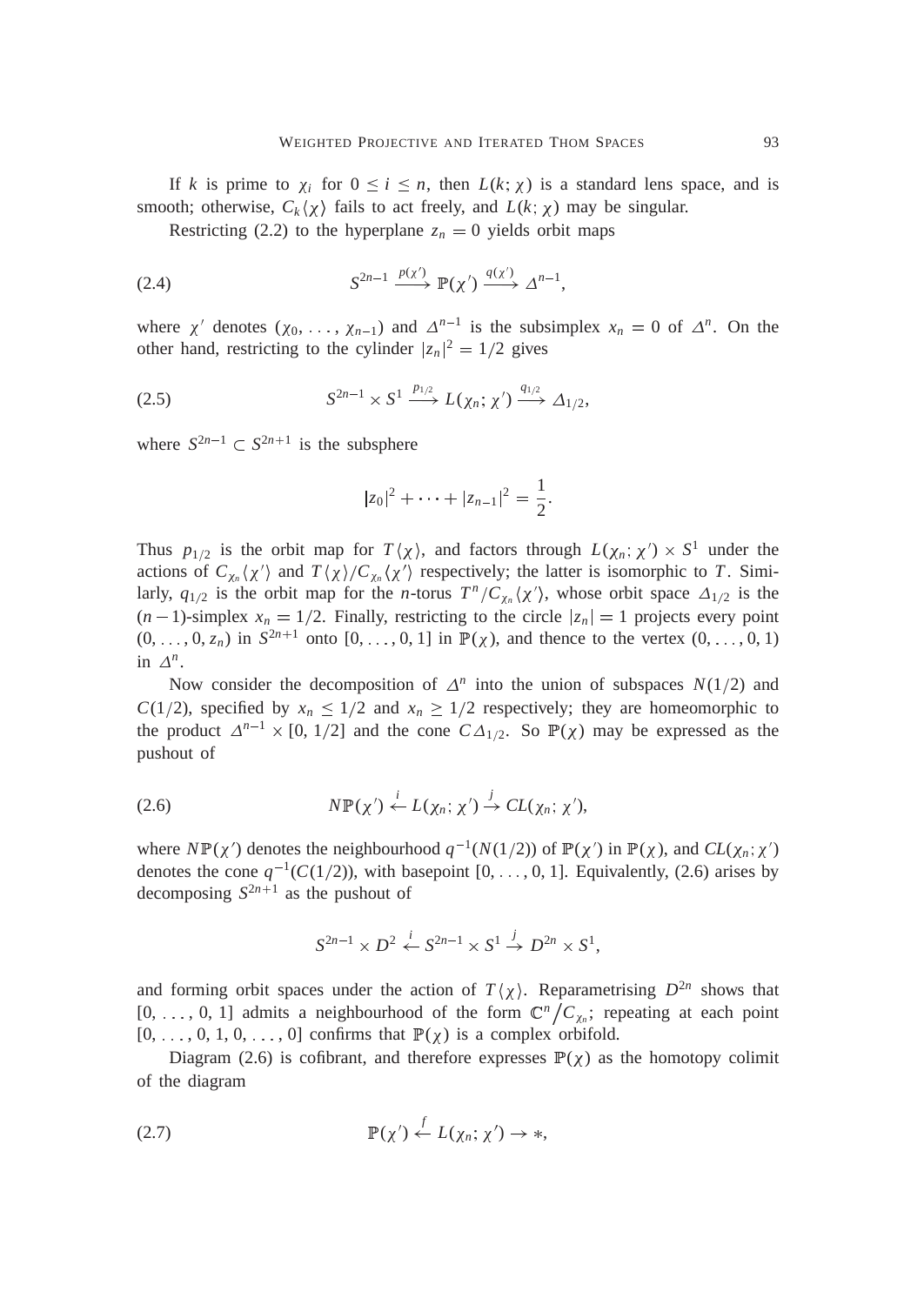where f denotes the orbit map for the circle  $T(\chi')/C_{\chi_n}(\chi')$ , and  $*$  is the point  $[0, \ldots,$ 0, 1]. This reinterprets Kawasaki's cofibre sequence [14, p. 245]

(2.8) 
$$
L(\chi_n; \chi') \stackrel{f}{\to} \mathbb{P}(\chi') \stackrel{g}{\to} \mathbb{P}(\chi).
$$

REMARK 2.9. The category underlying diagram (2.7) may also be construed as CAT( $\partial \Delta^1$ ), whose objects are the faces  $\varnothing$ , 0 and 1 of  $\partial \Delta^1$  and morphisms their inclusions. Iteration on  $\mathbb{P}(\chi')$  leads to a description of  $\mathbb{P}(\chi)$  as a homotopy colimit over CAT( $\partial \Delta^n$ ), in which the relevant diagram assigns an orbit space  $T^n/T^k(\sigma)$  to each  $(k-1)$ -dimensional face  $\sigma$  of  $\Delta^n$ ; this is precisely the homotopy colimit of [19, Proposition 5.3].

Following Kawasaki, Al Amrani [3, I.1 (b)] defines maps

$$
(2.10) \t\t\t \mathbb{C}P^n \stackrel{\varphi}{\to} \mathbb{P}(\chi) \stackrel{\psi}{\to} \mathbb{C}P^n
$$

by  $\phi[z_0, ..., z_n] = [z_0^{x_0}, ..., z_n^{x_n}]$  and  $\psi[z_0, ..., z_n] = [z_0^{l(x)/\chi_0}, ..., z_n^{l(x)/\chi_n}]$ . In both cases, the formulae for the homogeneous coordinates of the target values are understood to be normalised. It is sometimes important to make the weights explicit, by writing  $\phi(\chi)$ and  $\psi(\chi)$  respectively.

Usually,  $\psi$  is interpreted as a complex line bundle over  $\mathbb{P}(\chi)$ , but may equally well be specified by its first Chern class  $c_1(\psi)$  in  $H^2(\mathbb{P}(\chi); \mathbb{Z})$ . The composition  $\psi \circ \phi$ has degree  $l = l(\chi)$  on  $H^2(\mathbb{C}P^n;\mathbb{Z})$ , so  $\phi^*(\psi)$  is the *l*-th tensor power  $\zeta^l$  of the dual Hopf bundle, and  $c_1(\phi^*(\psi)) = lx$  in  $H^2(\mathbb{C}P^n)$ , following (1.1).

The rôle of  $\psi$  is clarified by identifying the total space  $S(\psi)$  of its associated circle bundle.

**Proposition 2.11.** *The space*  $S(\psi)$  *is a*  $(2n + 1)$ *-dimensional weighted lens space*  $L(l; \chi)$ .

Proof. By definition,  $S(\psi)$  is the pullback of the diagram

$$
\mathbb{P}(\chi) \xrightarrow{\psi} \mathbb{C} P^n \leftarrow S^{2n+1},
$$

and is a subspace  $X \subset S^{2n+1} \times \mathbb{P}(\chi)$ . It contains all pairs  $(y, [z])$  that satisfy the equation

(2.12) 
$$
t(y_0, \ldots, y_n) = (z_0^{l(x)/\chi_0}, \ldots, z_n^{l(x)/\chi_n})
$$

in  $S^{2n+1}$ , for some  $t \in T$ . So there exists a map *h*:  $L(l(\chi); \chi) \to X$ , defined by

$$
h[w_0, \ldots, w_n] = ((w_0^{l(x)/\chi_0}, \ldots, w_n^{l(x)/\chi_n}), [w_0, \ldots, w_n]);
$$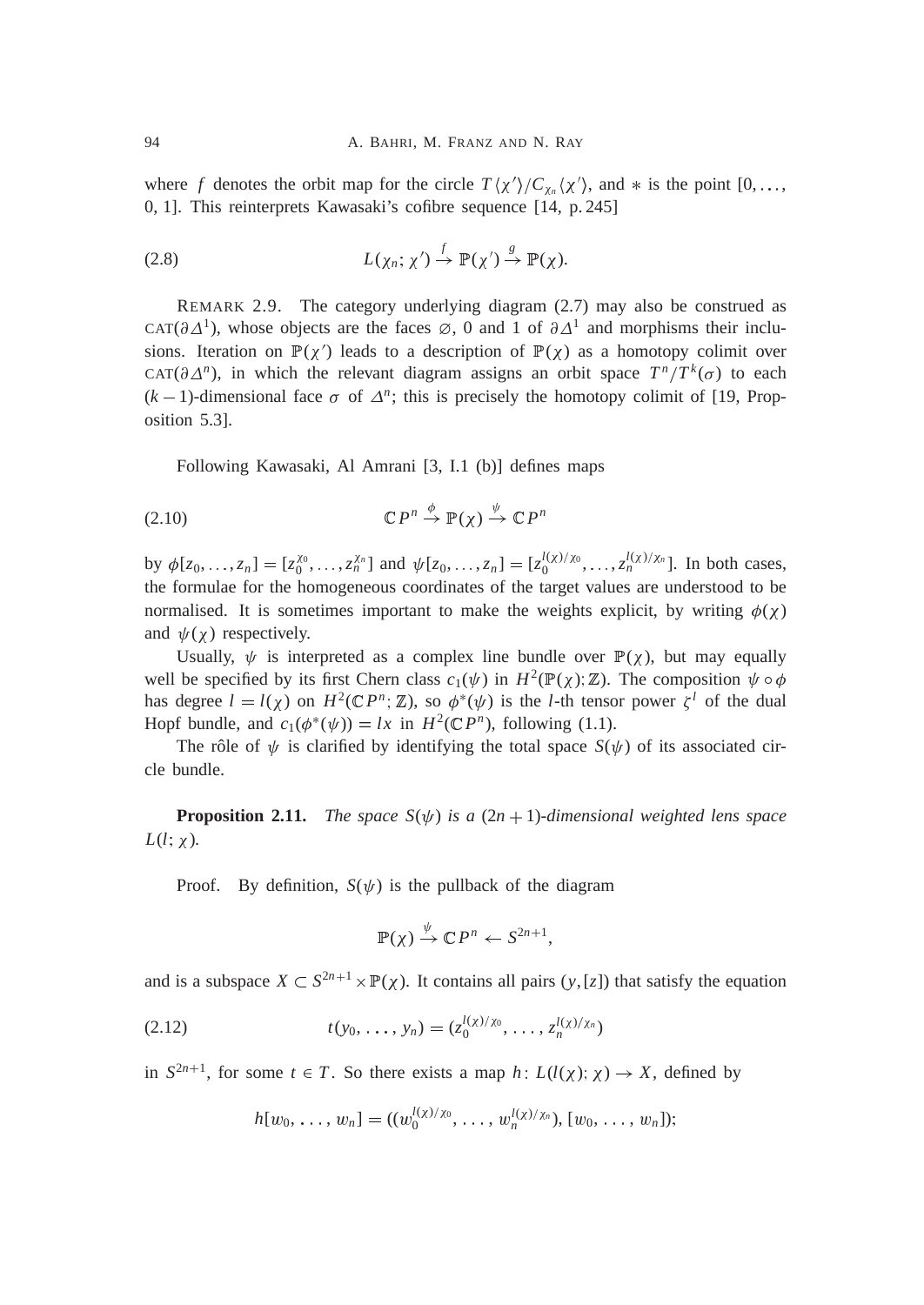moreover, an inverse to h is given by mapping  $(y, [z])$  to the equivalence class of those  $(n + 1)$ -tuples  $(z_0, \ldots, z_n)$  for which  $t = 1$  in (2.12). It follows that *h* is the required homeomorphism.  $\Box$ 

**Corollary 2.13.** *The circle*  $T\langle \chi \rangle / C_l \langle \chi \rangle$  *acts freely on L(l;*  $\chi$ *), and has orbit space*  $\mathbb{P}(\chi)$ *.* 

Of course the associated sphere bundle  $S(\phi^*(\psi))$  is homeomorphic to the standard lens space  $L(l; 1, \ldots, 1)$ , and is therefore a smooth manifold.

The following natural numbers are associated to  $\chi$ , and were essentially introduced by Kawasaki; alternative descriptions are recovered in Theorem 6.15.

DEFINITION 2.14. For any subset  $J \subseteq [n]$ , the integer  $\chi_J$  is the product  $\prod_{j \in J} \chi_j$ , and  $h_j = h_j(\chi)$  is the quotient  $\chi_j/\text{gcd}(\chi_j : j \in J)$ ; for any  $1 \leq j \leq n$ , the integer  $l_j = l_j(\chi)$  is lcm( $h_j : |J| = j$ ), and  $m_j = m_j(\chi)$  is  $l(\chi)^j / l_j$ .

Thus  $l_1 = l$  and  $m_1 = 1$ , whereas  $l_n = \chi_0 \cdots \chi_n/g$  and  $m_n = gl^n/\chi_0 \cdots \chi_n$ .

Kawasaki applies the cofibre sequence (2.8) to identify the integral cohomology ring of  $\mathbb{P}(\chi)$  by means of an isomorphism

(2.15) *H* (<sup>P</sup> ( )C<sup>I</sup> <sup>Z</sup>) <sup>Z</sup>[v<sup>1</sup>, : : : , <sup>v</sup>*<sup>n</sup>*]=*I*( ),

where  $v_j$  has dimension 2*j* and  $I(\chi)$  is the ideal generated by the elements  $v_1^j - m_j v_j$ for  $1 \leq j \leq n$ . Moreover,  $v_1$  equals  $c_1(\psi)$ , so  $\phi^*(v_1) = lx$  holds in  $H^2(\mathbb{C}P^n; \mathbb{Z})$ . The same calculations identify the integral cohomology ring of  $L(\chi_n; \chi')$  in terms of additive isomorphisms

(2.16) 
$$
H^{j}(L(\chi_n; \chi'); \mathbb{Z}) \cong \begin{cases} \mathbb{Z} & \text{if } j = 2n - 1, \\ \mathbb{Z}/s_k & \text{if } j = 2k \text{ for } 1 \leq k \leq n - 1, \\ 0 & \text{otherwise,} \end{cases}
$$

where  $s_k = s_k(\chi)$  is given by  $l_k / l'_k$ , and  $l'_k := l_k(\chi')$ .

REMARK 2.17. These results reveal that the maps  $\phi$  and  $\psi$  of (2.10) are mutually inverse rational homotopy equivalences, as their definitions suggest. The rationalisation  $\mathbb{P}(\chi)_{\mathbb{Q}}$  is therefore the 2*n*-skeleton of an Eilenberg–Mac Lane space  $K(\mathbb{Q}, 2)$ .

Many of Kawasaki's calculations are recovered in Theorem 6.15.

#### **3. Iterated Thom spaces and** *p***-primary parts**

In order to follow homotopy theoretical convention and study  $\mathbb{P}(\chi)$  prime by prime, it is convenient to introduce certain restrictions on the weights.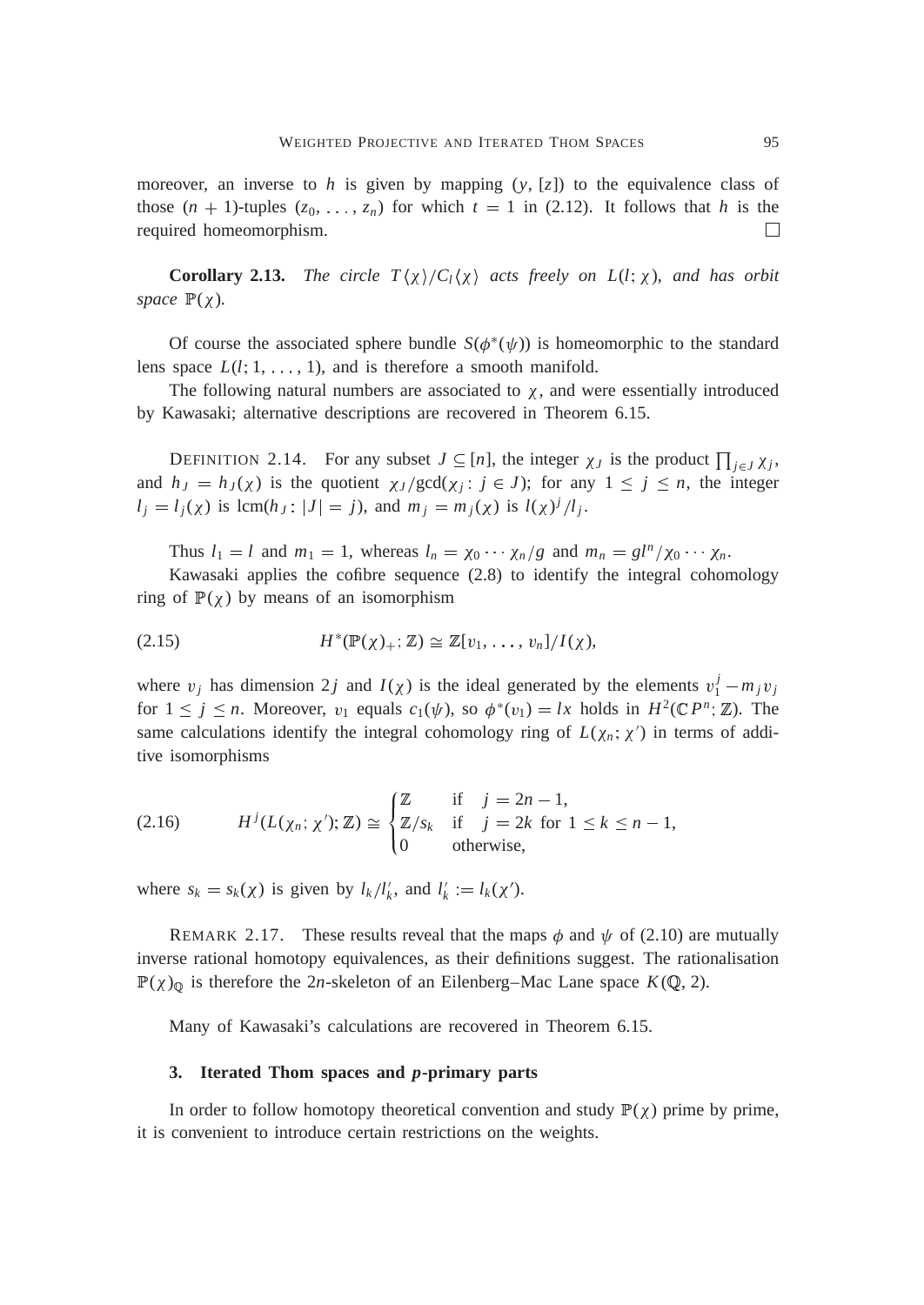If  $g(\chi) = 1$ , then there exists an isomorphism

$$
\mathbb{P}(d\chi_0,\ldots,d\chi_{j-1},\chi_j,d\chi_{j+1},\ldots,d\chi_n)\cong\mathbb{P}(\chi)
$$

of algebraic varieties for any natural number *d* such that  $gcd(d, \chi_i) = 1$ , and every  $0 \le j \le n$  [9], [13]. So no generality is lost by insisting that  $\chi$  is *normalised*, in the sense that

(3.1) 
$$
\gcd(\chi_0, \ldots, \widehat{\chi}_j, \ldots, \chi_n) = 1
$$

for every  $0 \leq j \leq n$ .

DEFINITIONS 3.2. The weight vector  $\chi$  is

- 1. *weakly divisive* if  $\chi_j$  divides  $\chi_n$  for every  $0 \leq j < n$ ,
- 2. *divisive* if  $\chi_{j-1}$  divides  $\chi_j$  for every  $1 \leq j \leq n$ ,

3. *p*-*primary* if every  $\chi_j$  is a power of a fixed prime *p*.

If  $\chi$  is divisive, then  $q_j = q_j(\chi)$  denotes the integer  $\chi_j/\chi_{j-1}$ , for  $1 \leq j \leq n$ ; by normalisation,  $q_1 = 1$ .

So divisive implies weakly divisive, but not conversely. In fact  $\chi$  is divisive precisely when the reverse sequence  $\chi_n, \ldots, \chi_0$  is *well ordered*, in the sense of Nishimura– Yoshimura [15]; then

$$
* = \mathbb{P}(\chi_n), \mathbb{P}(\chi_{n-1}, \chi_n) \setminus \mathbb{P}(\chi_n), \ldots, \mathbb{P}(\chi_0, \ldots, \chi_n) \setminus \mathbb{P}(\chi_1, \ldots, \chi_n)
$$

is a cell decomposition of  $\mathbb{P}(\chi)$  with one cell in every even dimension (compare [6, Remark 3.2] and [15, Proposition 2.3]). This decomposition describes the canonical cells that arise from Corollary 3.8 below.

**Lemma 3.3.** *Every normalised p-primary weight vector*  $\pi$  *may be ordered so as to take the form*

$$
(3.4) \t\t (1, 1, p^{k_2}, \ldots, p^{k_n})
$$

*for some sequence*  $k_2 \leq \cdots \leq k_n$  *of exponents.* 

Proof. Since  $g(\pi) = 1$ , it follows that  $\pi_i = 1$  for some *j*. Applying (3.1), and reordering if necessary, yields the required form.  $\Box$ 

Of course (3.4) is divisive, and identifies  $k_0$  and  $k_1$  as 0.

DEFINITION 3.5. If  $(X_i)$  is a sequence of topological spaces for  $0 \le i \le n$ , and  $(\theta_i)$  a sequence of vector bundles over  $X_i$  for  $0 \le i \le n$ , then  $X_n$  is an *n-fold iterated*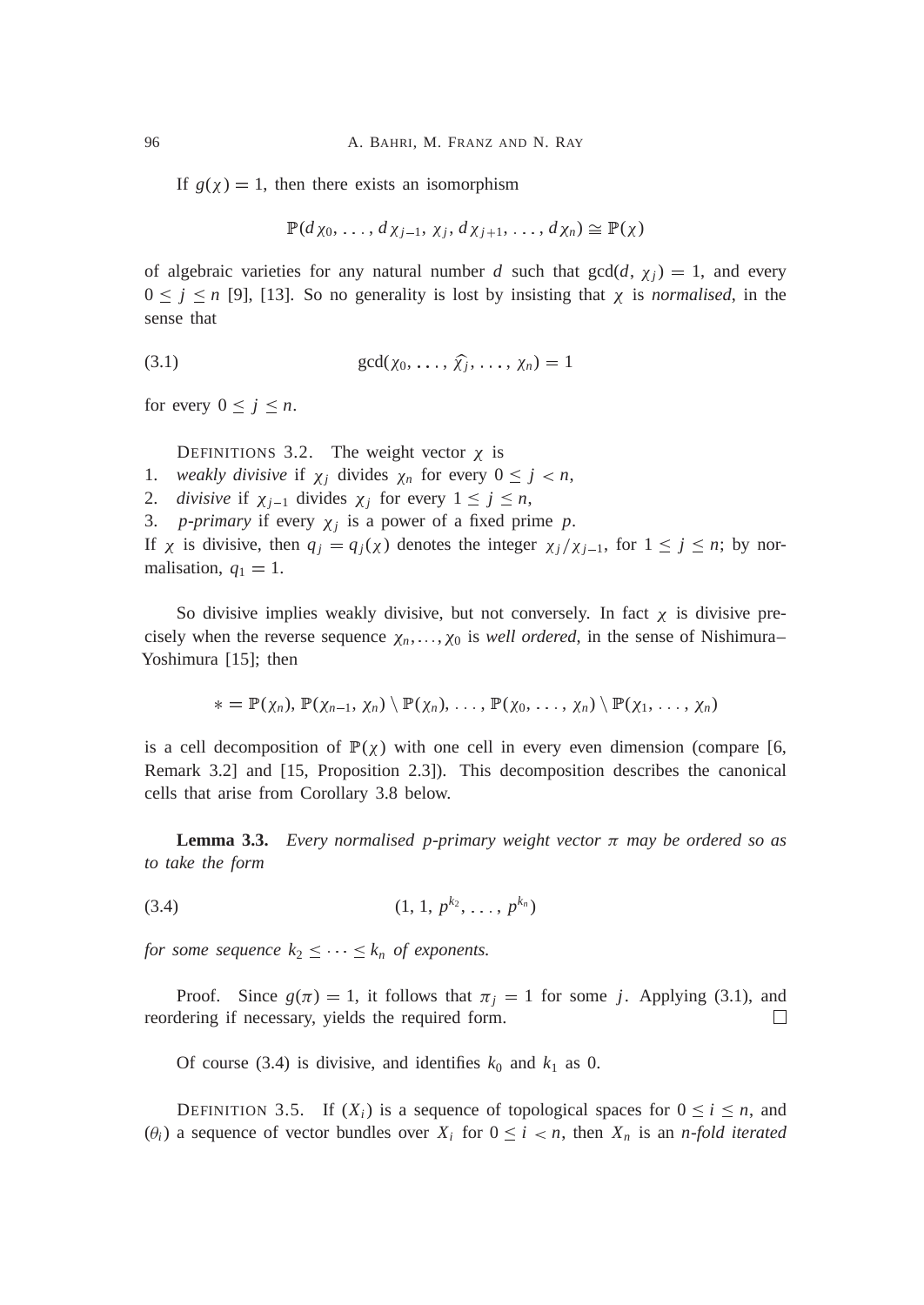*Thom space* over  $X_0$  whenever  $X_i$  is homeomorphic to the Thom space  $Th(\theta_{i-1})$  for every  $1 \leq i \leq n$ .

EXAMPLE 3.6. If  $\zeta_i$  denotes the dual Hopf line bundle over  $\mathbb{C}P^i$  for every  $i \geq 0$ , then the standard homeomorphisms  $\mathbb{C}P^i \cong Th(\zeta_{i-1})$  display  $\mathbb{C}P^n$  as an *n*-fold iterated Thom space over the one-point space  $\mathbb{C}P^0$ ; or, alternatively, as an  $(n-1)$ -fold iterated Thom space over the 2-sphere  $\mathbb{C}P^1$ .

In Example 3.6,  $\zeta_i$  may equally well be replaced by the Hopf bundle itself.

**Theorem 3.7.** If  $\chi$  is weakly divisive, then  $\mathbb{P}(\chi)$  is homeomorphic to the Thom space of a complex line bundle over  $\mathbb{P}(\chi')$ .

Proof. Al Amrani's proof of [3, I.1 (c)] applies to the line bundle  $\psi'$  over  $\mathbb{P}(\chi')$ , and shows that the unit disc bundle  $D(\psi')$  is homeomorphic to the neighbourhood  $N\mathbb{P}(\chi')$  of  $\mathbb{P}(\chi') \subset \mathbb{P}(\chi)$ , as defined in (2.6). The unit sphere bundle  $S(\psi')$  is therefore homeomorphic to the weighted lens space  $L(\chi_n; \chi')$ , and the cofibre sequence (2.8) identifies  $\mathbb{P}(\chi)$  with the Thom space  $Th(\psi')$ .  $\Box$ 

**Corollary 3.8.** *If*  $\chi$  *is divisive, then*  $\mathbb{P}(\chi)$  *is homeomorphic to an n-fold iterated Thom space of complex line bundles over the one-point space .*

By analogy with Remark 2.9, an *n*-fold iterated Thom space may also be expressed as an iterated pushout, and therefore as a homotopy colimit over the category  $CAT(\partial \Delta^n)$ .

In order to apply Corollary 3.8 further, the maps  $\phi$  and  $\psi$  of (2.10) must be generalised. A suitable context is provided by interpreting weight vectors as elements of the multiplicative monoid  $\mathbb{N}^{n+1}$ , with identity element  $1 = (1, \ldots, 1)$ . Given any two such  $\chi$  and  $\omega$ , there exists a smallest positive integer  $s = s(\chi, \omega)$  such that  $\omega$  divides *s*  $\chi$ . The resulting quotient has coordinates  $s\chi_j/\omega_j$  for  $0 \leq j \leq n$ , and is conveniently denoted by  $\chi/\omega$ ; so equations such as

(3.9) 
$$
s = (s, ..., s), \quad \omega(\chi/\omega) = s\chi, \quad (\omega\chi)/\omega = \chi,
$$

$$
\chi = \chi/1, \quad \text{and} \quad 1/\chi = l(\chi)/\chi
$$

hold amongst weight vectors.

Every  $\chi$  may then be expressed as a product of indecomposables. For any  $0 \le$  $j \leq n$  and any prime p, write  $\chi_j$  as  $p^{a(j)}\alpha_j$ , where  $p^{a(j)}$  denotes the p-content of  $\chi_j$ and  $gcd(p, \alpha_i) = 1$ .

DEFINITION 3.10. The *p-content* of  $\chi$  is the *p*-primary weight vector

$$
p\chi = (p^{a(0)}, \ldots, p^{a(n)}),
$$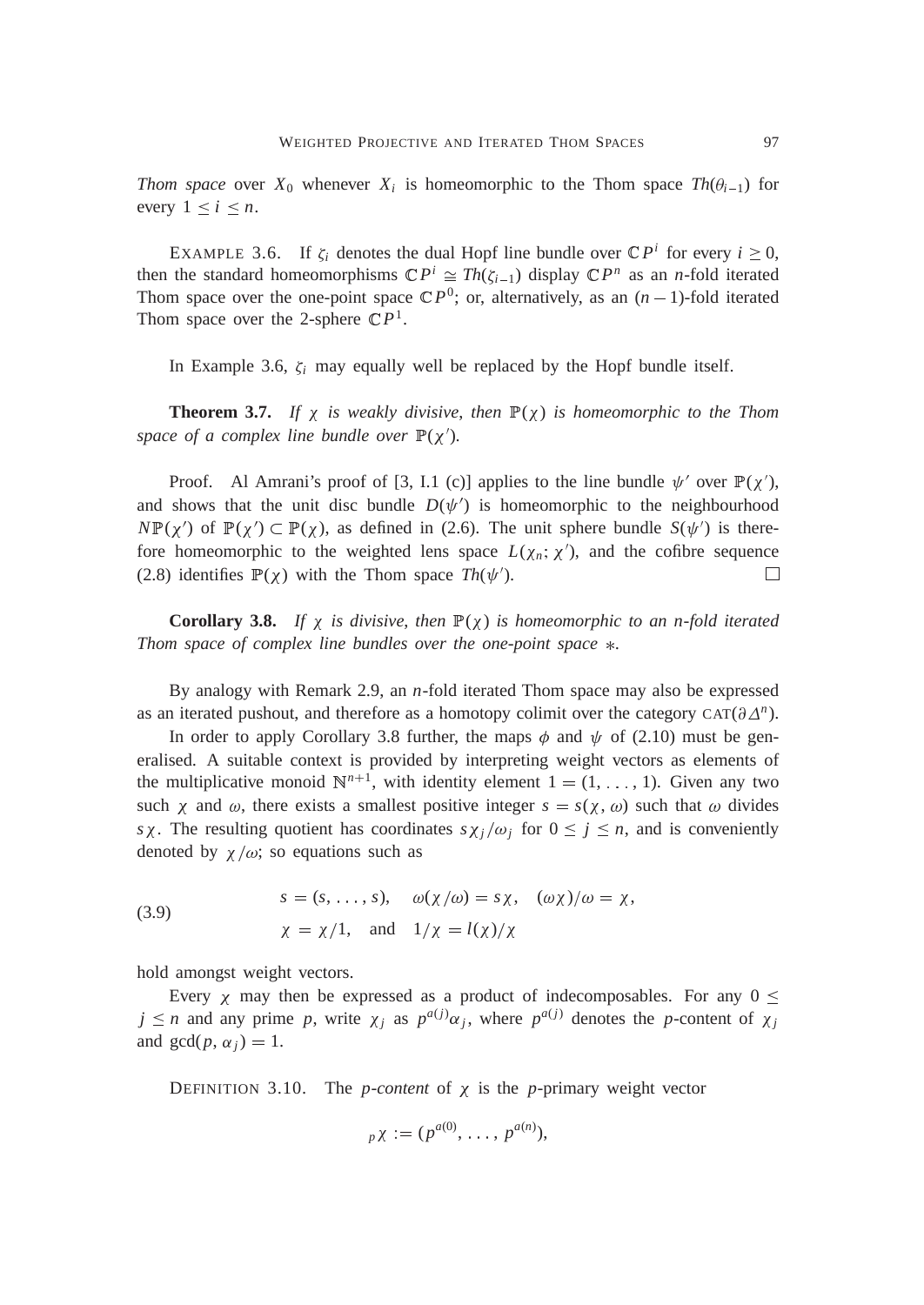which satisfies  $\chi = p \chi \alpha$  in  $\mathbb{N}^{n+1}$ ; the *primary decomposition* of  $\chi$  is the factorisation  $\chi = p_1 \chi \cdots p_m \chi$ , as  $p_i$  ranges over the prime factors of the  $\chi_j$ .

If  $\chi$  is normalised then so is  $p\chi$ , but the non-decreasing property is *not* hereditary in this sense. It follows from Definition 3.10 that  $\alpha = \prod_{p_i \neq p} p_i \chi$ , and that  $l(\chi) =$  $p^{m(a)}l(\alpha)$  where  $m(a) := \max_i a(i)$ .

REMARK 3.11. Recent results of [6] show that, amongst weighted projective spaces, the homotopy type of  $\mathbb{P}(\chi)$  is determined by the *unordered* coordinates of its non-trivial *p*-contents  $p\chi$ , for normalised  $\chi$ . The  $p\chi$  may therefore assumed to be non-decreasing, and remultiplied to give a weight vector  $\chi^*$  for which there exists a homotopy equivalence  $\mathbb{P}(\chi) \simeq \mathbb{P}(\chi^*)$ . Moreover  $\chi^*$  is divisive by construction, so Corollary 3.8 implies that every  $\mathbb{P}(\chi)$  is homotopy equivalent to an iterated Thom space. If the weights are pairwise coprime then  $\chi^*$  takes the form  $(1, \ldots, 1, c)$  and  $\mathbb{P}(\chi^*)$  reduces to *Th*( $\zeta_{n-1}^c$ ) over  $\mathbb{C}P^{n-1}$ , where  $c = \prod_i \chi_i$ .

DEFINITIONS 3.12. The map  $e(\chi/\omega)$ :  $\mathbb{P}(\omega) \to \mathbb{P}(\chi)$  is given by

$$
e(\chi/\omega)([z_0,\ldots,z_n])=[z_0^{s\chi_0/\omega_0},\ldots,z_n^{s\chi_n/\omega_n}],
$$

where  $s = s(\chi, \omega)$ , and coordinates are normalised as necessary; the group  $C_{\chi/\omega}$  is the product

$$
C_{s\chi_0/\omega_0}\times\cdots\times C_{s\chi_n/\omega_n}
$$

of cyclic groups, considered as a subgroup of  $T^{n+1}$ .

Following (3.9), the cases  $e(\phi \chi / \chi)$  and  $C_{\phi \chi / \chi}$  reduce to  $e(\phi)$  and  $C_{\phi}$  respectively. By definition,  $e(r) = e(r, \ldots, r)$  raises homogeneous coordinates in  $\mathbb{P}(\chi)$  to the *r*-th power, and is therefore known as the *r-th power map* on  $\mathbb{P}(\chi)$ .

**Proposition 3.13.** *The map e*( $\chi/\omega$ ) *is the orbit map of the natural action of*  $C_{\chi/\omega}$ *on*  $\mathbb{P}(\omega)$ *.* 

Proof. Note first that  $e(\chi/\omega)([y_0, \ldots, y_n]) = e(\chi/\omega)([z_0, \ldots, z_n])$  holds in  $\mathbb{P}(\chi)$ precisely when

$$
[y_0, \ldots, y_n] \in \{ [\lambda_0 z_0, \ldots, \lambda_n z_n] : \lambda_0^{h \omega_0 / \chi_0} = \cdots = \lambda_n^{h \omega_n / \chi_n} = 1 \}
$$

 $\Box$ 

in  $\mathbb{P}(\omega)$ . Since  $e(\chi/\omega)$  is clearly surjective, the result follows.

**Corollary 3.14.** *Any weighted projective space arises as the orbit space of any other of the same dimension*, *under the action of a finite abelian group.*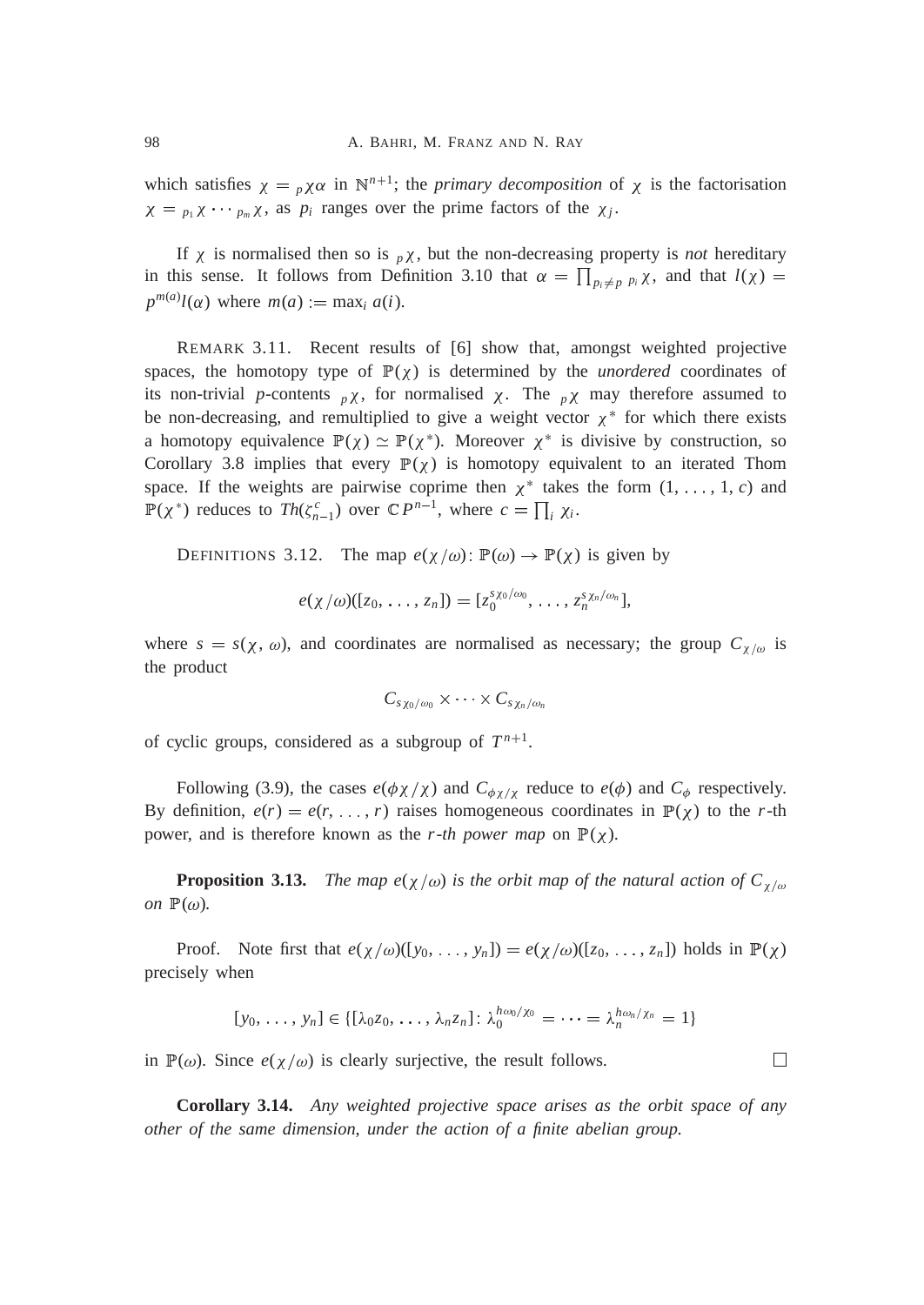REMARK 3.15. In the language of Definition 3.12 and Proposition 3.13, Al Amrani's maps  $\phi(\chi)$  and  $\psi(\chi)$  are given by  $e(\chi)$  and  $e(1/\chi)$  respectively. Kawasaki [14, p. 243] notes that  $\phi(\chi)$  is the orbit map of the action of  $C_{\chi}$  on  $\mathbb{C}P^{n}$ .

**Proposition 3.16.** *For any weight vectors*  $\omega$ ,  $\sigma$  and  $\chi$ , the composition

$$
\mathbb{P}(\omega) \xrightarrow{e(\sigma/\omega)} \mathbb{P}(\sigma) \xrightarrow{e(\chi/\sigma)} \mathbb{P}(\chi)
$$

*factorises as*  $e(s') \circ e(\chi/\omega) = e(\chi/\omega) \circ e(s')$ *, where s' denotes the natural number*  $s(\omega, \sigma)s(\sigma, \chi)/s(\omega, \chi)$ .

Proof. It suffices to note that the given composition acts on homogeneous coordinates in  $\mathbb{P}(\chi)$  by  $z_i \mapsto z_i^{s(\omega,\sigma)s(\sigma,\chi)\chi_i/\omega_i}$ , for  $0 \le i \le n$ .  $\Box$ 

Proposition 3.16 implies the factorisations

$$
e(\chi/\omega) \circ e(\omega/\chi) = e(s'')
$$
 and  $e(\omega/\chi) \circ e(\chi/\omega) = e(s'')$ ,

where  $s'' := s(\omega, \chi)s(\chi, \omega)$ . Similarly,  $e(\chi) \circ e(1/\omega) = e(l(\omega)/s(\omega, \chi))$  for any weight vectors  $\chi$  and  $\omega$ .

DEFINITION 3.17. For any weight vector  $\chi$  and any prime p, the *p-primary part* of  $\mathbb{P}(\chi)$  is the weighted projective space  $\mathbb{P}(\rho \chi)$ ; the canonical maps

$$
e(p\chi/\chi): \mathbb{P}(\chi) \to \mathbb{P}(\rho\chi)
$$
 and  $e(\chi/p\chi): \mathbb{P}(\rho\chi) \to \mathbb{P}(\chi)$ 

are *p-extraction* and *p-insertion* respectively.

In the notation of Definition 3.10, extraction and insertion are given by

(3.18) 
$$
e(p\chi/\chi)[z_0, \ldots, z_n] = [z_0^{l(\alpha)/\alpha_0}, \ldots, z_n^{l(\alpha)/\alpha_n}] \text{ and }
$$

$$
e(\chi/p\chi)[z_0, \ldots, z_n] = [z_0^{\alpha_0}, \ldots, z_0^{\alpha_n}],
$$

in terms of homogeneous coordinates. By Proposition 3.16, the compositions  $e(\chi /_{p} \chi) \circ$  $e(p\chi/\chi)$  and  $e(p\chi/\chi) \circ e(\chi/p\chi)$  reduce to the appropriate power maps  $e(l(\alpha))$ .

REMARK 3.19. It follows immediately from Lemma 3.3 and Corollary 3.8 that every *p*-primary part  $\mathbb{P}(\rho \chi)$  is an iterated Thom space over  $*$ .

EXAMPLE 3.20. The 2-, 3-, and 5-primary parts of  $\mathbb{P}(3, 4, 5)$  are  $\mathbb{P}(1, 4, 1)$ ,  $\mathbb{P}(3, 1, 1)$ , and  $\mathbb{P}(1, 1, 5)$  respectively. They form the codomains of the 2-, 3-, and 5-extraction maps, whose values on  $[z_0, z_1, z_2]$  are given by

$$
[z_0^5, z_1^{15}, z_2^3]
$$
,  $[z_0^{20}, z_1^5, z_2^4]$ , and  $[z_0^4, z_1^3, z_2^{12}]$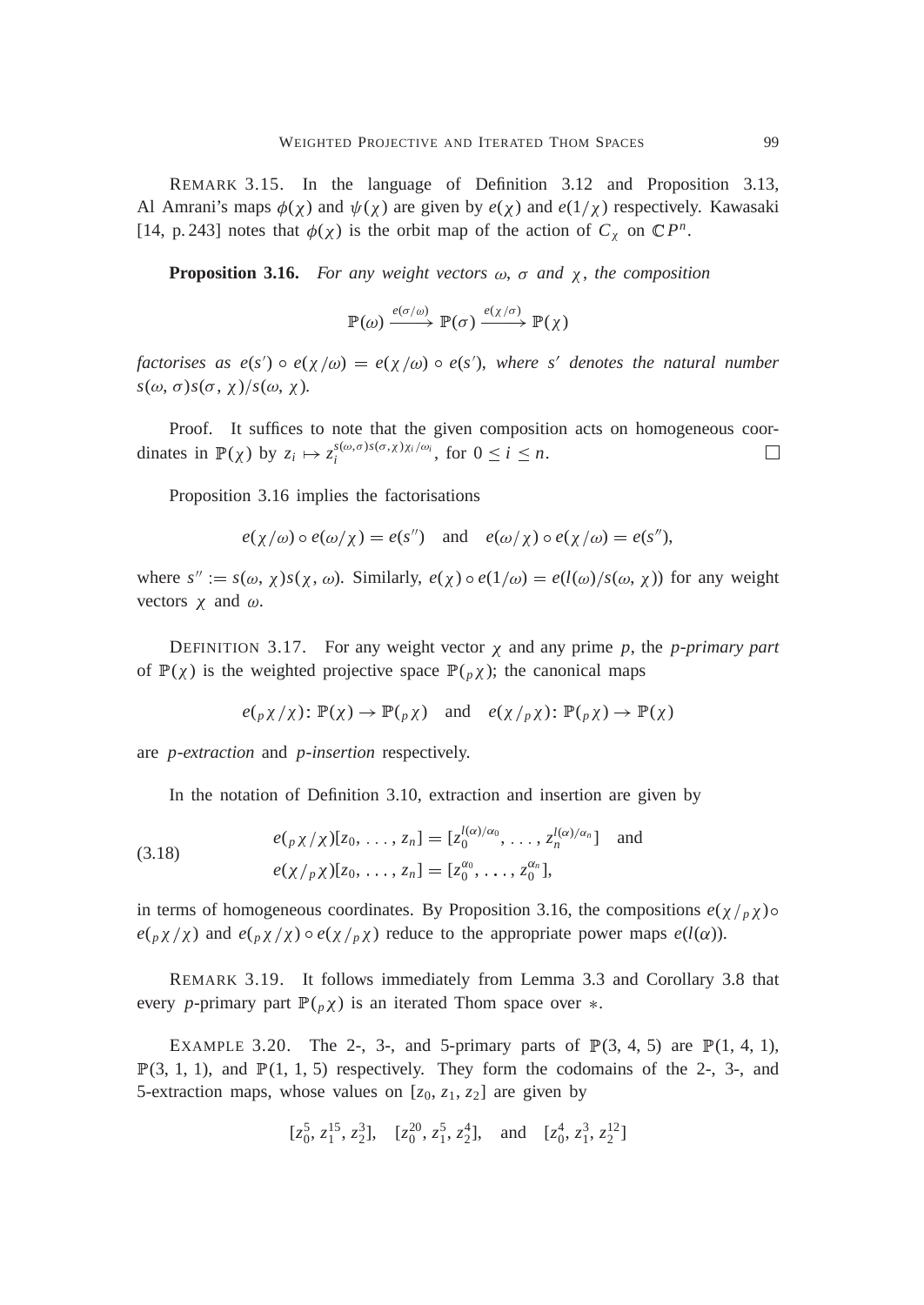respectively. The 2-, 3-, and 5-primary parts also form the domains of the 2-, 3-, and 5-insertion maps, whose values on  $[z_0, z_1, z_2]$  are given by

$$
[z_0^3, z_1, z_2^5]
$$
,  $[z_0, z_1^4, z_2^5]$ , and  $[z_0^3, z_1^4, z_2]$ 

respectively.

#### **4. Geometric reassembly**

The problem of reassembling  $\mathbb{P}(\chi)$  from its *p*-primary parts must now be addressed. The solution is best understood in terms of weight vectors  $\sigma$  and  $\sigma'$ , and commutative squares of the form

(4.1) 
$$
\mathbb{P}(\sigma \sigma') \xrightarrow{e(1/\sigma')} \mathbb{P}(\sigma) \qquad \mathbb{C} P^n \xrightarrow{e(\sigma)} \mathbb{P}(\sigma)
$$
  
\n
$$
\mathbb{P}(\sigma') \xrightarrow{e(1/\sigma')} \mathbb{C} P^n \qquad \text{and} \qquad \mathbb{P}(\sigma') \xrightarrow{e(\sigma')} \mathbb{P}(\sigma \sigma');
$$
  
\n
$$
\mathbb{P}(\sigma') \xrightarrow{e(1/\sigma')} \mathbb{C} P^n \qquad \mathbb{P}(\sigma') \xrightarrow{e(\sigma)} \mathbb{P}(\sigma \sigma');
$$

these may be incorporated into a single generalised square, although restrictions must be imposed upon  $\sigma$  and  $\sigma'$ .

For any weight vector  $\chi$ , it is convenient to write  $Q(\chi) \subset \mathbb{Z}$  for the set of primes that occur non-trivially in its *p*-primary decomposition.

DEFINITION 4.2. Two weight vectors  $\sigma$  and  $\sigma'$  are *coprime* if  $Q(\sigma) \cap Q(\sigma') =$  $\emptyset$ ; in other words, if  $gcd(\sigma_j, \sigma'_k) = 1$  for every  $0 \leq j, k \leq n$ .

In the context of Definition 3.12, this condition is equivalent to the coprimality of  $|C_{\sigma}|$  and  $|C_{\sigma'}|$ . It also implies the weaker condition, that

(4.3) 
$$
h(g_0, \ldots, g_n) = ((g_0^{\sigma_0}, \ldots, g_n^{\sigma_n}), (g_0^{\sigma_0}, \ldots, g_n^{\sigma_n}))
$$

defines an isomorphism *h*:  $C_{\sigma\sigma'} \to C_{\sigma'} \times C_{\sigma}$ ; or equivalently, that  $C_{\sigma\sigma'}$  is generated by the subgroups  $C_{\sigma}$  and  $C_{\sigma'}$ .

REMARK 4.4. Since  $Q(\sigma) = Q(1/\sigma)$ , it follows that  $\sigma$  and  $\sigma'$  are coprime if and only if  $1/\sigma$  and  $1/\sigma'$  are coprime.

**Proposition 4.5.** If  $\sigma$  and  $\sigma'$  are coprime, then the left-hand diagram (4.1) is a *pullback square.*

Proof. The pullback of the diagram  $\mathbb{P}(\sigma') \to \mathbb{C}P^n \leftarrow \mathbb{P}(\sigma)$  is the subspace

$$
P := \{ (z', z) : e(1/\sigma')(z') = e(1/\sigma)(z) \} \subset \mathbb{P}(\sigma') \times \mathbb{P}(\sigma),
$$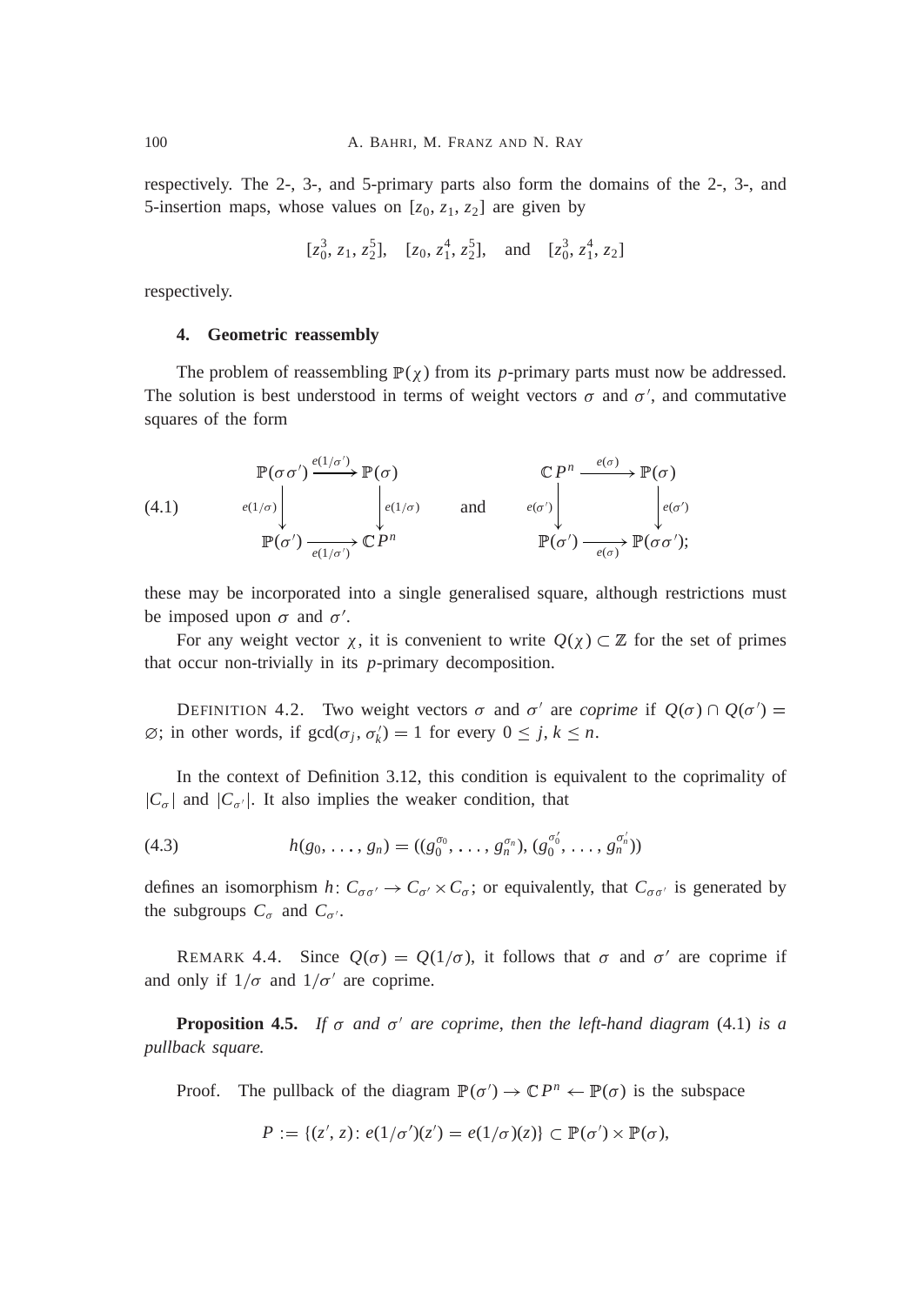and the canonical map  $f : \mathbb{P}(\sigma\sigma') \to P$  acts by  $f(z) = (e(1/\sigma)(z), e(1/\sigma')(z))$ . Since *P* is Hausdorff, it remains to show that *f* is bijective.

The maps  $e(1/\sigma)$  and  $e(1/\sigma')$  are quotients by  $C_{1/\sigma}$  and  $C_{1/\sigma'}$  respectively, by Proposition 3.13. So  $C_{1/\sigma} \times C_{1/\sigma}$  acts on *P*, and *f* is equivariant with respect to the isomorphism *h* of (4.3). The projection  $p: P \to \mathbb{P}(\sigma)$  is the quotient by  $C_{1/\sigma}$ , and is equivariant with respect to the projection  $C_{1/\sigma} \times C_{1/\sigma} \to C_{1/\sigma}$ ; the corresponding statement for  $p' : P \to \mathbb{P}(\sigma')$  holds by analogy. Both  $e(1/\sigma)$  and p are surjective, and the former factorises as  $p \circ f$ :  $\mathbb{P}(\sigma \sigma') \to \mathbb{P}(\sigma)$ ; therefore f is surjective, by equivariance.

To confirm injectivity, choose  $x \in \mathbb{P}(\sigma \sigma')$  and let  $G < C_{1/\sigma}$  be the isotropy group of  $y = f(x)$ . Then  $c := |f^{-1}(y)| = |Gx|$  divides  $|G|$ , so *c* divides  $|C_{1/\sigma}|$ . Replacing  $\sigma$ by  $\sigma'$  and applying the corresponding reasoning shows that *c* also divides  $|C_{1/\sigma'}|$ . But  $\sigma$  and  $\sigma'$  are coprime, so  $c = 1$  as sought.

REMARK 4.6. Since all the maps in the square are algebraic, Proposition 4.5 also holds in the category of complex algebraic varieties.

The following example shows that the square is not generally a pullback.

EXAMPLE 4.7. If  $\sigma = (1, 2, 2)$  and  $\sigma' = (2, 1, 2)$ , then  $\mathbb{P}(\sigma) \cong \mathbb{P}(\sigma') \cong \mathbb{C}P^2$ and  $e(1/\sigma)$  and  $e(1/\sigma')$  are homeomorphisms. So the pullback is also homeomorphic to  $\mathbb{C}P^2$ , and cannot be  $\mathbb{P}(\sigma\sigma') \cong \mathbb{P}(1,1,2)$  because the latter contains a singular point. Proposition 3.13 confirms that the canonical map  $f: \mathbb{P}(\sigma\sigma') \to \mathbb{C}P^2$  is the quotient by  $C_2 \times C_2$ .

An example with normalised weights is given by increasing the dimensions, with additional weights 1; thus  $\sigma = (1, 1, 2, 2)$  and  $\sigma' = (1, 2, 1, 2)$ .

Remarkably, weighted projective spaces may also be expressed as pushouts.

**Proposition 4.8.** If  $\sigma$  and  $\sigma'$  are coprime, then the right-hand diagram (4.1) is *a pushout square.*

Proof. The pushout of the diagram  $\mathbb{P}(\sigma') \leftarrow \mathbb{C}P^n \rightarrow \mathbb{P}(\sigma)$  is the space

$$
R = (\mathbb{P}(\sigma') \sqcup \mathbb{P}(\sigma))/\sim,
$$

where the equivalence relation is generated by  $e(\sigma')(z) \sim e(\sigma)(z)$  for any *z* in  $\mathbb{C}P^n$ ; the canonical map  $g: R \to \mathbb{P}(\sigma \sigma')$  is defined by

$$
g([e(\sigma')(z)]) = g([e(\sigma)(z)]) = e(\sigma \sigma')(z).
$$

Since *R* is compact, it suffices to show that *g* is bijective.

Both  $e(\sigma)$  and  $e(\sigma')$  are surjective, and the natural map  $q: \mathbb{C}P^n \to R$  is given by  $q(z) = [e(\sigma)(z)] = [e(\sigma')(z)]$ ; so *q* is surjective. It is also invariant with respect to the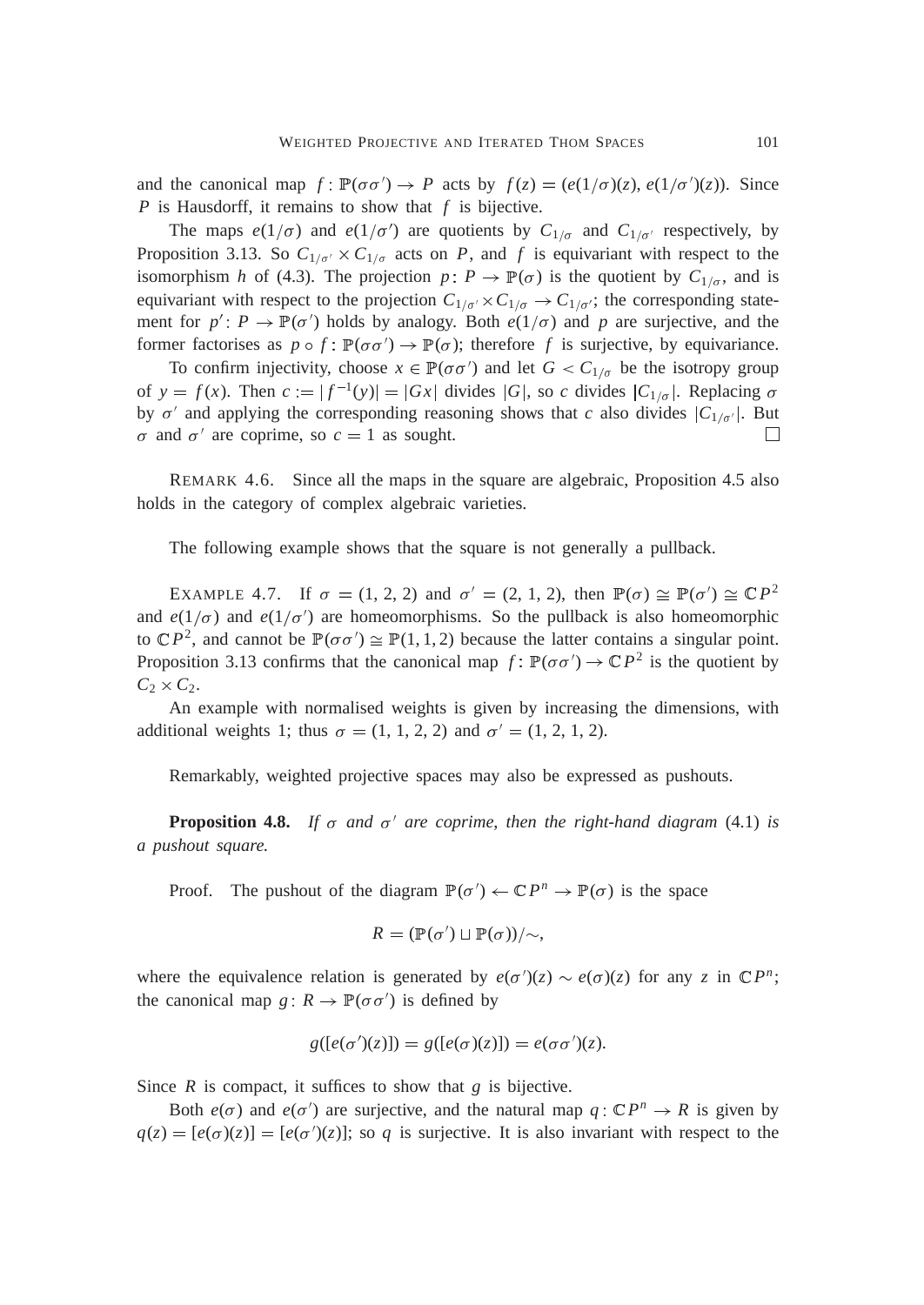action of  $C_{\sigma\sigma}$ , since the latter is generated by the subgroups  $C_{\sigma'}$  and  $C_{\sigma}$  (via (4.3)), which act trivially on  $\mathbb{P}(\sigma)$  and  $\mathbb{P}(\sigma')$  respectively. Hence q induces a surjective map  $\bar{q} : \mathbb{P}(\sigma' \sigma) \to R$ .

The map  $e(\sigma' \sigma)$ :  $\mathbb{C}P^n \to \mathbb{P}(\sigma' \sigma)$  factorises as  $g \circ q$ , so  $g \circ \bar{q} = 1$  on  $\mathbb{P}(\sigma' \sigma)$ , and  $\overline{q}$  is injective. Thus  $\overline{q}$  is bijective, and has inverse *g*, as required.  $\Box$ 

In order to state the main reassembly theorem, it is convenient to write [*m*] for the simplicial complex consisting of *m* disjoint vertices.

**Theorem 4.9.** *The weighted projective space*  $\mathbb{P}(\chi)$  *is homeomorphic to the limit of the* CAT*op*[*m*]*-diagram*

<sup>P</sup> (*<sup>p</sup><sup>i</sup>* ) *e*(1<sup>=</sup> *pi* ) K . . . . . . <sup>P</sup> (*<sup>p</sup>*<sup>1</sup> ) *e*(1<sup>=</sup> *<sup>p</sup>*<sup>1</sup> ) <sup>K</sup> <sup>C</sup> *P n* <sup>P</sup> (*<sup>p</sup><sup>m</sup>* ), *e*(1<sup>=</sup> *pm* ) K

*and the associated universal maps*  $\mathbb{P}(\chi) \to \mathbb{P}(\rho_i \chi)$  *may be identified with e*( $\rho_i \chi / \chi$ ) *for every*  $1 \leq i \leq m$ . Similarly,  $\mathbb{P}(\chi)$  is also homeomorphic to the colimit of the CAT[*m*]*-diagram*

$$
\mathbb{P}(\rho_i \chi) \cdot \cdot \cdot \cdot \uparrow_{e(\rho_i \chi)} \cdot \cdot \cdot \cdot \uparrow_{e(\rho_m \chi)} \cdot \cdot \cdot \mathbb{P}(\rho_m \chi) \cdot \downarrow_{e(\rho_m \chi)} \mathbb{P}(\rho_m \chi),
$$

*and the associated universal maps*  $\mathbb{P}(\rho_i \chi) \to \mathbb{P}(\chi)$  *may be identified with e*( $\chi/\rho_i \chi$ ) *for every*  $1 \leq i \leq m$ .

Proof. Proceed by induction on *m*, noting that the results are trivial for  $m = 1$ . Suppose that  $Q(\chi) = \{p_1, \ldots, p_k, p\}$  and  $\chi_i = p^{a(i)}\alpha_i$ , as in Definition 3.10; so  $Q(\alpha) = \{p_1, \ldots, p_k\}$ . By the inductive hypotheses,  $\mathbb{P}(\alpha)$  is homeomorphic to the pullback of the  $\mathbb{P}(\frac{p}{i} \chi)$  along the maps  $e(1/p_i \chi)$ , and to the pushout of the  $\mathbb{P}(\frac{p}{i} \chi)$  along the maps  $e(p_i \chi)$ ; also, the universal maps  $\mathbb{P}(\alpha) \to \mathbb{P}(\rho_i \chi)$  and  $\mathbb{P}(\rho_i \chi) \to \mathbb{P}(\alpha)$  are given by  $e(p_i \chi / \chi)$  and  $e(\chi / p_i \chi)$  respectively, for  $1 \le i \le k$ . It therefore remains to prove that  $\mathbb{P}(\chi)$  is homeomorphic to the pullback of

(4.10) 
$$
\mathbb{P}(\rho \chi) \xrightarrow{e(1/\rho \chi)} \mathbb{C} P^n \xleftarrow{e(1/\alpha)} \mathbb{P}(\alpha)
$$

and the pushout of

(4.11) 
$$
\mathbb{P}(\rho \chi) \xleftarrow{e(\rho \chi)} \mathbb{C} P^n \xrightarrow{e(\alpha)} \mathbb{P}(\alpha)
$$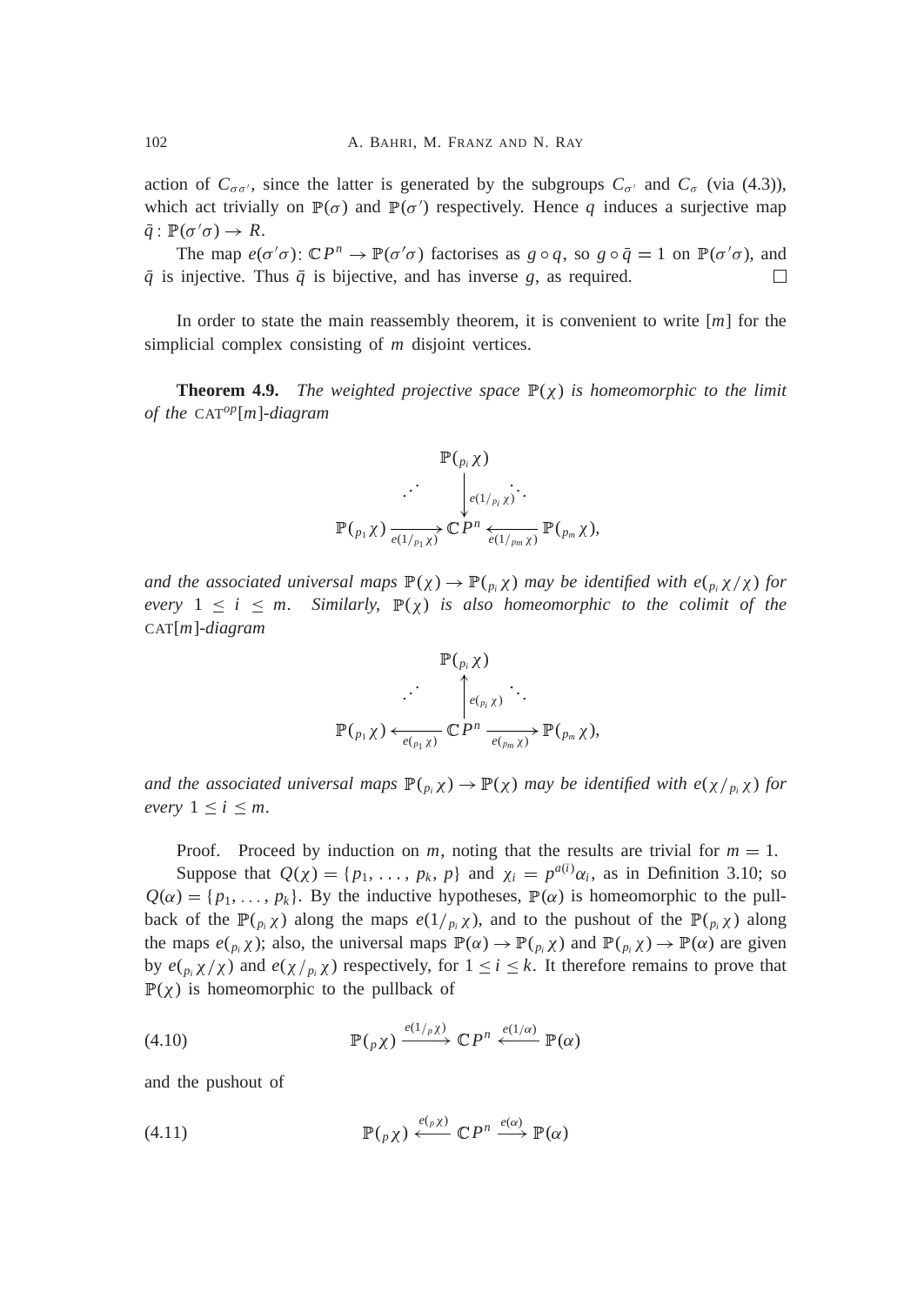respectively, and to confirm the identity of the associated maps  $\mathbb{P}(\chi) \to \mathbb{P}(\rho \chi)$ ,  $\mathbb{P}(\chi) \to$  $\mathbb{P}(\alpha)$ ,  $\mathbb{P}(\rho \chi) \to \mathbb{P}(\chi)$ , and  $\mathbb{P}(\alpha) \to \mathbb{P}(\chi)$ . These follow directly from Proposition 4.5 and Proposition 4.8 respectively, because  $p\chi$  and  $\alpha$  are coprime. The induction is then complete.  $\Box$ 

EXAMPLE 4.12. Theorem 4.9 applies to Example 3.20, and expresses  $\mathbb{P}(3, 4, 5)$ as the limit and colimit of the CAT[3]-diagrams

$$
\mathbb{P}_3
$$
  
\n
$$
\mathbb{P}_2 \xrightarrow{e_{1/3}} \mathbb{C} P^2 \xleftarrow{e_{1/5}} \mathbb{P}_5
$$
  
\nand  
\n
$$
\mathbb{P}_2 \xleftarrow{e_3} \mathbb{C} P^2 \xrightarrow{e_{1/5}} \mathbb{P}_5
$$
  
\n
$$
\mathbb{P}_2 \xleftarrow{e_2} \mathbb{C} P^2 \xrightarrow{e_5} \mathbb{P}_5
$$

respectively, where  $\mathbb{P}_2 = \mathbb{P}(1, 4, 1), \mathbb{P}_3 = \mathbb{P}(3, 1, 1),$  and  $\mathbb{P}_5 = \mathbb{P}(1, 1, 5)$ .

Observe that  $\mathbb{P}(1,5,12)$ ,  $\mathbb{P}(1,4,15)$ ,  $\mathbb{P}(1,3,20)$ , and  $\mathbb{P}(1,1,60)$  may also be obtained by recombining  $\mathbb{P}(1, 4, 1)$ ,  $\mathbb{P}(3, 1, 1)$ , and  $\mathbb{P}(1, 1, 5)$  with permuted coordinates. No two of the four are homeomorphic, as their singularity structure shows; but the results of [6] (as described in Remark 3.11 above) prove that all four are homotopy equivalent to  $\mathbb{P}(3, 4, 5)$ . The fact that their cohomology rings are isomorphic is noted in [5], and reproven in Theorem 6.15 below; it is also, of course, implicit in [14].

#### **5. Iterated Thom isomorphisms**

From this point onwards,  $E^*(-)$  denotes a complex oriented cohomology theory, with orientation class  $x^E$ . As described in Section 1, the crucial examples are:  $H^*(-)$ , with the Thom orientation;  $K^*(-)$ , with the Conner–Floyd orientation; and  $\Omega_U^*(-)$ , with the universal orientation. In particular,  $H^*(X)$  denotes the reduced integral cohomology ring of any space *X*.

The existence of a Thom class  $t^E$  leads to the *Thom isomorphism*, which features in the following standard result.

**Proposition 5.1.** *For any k-dimensional complex vector bundle*  $\theta$  *over* X, the  $E_*$ *algebra*  $E^*(Th(\theta))$  *is a free module over*  $E^*(X_+)$  *on the single generator*  $t^E(\theta)$ ; *its multiplicative structure is determined by the relation*

(5.2) 
$$
(t^{E}(\theta))^{2} = c_{k}^{E}(\theta) \cdot t^{E}(\theta)
$$

 $in E^{4k}(Th(\theta))$ .

More explicitly, the Thom isomorphism

$$
t^E(\theta)
$$
:  $E^*(X_+) \stackrel{\cong}{\to} E^{*+2k}(Th(\theta))$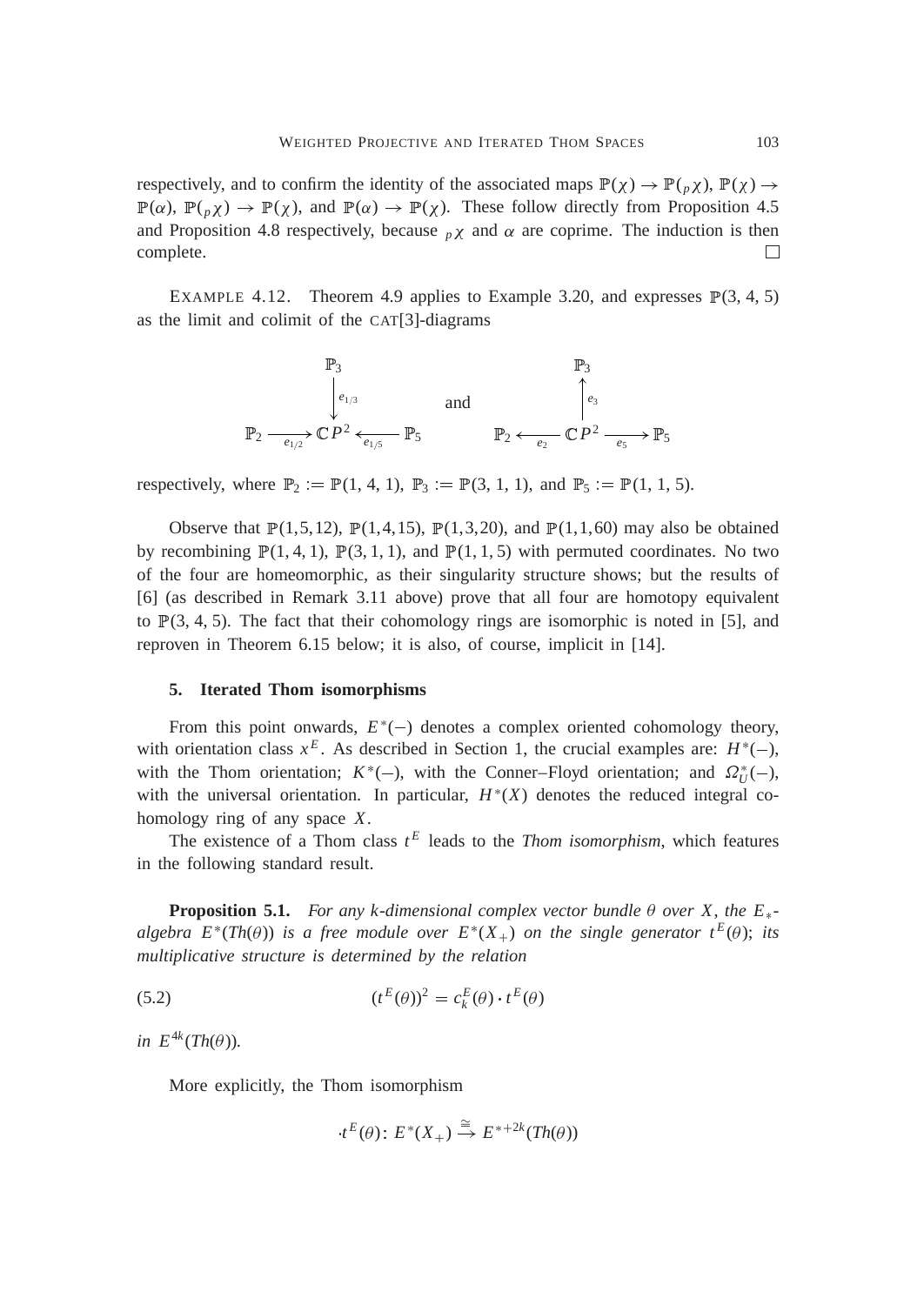is given by forming the relative cup product with  $t^E(\theta)$ , and is induced by the relative diagonal map  $\delta$ :  $Th(\theta) \rightarrow X_+ \wedge Th(\theta)$ .

Proposition 5.1 applies to Definition 3.5 whenever the bundles  $\theta_i$  are complex. In this case, the cohomology algebra  $E^*(X_i)$  arises from  $E^*(X_0)$  by means of *i*-fold iterated Thom isomorphisms. For example, if  $X_0 = *$  and dim<sub>C</sub>  $\theta_0 = k$ , then the first iteration identifies  $E^*(X_1)$  with  $E_*[t]/(t^2)$ , where *t* lies in  $E^{2k}(X_1)$ ; this, of course, is because  $X_1$  is homeomorphic to  $S^{2k}$ . Further iterations require the Chern classes of the  $\theta_i$ .

In subsequent applications, the  $\theta_i$  are line bundles. Over *X*, the isomorphism classes of such bundles form an abelian group with respect to tensor product, which is isomorphic to  $H^2(X)$  under the Chern class  $c_1(-)$ . So any  $w \in H^2(X)$  gives rise to a complex line bundle

(5.3) 
$$
\lambda = \lambda(w) \text{ such that } c_1(\lambda(w)) = w;
$$

it is unique up to isomorphism, and  $\lambda(d_1w) = \lambda(w)^{d_1}$  for any integer  $d_1$ . The Thom class  $t(\lambda(w)^{d_1})$  lies in  $H^2(Th(\lambda(w)^{d_1}))$ , and the second stage of the iteration begins with a cohomology class  $d_2t(\lambda(w)^{d_1})$ , for some integer  $d_2$ . The corresponding line bundle is  $\lambda(w)^{d_1, d_2} := \lambda(t(\lambda(w)^{d_1}))^{d_2}$  over  $Th(\lambda(w)^{d_1})$ . In this language, the *n*-th stage identifies the bundle

(5.4) 
$$
\lambda(w)^{d_1,...,d_n} := \lambda(t(\lambda(w)^{d_1,...,d_{n-1}}))^{d_n} \text{ over } Th(\lambda(w)^{d_1,...,d_{n-1}}).
$$

In other words,  $X_n = Th(\lambda(w)^{d_1, ..., d_n})$  is an *n*-fold iterated Thom space over  $X_0 = X$ , for which  $\theta_0 = \lambda(w)^{d_1}, \ \theta_1 = \lambda(w)^{d_1, d_2}, \ \ldots, \ \theta_{n-1} = \lambda(w)^{d_1, \ldots, d_n}.$ 

It is perfectly acceptable to choose  $X_0 = *$ , in which case  $w = 0$  and  $\lambda(w)$  is the trivial line bundle <sup>C</sup>. In this context, Corollary 3.8 may be combined with Al Amrani's proof of [3, I.1 (c)] to provide a homeomorphism

(5.5) 
$$
\mathbb{P}(\chi) \cong Th(\lambda(0)^{1,q_2,\ldots,q_n})
$$

for any divisive weight vector  $\chi$ , where  $q_j = \chi_j / \chi_{j-1}$  as in Definition 3.2.

In general,  $E^*(X_n)$  may be computed by iterating Proposition 5.1 and exploiting two consequences of the fact that  $\theta$  has dimension 1. Firstly, the *E*-theory Thom class satisfies

(5.6) 
$$
t^{E}(\theta) = c_1^{E}(\lambda(t(\theta)))
$$

in  $E^2(Th(\theta))$ , which follows directly from the universal example  $\zeta$  over  $\mathbb{C}P^{\infty}$ . Secondly, for any integer  $r$ , the equation

(5.7) 
$$
c_1^{E}(\theta^r) = [r](c_1^{E}(\theta))
$$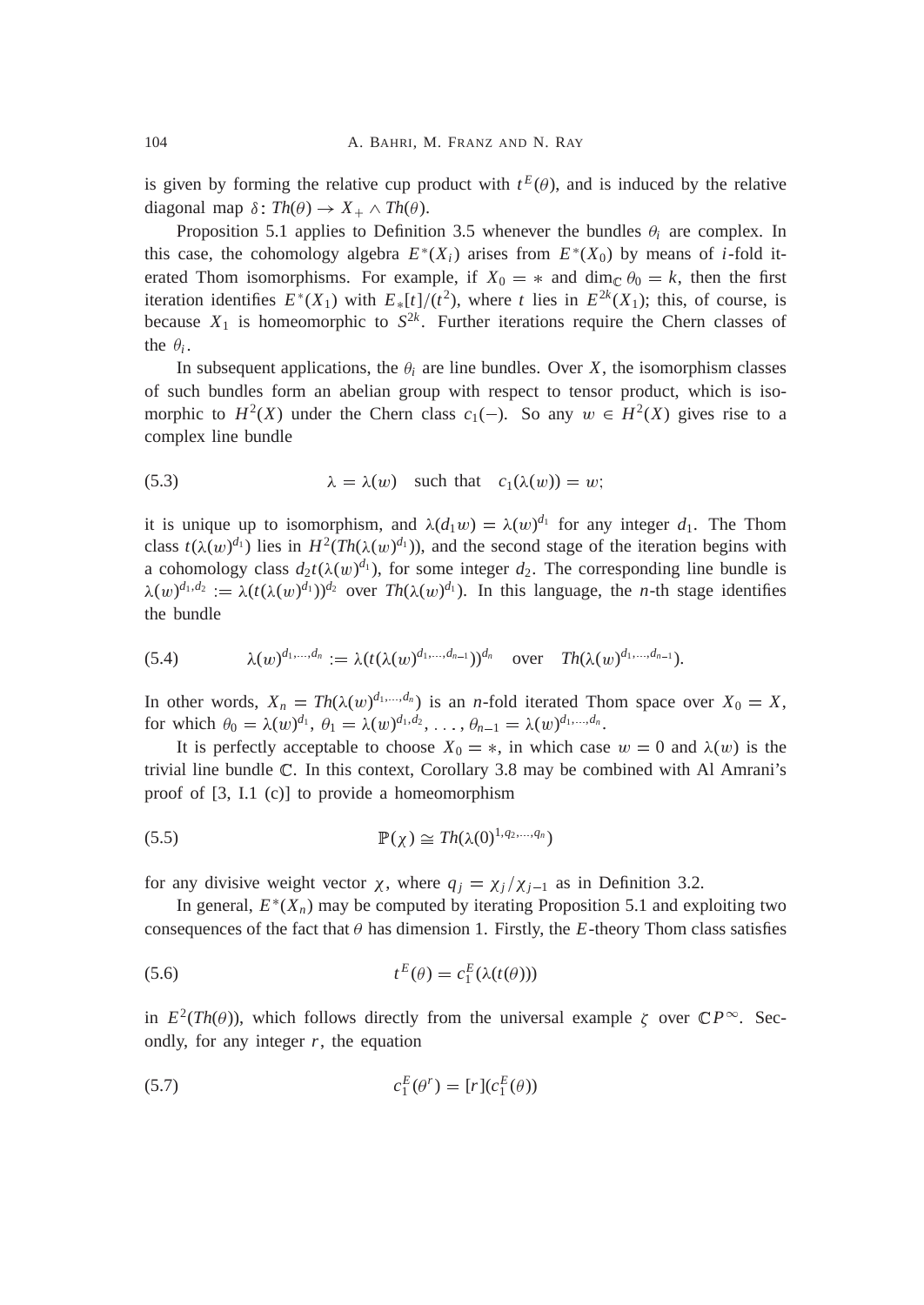holds in  $E^2(X)$ , where [*r*] denotes the *r-series* of the formal group law  $F_E$  associated to  $x^E$  [12]. Thus

$$
[r](u) \equiv ru + \frac{1}{2}r(r-1)a^{E}u^{2} \mod (u^{3})
$$

in  $E^*[[u]]$ , where  $a^E \in E_2$  is the coefficient of  $u_1u_2$  in  $F_E(u_1, u_2)$ .

**Theorem 5.8.** For any divisive  $\chi$ , the  $E_*$ -algebra  $E^*(\mathbb{P}(\chi))$  is isomorphic to

(5.9) 
$$
E_*[w_n, w_{n-1}w_n, \ldots, w_1w_2\cdots w_n]/J^E,
$$

*where*  $w_h w_{h+1} \cdots w_n$  *lies in*  $E^{2(n-h+1)}(\mathbb{P}(\chi))$  *for any*  $h \leq i$ *, and*  $J^E$  *denotes the ideal generated by elements of the form*

$$
(w_i - [q_i](w_{i-1}))w_i \cdots w_n
$$

*for*  $1 \le i \le n$ ; *also*  $w_0 = 0$ .

REMARK 5.10. The elements  $w_i$  do not themselves exist in  $E^2(\mathbb{P}(\chi))$  for any  $i \neq n$ , but appear only in monomials divisible by  $w_h w_{h+1} \cdots w_n$  for some  $h \leq i$ . Nevertheless, the description provided by (5.9) is notationally convenient, and encodes the product structure by repeated application of the relations in  $J<sup>E</sup>$ .

Proof of Theorem 5.8. Combine Proposition 5.1 with (5.4), (5.5), (5.6), and (5.7). Then the first stage identifies  $E^*(\mathbb{P}(1, 1)_+)$  as  $E_*[w_1]/(w_1^2)$ , where  $w_1 := t^E(\lambda(0))$  and  $\lambda(0) = \mathbb{C}$  over  $*$ . The *n*-th stage identifies  $E^*(\mathbb{P}(\chi))$  as a free  $E^*(\mathbb{P}(\chi')_+)$ -module on the single generator

$$
w_n := t^E(\lambda(0)^{1,q_2,...,q_n}),
$$

with the relation  $w_n^2 = [q_n](w_{n-1})w_n$  of (5.2).

EXAMPLE 5.11. The formal group law associated to integral cohomology is additive, and its *r*-series is given by  $[r](u) = ru$  in  $\mathbb{Z}[[u]]$ . So for any *p*-primary weight vector  $\pi = (1, 1, p^{k_2}, \ldots, p^{k_n})$ , (5.9) identifies  $H^*(\mathbb{P}(\pi))$  with

(5.12) <sup>Z</sup>[w*<sup>n</sup>*, <sup>w</sup>*n*1w*<sup>n</sup>*, : : : , <sup>w</sup>1w<sup>2</sup> <sup>w</sup>*<sup>n</sup>*]<sup>=</sup> *J*,

where *J* is generated by elements of the form

(5.13) 
$$
(w_i - p^{k_i - k_{i-1}} w_{i-1}) w_i \cdots w_n
$$

for  $1 \le i \le n$ , and  $w_0 = 0$ . In fact (5.12) is isomorphic to  $\mathbb{Z}[v_1, \ldots, v_n]/I(\pi)$  of (2.15), where Kawasaki's ideal  $I(\pi)$  is generated by the relations

(5.14) 
$$
v_1^j = m(\pi)_j v_j, \text{ where } m(\pi)_j = p^{(j-1)k_n} / p^{k_{n-1} + \dots + k_{n-j+1}},
$$

 $\Box$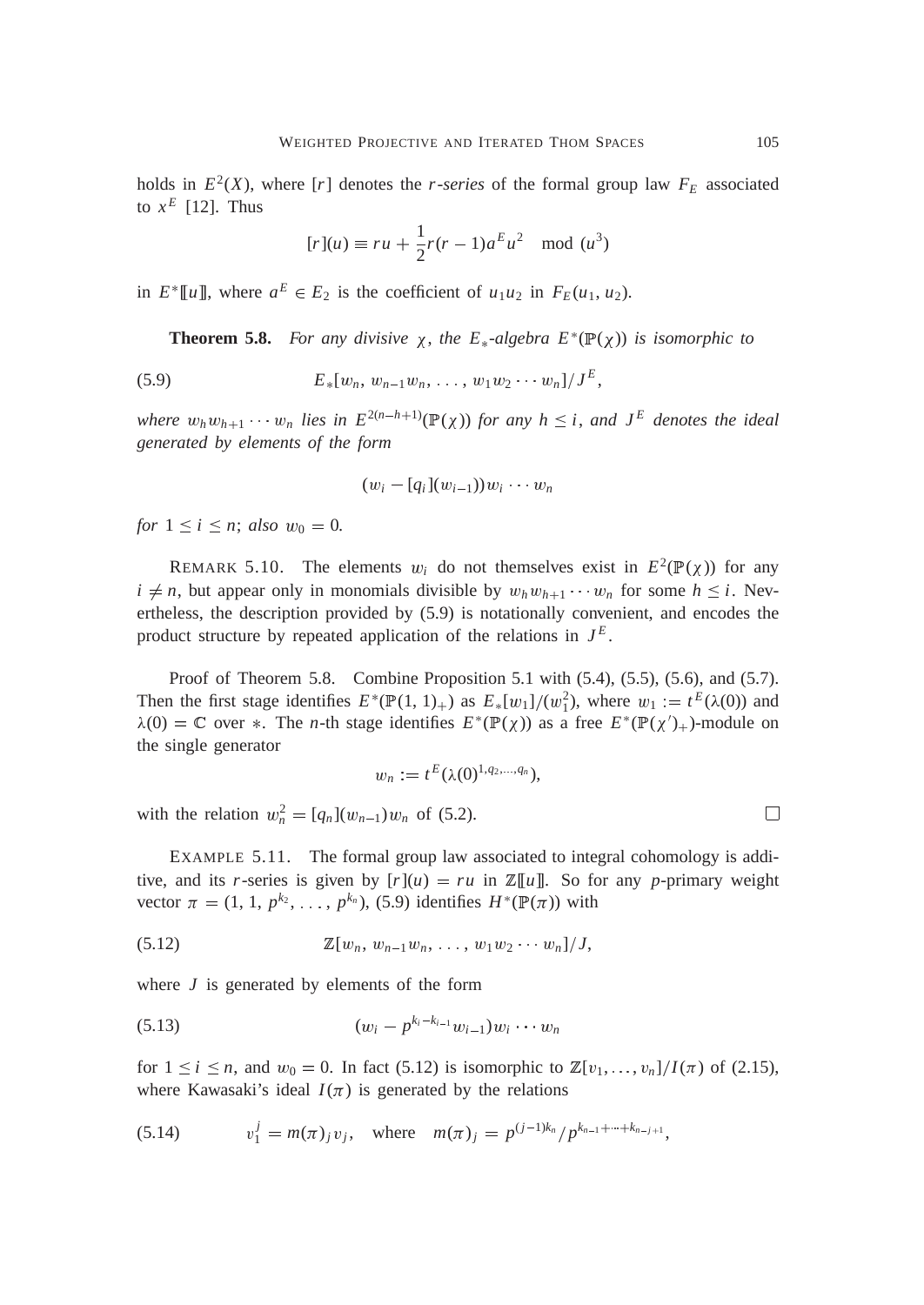for  $2 \leq j \leq n$  [14, p. 243]. The isomorphism arises from the bijection of generators  $w_{n-j+1} \cdots w_n \leftrightarrow v_j$ , by repeated application of (5.13); it is multiplicative because  $w_n^j =$  $\prod_{h=1}^{j-1} p^{k_n-k_{n-h}} w_{n-j+1} \cdots w_n$  by induction on *j*.

REMARKS 5.15. Rationally, Theorem 5.8 states that  $E \mathbb{Q}^*(\mathbb{P}(\chi)_+)$  is isomorphic to

$$
E\mathbb{Q}_{*}[w_n]/(w_n^{n+1}).
$$

Furthermore, if  $\chi = 1$ , then  $\mathbb{P}(\chi)$  reduces to  $\mathbb{C}P^n$ , and Theorem 5.8 identifies  $w_n$  with  $x^E$ , and  $w_n^j$  with  $w_{n-j+1} \cdots w_n$  for every  $j \ge 1$ .

These observations illustrate the homotopy equivalences of Remark 2.17.

EXAMPLE 5.16. The 2-primary part of  $P(1, 2, 3, 4)$  is  $P(1, 2, 1, 4)$ , which is a 2-fold iterated Thom space over  $\mathbb{P}(1, 1) = \mathbb{C}P^1$ . So  $E^*(\mathbb{P}(1, 1)_+)$  is isomorphic to  $E_*[w_1]/(w_1^2)$ , as in the proof of Theorem 5.8. Furthermore,  $\lambda(0)^{1,2} \cong \zeta_1^2$  over  $\mathbb{C}P^1$ , and  $\mathbb{P}(1, 1, 2)$  is homeomorphic to  $Th(\zeta_1^2)$ ; thus  $E^*(\mathbb{P}(1, 1, 2)_+)$  is isomorphic to

$$
E_*[w_2, w_1w_2]/J_1^E,
$$

where  $w_2 = t^E(\zeta_1^2) = c_1^E(\lambda(t(\zeta_1^2)))$  by (5.6), and  $J_1^E$  is the ideal generated by

$$
w_1^2 w_2
$$
 and  $w_2^2 - 2w_1 w_2$ .

Similarly,  $\mathbb{P}(1,1,2,4)$  is homeomorphic to  $Th(\zeta_1^{2,2})$ ; so  $E^*(\mathbb{P}(1,1,2,4)_+)$  is isomorphic to

$$
E_*[w_3, w_2w_3, w_1w_2w_3]/J_2^E,
$$

where  $w_3 = t^E(\zeta_1^{2,2}) = c_1^E(\lambda(t(\zeta_1^{2,2}))),$  and  $J_2^E$  is generated by

$$
w_1^2 w_2 w_3
$$
,  $(w_2^2 - 2w_1 w_2) w_3$ , and  $w_3^2 - 2w_2 w_3 - a^E w_2^2 w_3$ .

The 3-primary part of  $\mathbb{P}(1,2,3,4)$  is  $\mathbb{P}(1,1,3,1)$ , which is a Thom space over  $\mathbb{P}(1,1,1)$  =  $\mathbb{C}P^2$ . So  $E^*(\mathbb{P}(1,1,1)_+)$  is isomorphic to  $E_*[w_2]/(w_2^3)$ , where  $w_2 = t^E(\lambda(0)^{1,1})$  generates  $E^2(\mathbb{P}(1,1,1))$  and  $w_2^2 = w_1w_2$ . Moreover,  $\lambda(0)^{1,1,3} \cong \zeta_2^3$  over  $\mathbb{C}P^2$ , and  $\mathbb{P}(1,1,1,3)$ is homeomorphic to  $Th(\zeta_2^3)$ ; so  $E^*(\mathbb{P}(1, 1, 1, 3)_+)$  is isomorphic to

$$
E^*[w_3, w_2w_3, w_1w_2w_3]/J_3^E,
$$

where  $w_3 = t^E(\zeta_2^3) = c_1^E(\lambda(t(\zeta_2^3)))$ , and  $J_3^E$  is generated by

$$
w_1^2 w_2 w_3
$$
,  $(w_2^2 - w_1 w_2) w_3$ , and  $w_3^2 - 3w_2 w_3 - 3a^E w_2^2 w_3$ .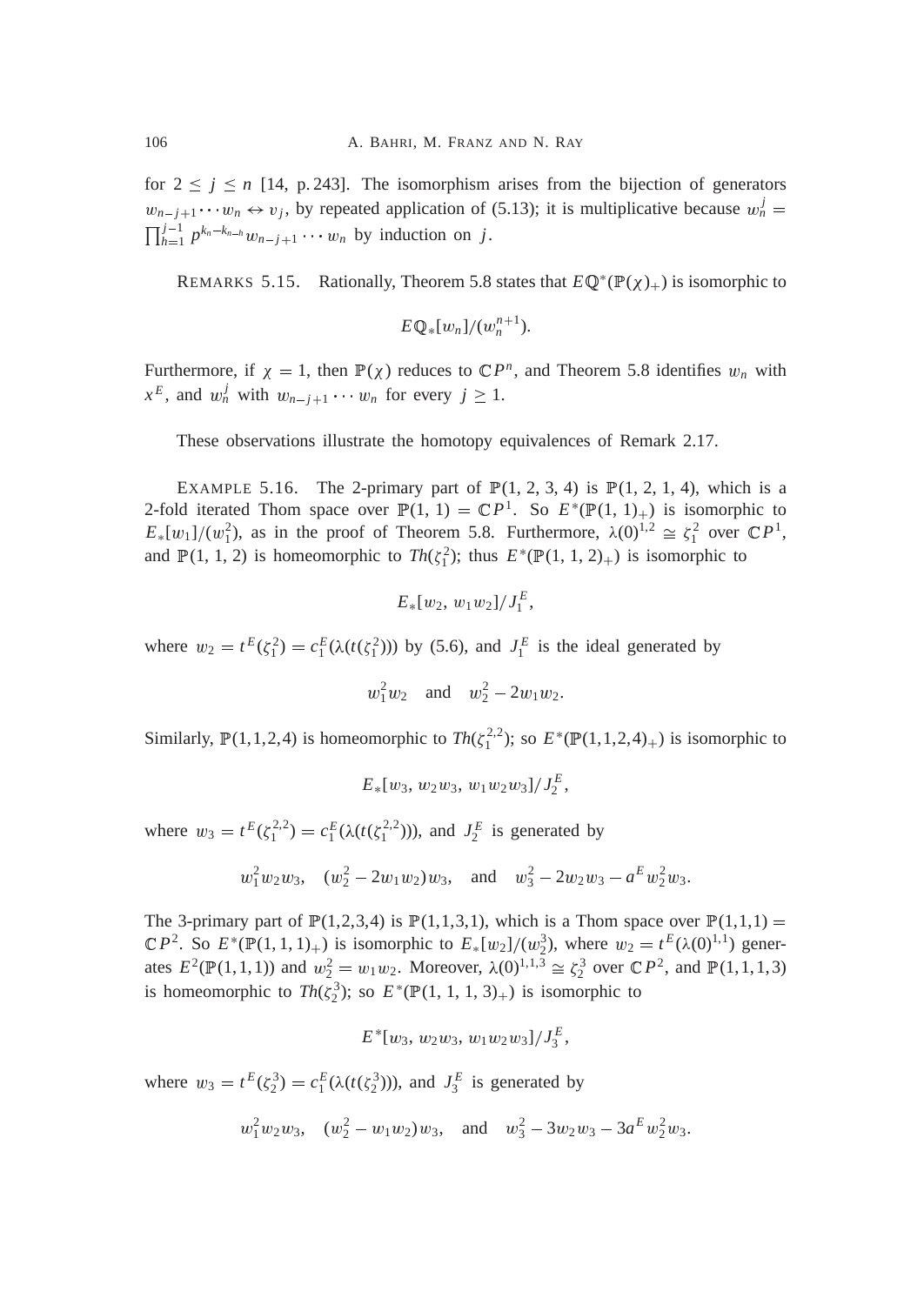The multiplicative formal group law is associated to complex *K*-theory and the Conner–Floyd orientation. The coefficient ring is  $K_* \cong \mathbb{Z}[z, z^{-1}]$ , and the element  $zx^{K} \in K^{0}(\mathbb{C}P^{\infty})$  is represented by the virtual Hopf bundle  $\zeta - \mathbb{C}$ . The *r*-series is induced by the tensor power map  $\zeta \mapsto \zeta^r$ , and is therefore given by

(5.17) 
$$
[r](u) = z^{-1}((1 + zu)^r - 1)
$$

in  $K_{\ast}[[u]]$ , for any integer *r*. Al Amrani's results of [2] may then be recovered.

EXAMPLE 5.18. Theorem 5.8 and (5.17) combine to show that, for any integer *r*, the  $K_*$ -algebra  $K^*(\mathbb{P}(1, \ldots, 1, r)_+)$  is isomorphic to

(5.19) 
$$
K_*[w_n, w_{n-1}w_n, \ldots, w_1w_2\cdots w_n]/J^K,
$$

where  $J^K$  denotes the ideal generated by elements of the form

$$
(w_i - w_{i-1})w_i \cdots w_n
$$
 for  $1 \le i \le n-1$ ,

and  $(w_n - z^{-1}((1 + zw_{n-1})^r - 1))w_n$ . The latter is equivalent to

$$
w_n^2 = \sum_{s=1}^r \binom{r}{s} z^{s-1} w_{n-s} \cdots w_n
$$
, where  $w_0 = 0$ .

#### **6. Cohomological reassembly**

It is now possible to follow the lead of Theorem 4.9 by reassembling the  $E_*$ algebra  $E^*(\mathbb{P}(\chi))$  from its constituent components  $E^*(\mathbb{P}(\rho_i \chi))$ .

For any weight vector  $\chi$ , recall that  $Q(\chi) = \{p_1, \ldots, p_m\}$  denotes the primes occurring in  $\chi$ . The decomposition of Definition 3.10 may then be expressed as  $\chi = p_i \chi \alpha(i)$ for each  $1 \le i \le m$ , where  $Q(\alpha(i)) = Q(\chi) \setminus \{p_i\}$ . It is convenient to write  $\mathbb{Z}_{\chi}$  for the subring  $\mathbb{Z}[p_1^{-1}, \ldots, p_m^{-1}] < \mathbb{Q}$ .

**Proposition 6.1.** *The E<sub>\*</sub>-algebra*  $E^*(\mathbb{P}(\chi)_+)$  *is a free E<sub>\*</sub>-module, with one generator in each even dimension*  $\leq 2n$ *.* 

Proof. Consider the insertion map  $e(\alpha(j))$ :  $\mathbb{P}(\beta_j \chi) \to \mathbb{P}(\chi)$  of (3.17), for some  $1 \leq j \leq m$ . By Proposition 3.13, it is the orbit map for the action of the finite group  $C_{\alpha(j)}$ , whose order is divisible by every  $p_i$  such that  $i \neq j$ . It therefore induces an isomorphism

(6.2) 
$$
e(\alpha(j))^* \colon H^*(\mathbb{P}(\chi)_+;\mathbb{Z}_{\alpha(j)}) \to H^*(\mathbb{P}(\gamma_{p_j}\chi)_+;\mathbb{Z}_{\alpha(j)}).
$$

Example 5.11 shows that the graded abelian group  $H^*(\mathbb{P}(\binom{p}{p} \chi)_+)$  is free, with one generator in each even dimension  $\leq 2n$ . So  $H^*(\mathbb{P}(\chi))_+$  contains at most  $p_i$  torsion, for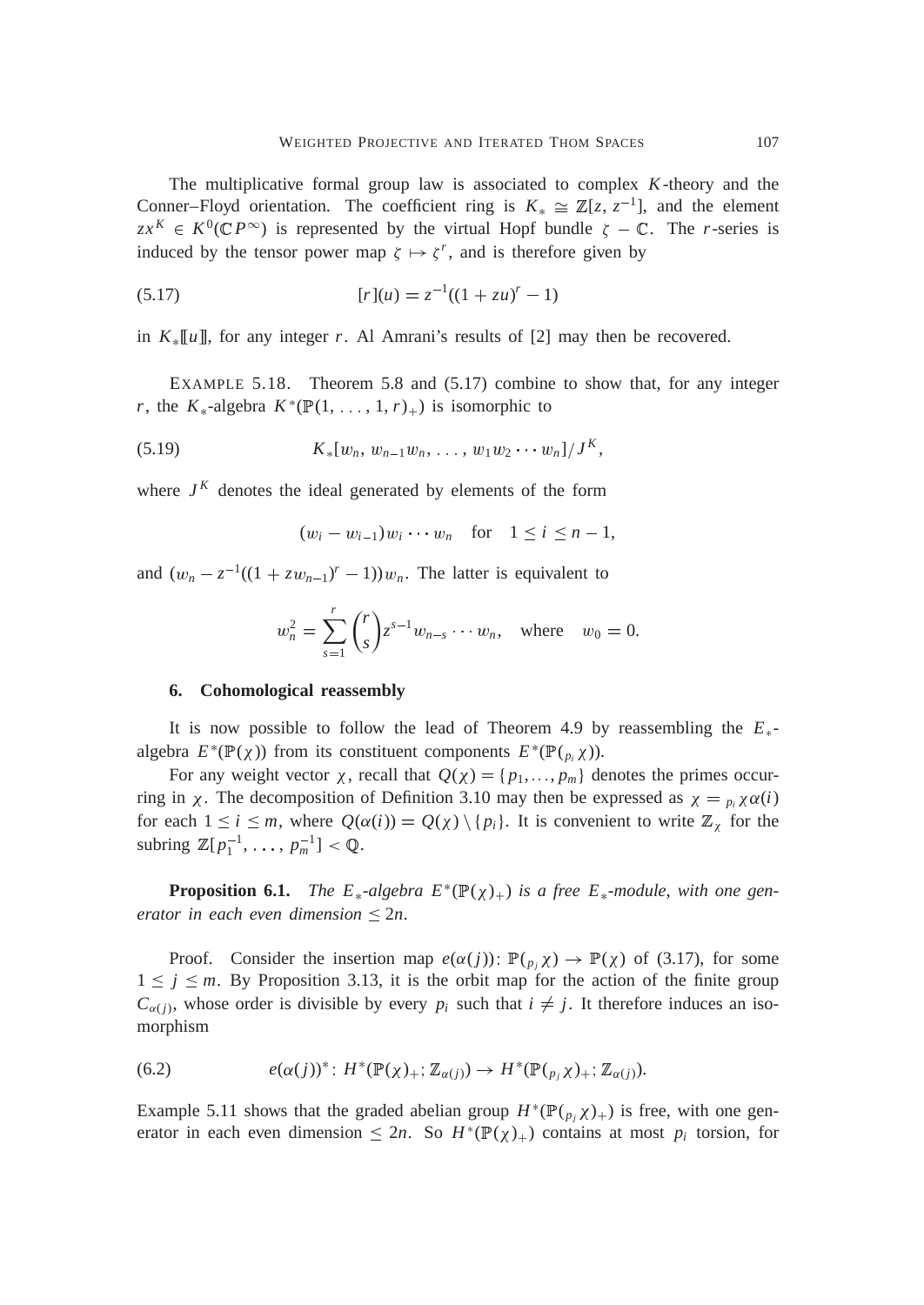$1 \leq i \neq j \leq m$ . Repeating the argument for every  $1 \leq j \leq m$  in turn proves that  $H^*(\mathbb{P}(\chi)_+)$  is torsion free, and therefore has one generator in each even dimension  $\leq 2n$ .

Since  $E_*$  is also torsion free and even dimensional, the Atiyah–Hirzebruch spectral  $\Box$ sequence for  $E^*(\mathbb{P}(\chi)_+)$  collapses, and the conclusion follows.

**Corollary 6.3.** *For any weight vectors and* , *the induced homomorphism*

 $e(\sigma)^* \otimes 1$  :  $E^*(\mathbb{P}(\sigma \chi)_+) \otimes \mathbb{Z}_\sigma \to E^*(\mathbb{P}(\chi)_+) \otimes \mathbb{Z}_\sigma$ 

*is an isomorphism of algebras over*  $E_* \otimes \mathbb{Z}_\sigma$ .

Proof. Proposition 6.1 implies that  $e(\sigma)^*$  induces an isomorphism of  $E_2$ -terms of Atiyah–Hirzebruch spectral sequences, which collapse. It therefore induces the required isomorphism on their limits.  $\Box$ 

Proposition 6.1 may, of course, be deduced from Kawasaki's calculations; as proven above, it follows from the theory of Thom spaces. Isomorphism (6.2) confirms that  $e(\alpha)$ :  $\mathbb{P}(\rho \chi) \to \mathbb{P}(\chi)$  and  $e(1/\alpha)$ :  $\mathbb{P}(\chi) \to \mathbb{P}(\rho \chi)$  are mutually inverse *p*-local homotopy equivalences, for any  $p$  in  $Q(\chi)$ .

The next step is to identify a cohomological version of Proposition 4.5, by applying  $E^*(-)$  to the first diagram  $(4.1)$ .

**Proposition 6.4.** If  $\sigma$  and  $\sigma'$  are coprime, then the diagram

(6.5)  

$$
E^*(\mathbb{P}(\sigma\sigma')_+) \xleftarrow{e(1/\sigma')^*} E^*(\mathbb{P}(\sigma)_+)
$$

$$
= e^{(1/\sigma)^*} \int_{E^*(\mathbb{P}(\sigma')_+)} \int_{e(1/\sigma')^*}^{\phi(1/\sigma)^*} E^*(\mathbb{C}P_+^n)
$$

*is a pushout square*; *in other words*, *the canonical homomorphism*

$$
h\colon E^*(\mathbb{P}(\sigma)_+)\otimes_{E^*(\mathbb{C}P_+^n)}E^*(\mathbb{P}(\sigma')_+) \to E^*(\mathbb{P}(\sigma\sigma')_+)
$$

*is an isomorphism of E-algebras.*

Proof. Corollary 6.3 ensures that the horizontal and vertical homomorphisms of (6.5) induce isomorphisms over  $E_* \otimes \mathbb{Z}_{\sigma'}$  and  $E_* \otimes \mathbb{Z}_{\sigma}$  respectively. The same is therefore true of the corresponding pushout square. Hence *h* induces an isomorphism of  $E_*$ -algebras over both  $E_* \otimes \mathbb{Z}_{\sigma}$  and  $E_* \otimes \mathbb{Z}_{\sigma}$ . But  $\sigma$  and  $\sigma'$  are coprime, so h is an isomorphism.  $\Box$ 

The cohomological version of Proposition 4.8 has a similar proof, with arrows reversed.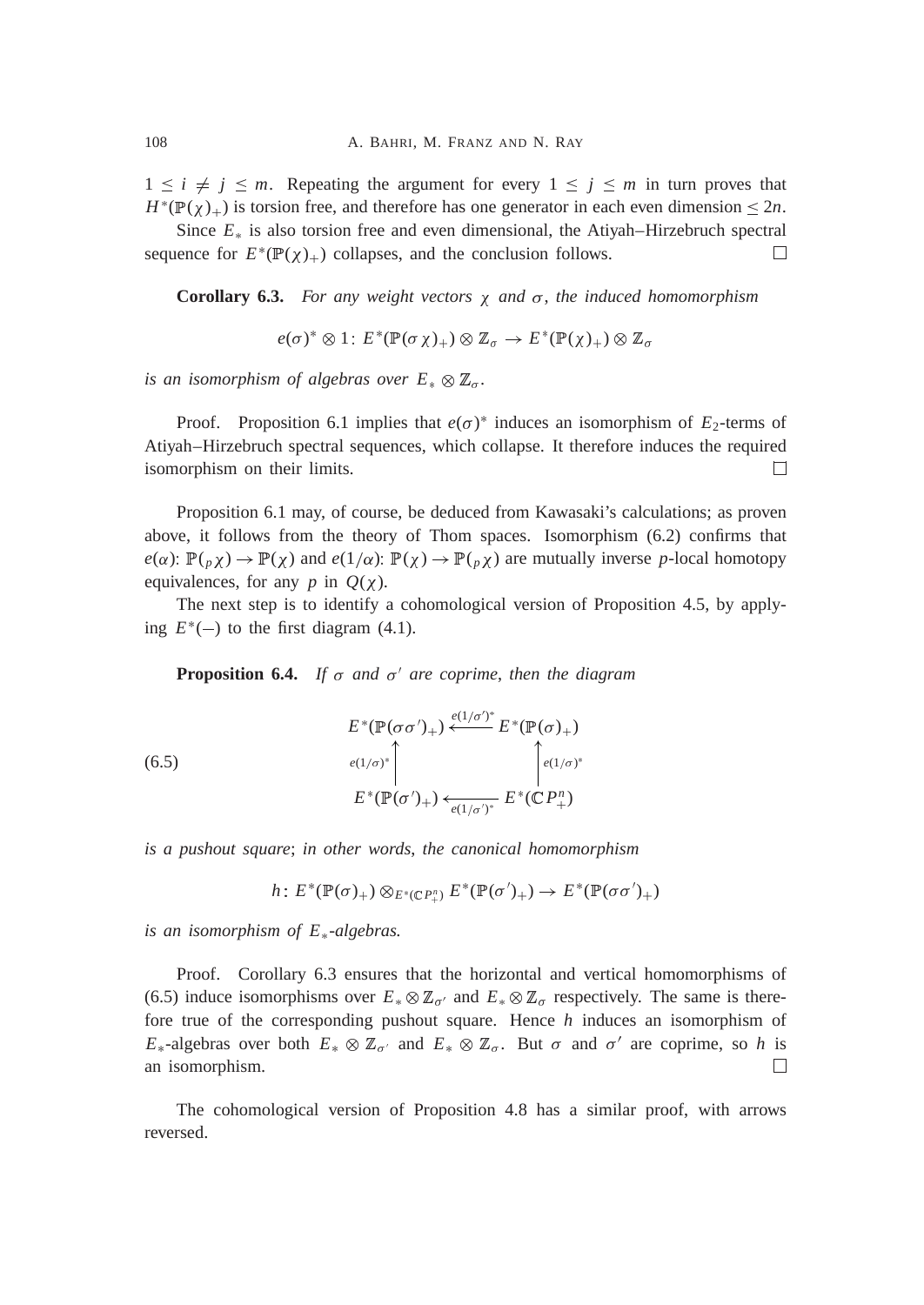**Proposition 6.6.** If  $\sigma$  and  $\sigma'$  are coprime, then the diagram

(6.7)  $E^*(\mathbb{P}(\sigma\sigma')_+) \xrightarrow{e(\sigma)^*}$  $e(\sigma')^*$ K  $E^*(\mathbb{P}(\sigma')_+)$  $e(\sigma')^*$  $E^*(\mathbb{P}(\sigma)_+) \longrightarrow E^*(\mathbb{C}P_+^n)$ 

*is a pullback square*; *in other words*, *the canonical homomorphism*

$$
h\colon E^*(\mathbb{P}(\sigma\sigma')_+) \to E^*(\mathbb{P}(\sigma)_+) \times_{E^*(\mathbb{C}\,P^n_+)} E^*(\mathbb{P}(\sigma')_+)
$$

*is an isomorphism of E-algebras.*

REMARK 6.8. Since  $e(\sigma)^*$  and  $e(\sigma')^*$  are monic, the limit in Proposition 6.6 may be interpreted as an intersection

(6.9) 
$$
E^*(\mathbb{P}(\sigma)_+) \cap E^*(\mathbb{P}(\sigma')_+) < E^*(\mathbb{C}P_+^n).
$$

For p and p'-primary weight vectors  $\pi$  and  $\pi'$ , this provides an illuminating description of  $E^*(\mathbb{P}(\pi \pi')_+)$  as a subalgebra of  $E^*(\mathbb{C}P_+^n)$ .

The cohomological version of Theorem 4.9 is now within reach, essentially by applying  $E^*(-)$  to the geometrical proof.

**Theorem 6.10.** *For any weight vector*  $\chi$ , *the*  $E_*$ -*algebra*  $E^*(\mathbb{P}(\chi)_+)$  *is isomorphic to the colimit of the* CAT[*m*]*-diagram*

$$
E^*(\mathbb{P}(\mathfrak{p}, \chi)_+)
$$
  

$$
E^*(\mathbb{P}(\mathfrak{p}, \chi)_+) \xrightarrow{\longrightarrow} E^*(\mathbb{C}P^n_+) \xrightarrow{\longrightarrow} E^*(\mathbb{P}(\mathfrak{p}, \chi)_+).
$$
  

$$
E^*(\mathbb{P}(\mathfrak{p}, \chi)_+) \xleftarrow{\longrightarrow} E^*(\mathbb{C}P^n_+) \xrightarrow{\longrightarrow} E^*(\mathbb{P}(\mathfrak{p}, \chi)_+),
$$

and the associated universal homomorphisms  $E^*(\mathbb{P}(\binom{p}{i} \chi)_+) \to E^*(\mathbb{P}(\chi)_+)$  may be iden*tified with*  $e(p_i \chi/\chi)^*$  *for every*  $1 \leq i \leq m$ . *Similarly*,  $E^*((\mathbb{P}(\chi))_+)$  *is also isomorphic to the limit of the* CAT*op*[*m*]*-diagram*

$$
E^*(\mathbb{P}(\mathfrak{p}, \chi)_+)
$$
  

$$
\downarrow e(\mathfrak{p}, \chi)^* \qquad \qquad \cdot \qquad \cdot
$$
  

$$
E^*(\mathbb{P}(\mathfrak{p}, \chi)_+) \xrightarrow{e(\mathfrak{p}, \chi)^*} E^*(\mathbb{C}P_+^n) \xleftarrow{e(\mathfrak{p}, \chi)^*} E^*(\mathbb{P}(\mathfrak{p}, \chi)_+),
$$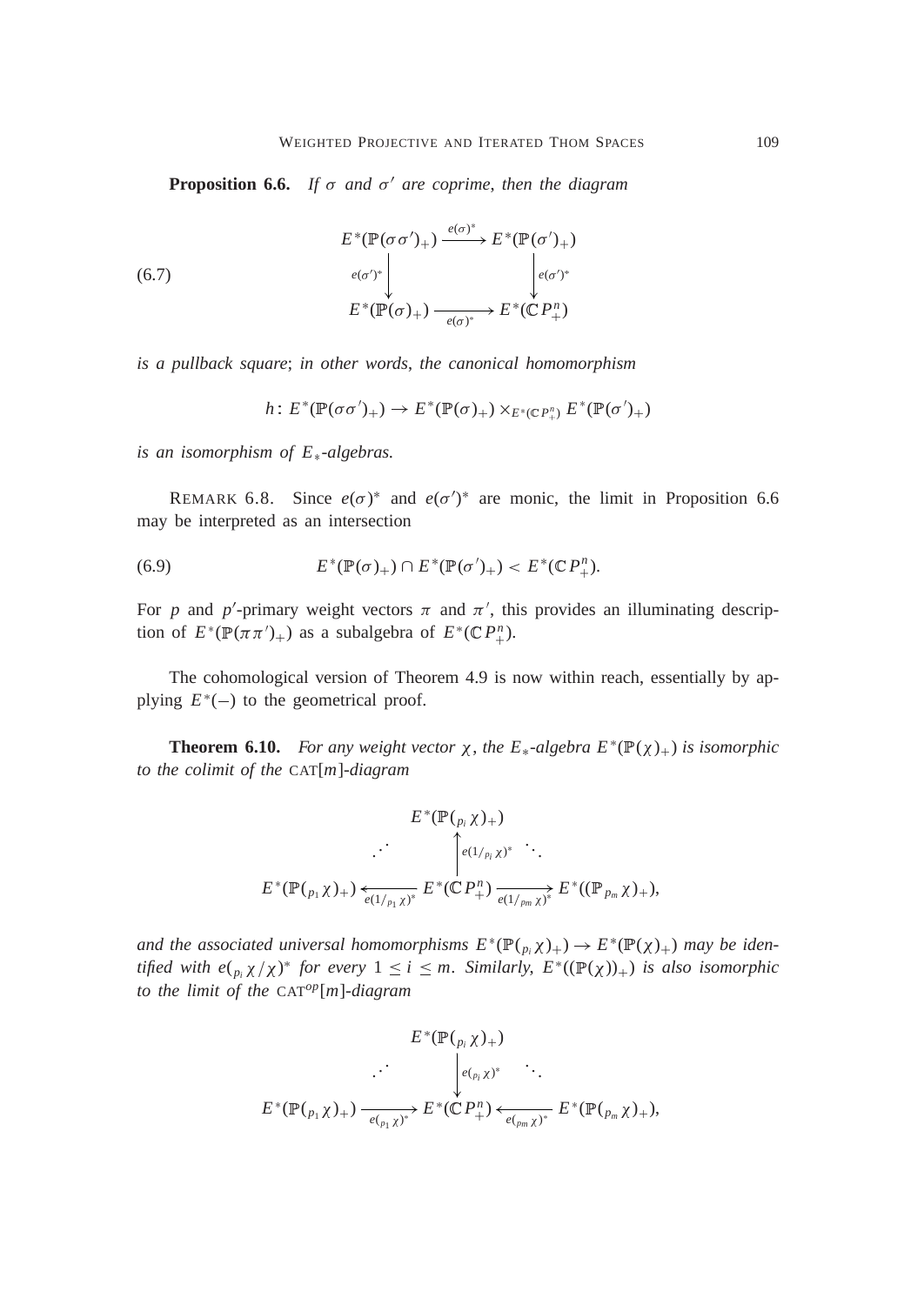and the associated universal homomorphisms  $E^*(\mathbb{P}(\chi)_+) \to E^*(\mathbb{P}(\rho_i \chi)_+)$  may be iden*tified with*  $e(\chi /_{p_i}\chi)^*$  *for every*  $1 \leq i \leq m$ .

Proof. Proceed by induction on *m*, as in the proof of Theorem 4.9. The inductive steps appeal to Propositions 6.4 and 6.6 respectively.  $\Box$ 

REMARK 6.11. Theorem 6.10 shows that  $E^*(-)$  converts the geometric limits and colimits of Theorem 4.9 into the corresponding algebraic colimits and limits. Although the geometric pullbacks are not of fibrations, the induced algebraic pushouts are those of a collapsed Eilenberg–Moore spectral sequence.

The pullback and pushout descriptions of Theorem 6.10 yield isomorphisms

$$
(6.12) \t\t\t E^*(\mathbb{P}(\chi)_+) \stackrel{=}{\rightarrow} E^*(\mathbb{P}(\rho_1 \chi)_+) \otimes_{E^*(\mathbb{C}P_+^n)} \cdots \otimes_{E^*(\mathbb{C}P_+^n)} E^*(\mathbb{P}(\rho_m \chi)_+)
$$

and

$$
(6.13) \qquad E^*(\mathbb{P}(\rho_1\chi)_+) \times_{E^*(\mathbb{C}P_+^n)} \cdots \times_{E^*(\mathbb{C}P_+^n)} E^*(\mathbb{P}(\rho_m\chi)_+) \stackrel{\cong}{\to} E^*(\mathbb{P}(\chi)_+)
$$

respectively; by analogy with (6.9), the latter may be rewritten as

(6.14) 
$$
E^*(\mathbb{P}(\binom{p_1}{X_+}) \cap \cdots \cap E^*(\mathbb{P}(\binom{p_m}{X_+}) < E^*(\mathbb{C}P^n_+).
$$

Each of these  $E_*$ -algebras has one  $E_*$ -generator in each even dimension  $\leq 2n$ , and leads directly back to Kawasaki's original calculations.

**Theorem 6.15.** *In the case of integral cohomology*, *the isomorphisms* (6.12), (6.13), and (6.14) *identify*  $H^*(\mathbb{P}(\chi)_+)$  *with*  $\mathbb{Z}[v_1, \ldots, v_n]/I(\chi)$ , as in (2.15).

Proof. For each prime  $p_i \in Q(\chi)$ , let  $v(i)_j \in H^{2j}(\mathbb{P}(\chi)_+)$  denote the image of Kawasaki's generator  $1 \otimes \cdots \otimes v_{i,j} \otimes \cdots \otimes 1$  under the isomorphism (6.12), where  $v_{i,j} \in$  $H^{2j}(\mathbb{P}(\mathcal{C}_{p_i}\chi))$ . Example 5.11 shows that  $m_{i,j}v_{i,j} = v_{i,1}^j$  lies in the image of  $H^{2j}(\mathbb{C}P^n)$ for every *i*, where

$$
m_{i,j} = p_i^{(j-1)k_{i,n}}/p_i^{k_{i,n-1}+\cdots+k_{i,n-j+1}}
$$

as in (5.14); thus  $m_{1,j}v(1)_j = m_{i,j}v(i)_j$  for every *i*. The numbers  $M_i := \prod_{l \neq i} m_{l,j}$ are coprime, and satisfy  $M_i v(h)_j = M_h v(i)_j$  for every *h* and *i*; so there exist non-zero integers  $A_h$  such that  $\sum_h A_h M_h = 1$ . Now define the element  $v_j$  to be  $\sum_h A_h v(h)$  in  $H^{2j}(\mathbb{P}(\chi))$ . For every *i*, it follows that

$$
M_i v_j = \sum_h A_h M_i v(h)_j = \left(\sum_h A_h M_h\right) v(i)_j = v(i)_j,
$$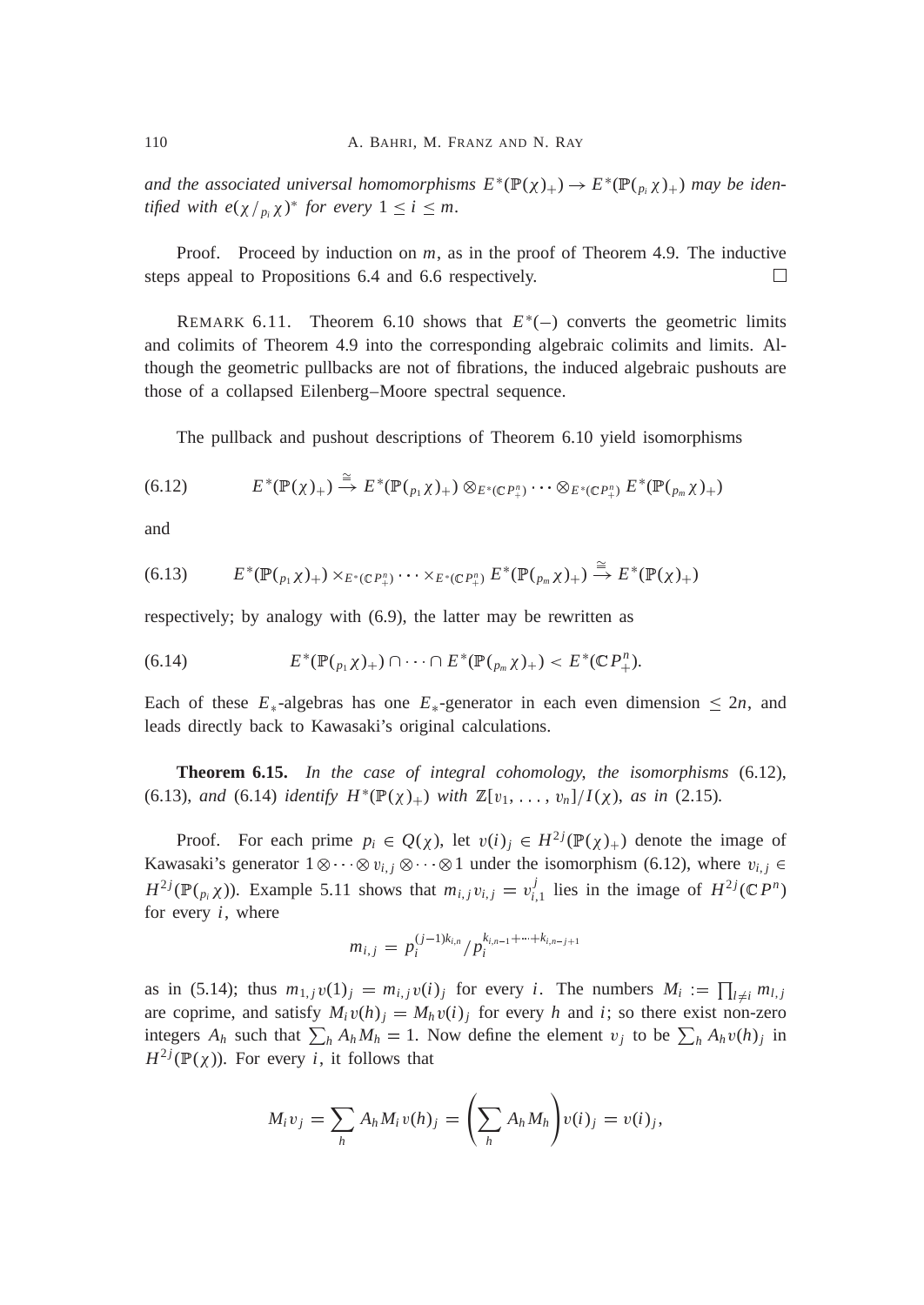and hence that  $H^{2j}(\mathbb{P}(\chi))$  is free abelian, on generator  $v_j$ . By construction,  $v_1^j =$  $\prod_i m_{i,j} v_j$  for every  $1 \le j \le n$ , as required by (2.15).

Alternatively, the isomorphism (6.14) identifies  $v_{i,j} \in H^{2j}(\mathbb{P}(\mathfrak{p}_i \chi))$  with the element  $p_i^{k_{i,n}+\dots+k_{i,n-j+1}}x^j \in H^{2j}(\mathbb{C}P^n)$ . The intersection of the cyclic groups so generated is therefore infinite cyclic on

$$
v_j=\prod_i p_i^{k_{i,n}+\cdots+k_{i,n-j+1}}x^j,
$$

and the relation  $v_1^j = \prod_i m_{i,j} v_j$  follows again.

EXAMPLE 6.16. By (6.14),  $K^*(\mathbb{P}(3, 4, 5)_+)$  may be identified with

$$
(6.17) \qquad K^*(\mathbb{P}(1,4,1)_+) \cap K^*(\mathbb{P}(3,1,1)_+) \cap K^*(\mathbb{P}(1,1,5)_+) < K^*(\mathbb{C}P^2_+).
$$

Example 5.18 with  $n = 2$  shows that  $K^*(\mathbb{P}(1, 1, r)_+)$  is isomorphic to

(6.18) 
$$
K_*[w_2, w_1w_2]/(w_1^2w_2, w_2^2 - rw_1w_2),
$$

and that (6.14) identifies  $w_2$  with  $[r](x^K)$  in  $K^2(\mathbb{C}P^2)$  and  $w_1w_2$  with  $r(x^K)^2$  in  $K^4(\mathbb{C}P^2)$ . Substituting  $r = 3$ , 4, and 5 in turn confirms that  $K^*(\mathbb{P}(3, 4, 5))$  has  $y_1 =$  $60x^{K} + 90z(x^{K})^{2}$  and  $y_{2} = 60(x^{K})^{2}$  as  $K_{*}$ -generators, in dimensions 2 and 4 respectively. So there is an isomorphism

(6.19) 
$$
K^*(\mathbb{P}(3, 4, 5)_+) \cong K_*[y_1, y_2]/(y_1^2 - 60y_2).
$$

Setting  $z = 1$  in (6.19) provides an example of Al Amrani's abstract isomorphism [4, Corollary 3.2] between  $K^*(\mathbb{P}(\chi))$  and  $H^*(\mathbb{P}(\chi))$  for certain  $\chi$ .

Theorem 6.15 expresses Kawasaki's discovery (which he did not make explicit) that the ring  $H^*(\mathbb{P}(\chi)_+)$  depends only on the unordered coordinates of the vectors  $p\chi$ , as *p* ranges over  $Q(\chi)$ . The same holds for the  $E_*$ -algebra  $E^*(P(\chi))_+$ .

REMARK 6.20. These facts also follow from [6]. As explained in Remark 3.11,  $E^*(\mathbb{P}(\chi))$  may always be described in terms of iterated Thom isomorphisms as  $E^*(\mathbb{P}(\chi^*))$ . The advantage presented by Theorem 6.10 is that the *p*-primary parts  $E^*(\mathbb{P}(\rho \chi))$  are each computed using Theorem 5.8; since the computations involve the *E*-theory  $p^k$ -series (rather than the *r*-series for composite *r*), the technical machinery of Brown-Peterson cohomology theory [16] may then be brought to bear.

#### **7. Homology and fundamental classes**

Since Davis and Januszkiewicz's original work [8], toric topology has tended to focus on cohomological calculations to the detriment of their homological counterparts.

 $\Box$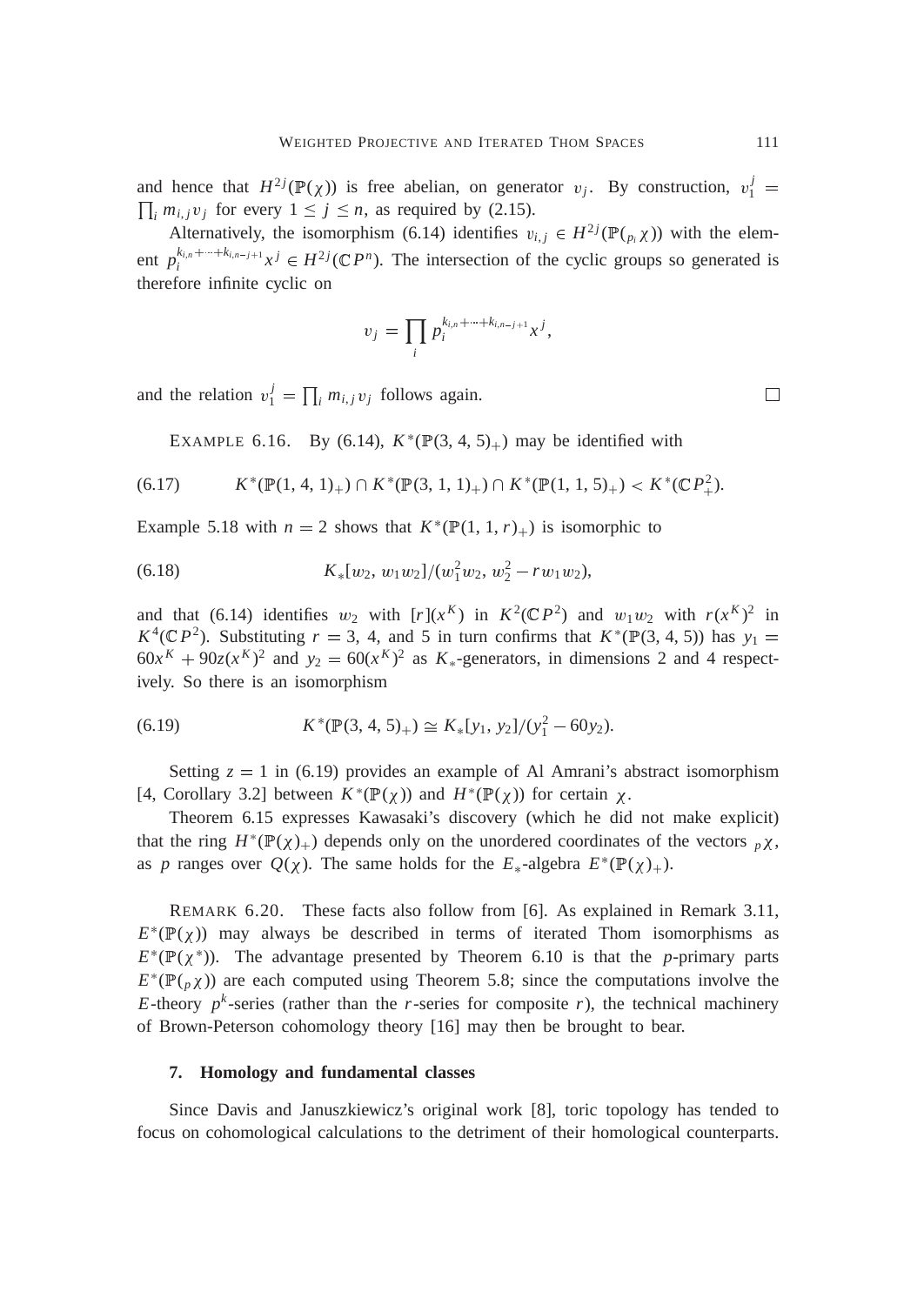For weighted projective spaces, however, the complex bordism coalgebras  $\Omega_*^U(\mathbb{P}(\chi))$ are of particular interest, and this section is devoted to understanding  $E_*(\mathbb{P}(\chi))$  for any complex oriented homology theory  $E_*(-)$ .

For  $\mathbb{C}P^n$ , the complex orientation reveals itself as an isomorphism

$$
(7.1) \tE_*(\mathbb{C} P_+^n) \xrightarrow{\cong} E_*(b_0, b_1, \ldots, b_n)
$$

of free  $E_*$ -coalgebras, where  $b_j$  has dimension 2 *j* and supports the coproduct

$$
\delta(b_j) = \sum_{i=0}^j b_i \otimes b_{j-i}
$$

in  $E_*(\mathbb{C} P^n_+) \otimes E_*(\mathbb{C} P^n_+)$ ; the *b<sub>j</sub>* form the dual  $E_*$ -basis to the powers  $(x^E)^j$  for  $0 \leq$  $j \leq n$ , and  $b_0$  is the counit 1.

For notational clarity, two conventions are adopted throughout the remainder of this section. Firstly,  $b_j$  is expanded to  $b_j^E$  whenever the homology theory needs emphasising; and secondly, following Chapter 1, the universal complex orientation is usually denoted by *u* in  $\Omega_U^2(\mathbb{C}P^n)$ .

It is important to clarify the relationship between the  $b_j$  and the Poincaré duality isomorphism

$$
(7.2) \qquad \qquad \cap_{\sigma} : E^i(\mathbb{C} P^n_+) \xrightarrow{\cong} E_{2n-i}(\mathbb{C} P^n_+),
$$

defined by cap product with a fundamental class  $\sigma \in E_{2n}(\mathbb{C} P_+^n)$ . This is best done in the context of the universal example, and has an interesting history.

During the early days of the theory, it was usual to identify  $\Omega_*^U(\mathbb{C}P_{+}^n)$  with the free  $\Omega_*^U$ -module on generators  $cp_j$ , represented by the inclusions  $\mathbb{C}P^j \to \mathbb{C}P^n$  for  $0 \leq$  $j \leq n$ . From this viewpoint,  $cp_n$  is the bordism class of the identity map  $1_{\mathbb{C}P^n}$ , and the most natural choice of fundamental class  $\sigma$ . In particular, iteration of the formula

$$
(7.3) \t\t u \cap cp_n = cp_{n-1}
$$

in  $\Omega_*^U(\mathbb{C} P_+^n)$  shows that  $cp_j$  is the Poincaré dual of  $u^{n-j}$  for every  $0 \le j \le n$ . On the other hand, the  $cp_j$  are certainly not Hom dual to the  $u^j$ , but may be expanded by

(7.4) 
$$
cp_j = [\mathbb{C}P^j]1 + [\mathbb{C}P^{j-1}]b_1 + \cdots + [\mathbb{C}P^1]b_{j-1} + b_j
$$

in terms of the basis (7.1).

Formula (7.4) is originally due to Novikov, and is an immediate consequence of (7.3). It emphasises the fact that  $b_j$  lies in the *reduced* group  $\Omega_{2j}^U(\mathbb{C}P^n)$  for every  $1 \leq j \leq n$ , whereas  $cp_j$  has obvious non-trivial augmentation. Nevertheless,  $b_n$  may be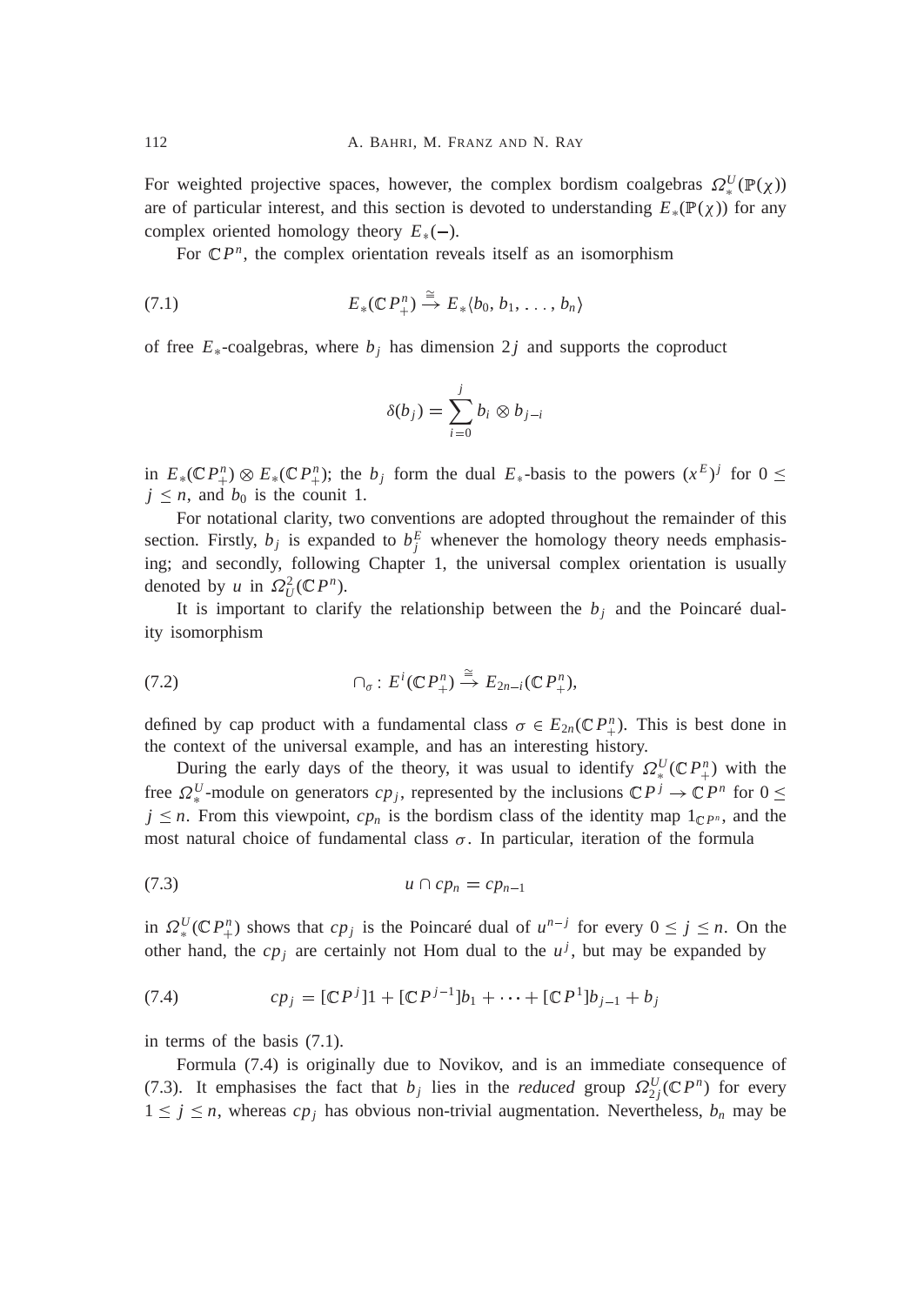deployed equally well as a fundamental class, and determines an alternative Poincaré duality isomorphism. Since

$$
u \cap b_n^U = b_{n-1}^U
$$

holds in  $\Omega_*^U(\mathbb{C}P^n)$  by definition,  $b_j$  is the alternative Poincaré dual of  $u^{n-j}$  by analogy with (7.3). Under the Thom orientation  $\Omega_*^U(-) \to H_*(-)$ , both  $b_n$  and  $cp_n$  map to the canonical fundamental class  $b_n^H$  in  $H_{2n}(\mathbb{C}P^n)$ . They therefore induce the same Poincaré duality isomorphism in integral homology and cohomology.

The problem arises of identifying geometrical representatives  $B_j \to \mathbb{C}P^n$  for the  $b_j$ , bearing in mind that the stably complex manifolds  $B_j$  must bound when  $j \geq 1$ , because the  $b_j$  are reduced. This was solved in [17], where the  $B_j$  are constructed as iterated sphere bundles whose stably complex structures extend over the associated disc bundles. Subsequently, the *B<sup>j</sup>* were identified as *Bott towers* [11], and therefore as non-singular toric varieties with canonical complex structures; the stabilisations of these structures do *not* bound, having non-trivial Chern numbers. The language of iterated sphere bundles is documented in [7, Sections 2 and 3], and used extensively below.

Each Bott tower is determined by a list  $(r_1, \ldots, r_n)$  of integral *j*-vectors  $r_j$ . Given any divisive weight vector  $\chi$ , let  $q_j = \chi_j / \chi_{j-1}$  as in Definition 3.2, and define the Bott tower  $(B_i(\chi)$   $0 \leq j \leq n)$  by choosing

$$
r_j = (0, \ldots, 0, q_j).
$$

Then  $B_0(\chi) = *$ , and  $B_j(\chi)$  is a 2*j*-dimensional stably complex manifold equipped with canonical complex line bundles  $\gamma_i = \gamma_i(\chi)$ , for  $0 \le i \le j \le n$ . It is defined inductively as the total space  $S(\delta_i(\chi))$  of the 2-sphere bundle of

$$
\delta_j(\chi) := \mathbb{R} \oplus \gamma_{j-1}^{q_j}
$$

over  $B_{j-1}(\chi)$ , where R denotes the trivial real line bundle. The unit  $1 \in \mathbb{R}$  determines a section  $i_{j-1}$  for  $\delta_j(\chi)$ , which features in the cofibre sequence

(7.6) 
$$
B_{j-1}(\chi) \stackrel{i_j}{\rightarrow} B_j(\chi) \stackrel{l_j}{\rightarrow} Th(\gamma_{j-1}^{q_j}).
$$

In terms of the complex orientation  $x^E$ , the corresponding Thom class  $t^E(\gamma_{j-1}^{q_j})$  generates  $E^2(Th(\gamma_{j-1}^{q_j}))$  and pulls back to the generator  $v_j = v_j^E$  of  $E^2(B_j(\chi))$ , as described in [7, Chapter 3]. The inductive description is completed by appealing to (5.3), and letting  $\gamma_j$  be the complex line bundle  $\lambda(v_j^H)$ .

The stably complex structure on  $B_j(\chi)$  is induced from the defining  $S^2$ -bundle (7.5), and extends over the 3-disc bundle  $D(\delta_i(\chi))$  by Szczarba [18]. It is specified by a canonical isomorphism

(7.7) 
$$
c: \tau(B_j(\chi)) \oplus \mathbb{R} \stackrel{\cong}{\to} \gamma_0^{q_1} \oplus \cdots \oplus \gamma_{j-1}^{q_j} \oplus \mathbb{R}
$$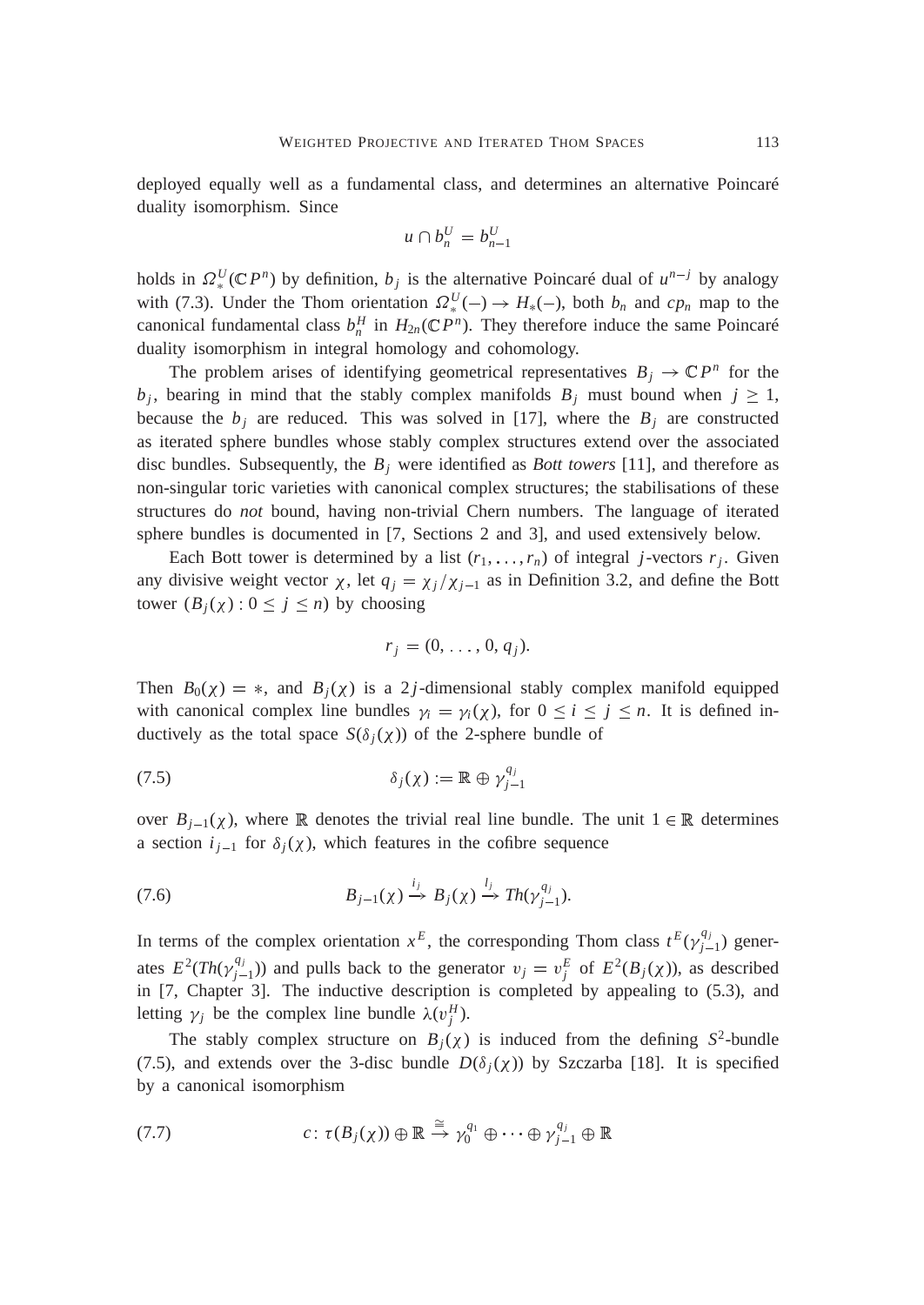of  $SO(2j + 1)$ -bundles, where  $\gamma_0 = \mathbb{C}$ .

Recall that (5.5) expresses  $\mathbb{P}(\chi)$  as an iterated Thom space over  $*$ . The sequence  $X_0, X_1, \ldots, X_n$  of Thom spaces may be written as

(7.8) 
$$
\ast, Th(\lambda(0)^{q_1}), Th(\lambda(0)^{q_1,q_2}), \ldots, Th(\lambda(0)^{q_1,q_2,\ldots,q_n}),
$$

or equivalently as

(7.9) 
$$
\mathbb{P}(1), \mathbb{P}(1, \chi_1), \mathbb{P}(1, \chi_1, \chi_2), \ldots, \mathbb{P}(1, \chi_1, \chi_2, \ldots, \chi_n).
$$

For any  $1 \le j \le n$ , the Thom class  $t^E(\lambda(0)^{q_1,...,q_j})$  that arises from (7.8) coincides with the generator  $w_j$  in  $E^2(\mathbb{P}(1, \chi_1, \ldots, \chi_j))$  that arises from (7.9); it is convenient to denote them both by  $t_j$  in  $E^2(X_j)$ .

**Lemma 7.10.** *For every*  $1 \leq j \leq n$ , *there exists a map*  $f_{j,n}$   $B_j(\chi) \to X_n$  *such that*  $f_{j,n}^*(t_n) = v_j$  *in*  $E^2(B_j(\chi))$ *.* 

Proof. Proceed by induction on *j*, with base case  $j = 1$ .

For any  $n \ge 1$ , the map  $f_{1,n}$ .  $B_1(\chi) \to X_n$  is necessarily the inclusion of the fibre  $S^2 \subset Th(\lambda(0)^{q_1,\ldots,q_n})$ , and coincides with the map  $\mathbb{P}(\chi_{n-1}, \chi_n) \to \mathbb{P}(\chi)$  induced on the final two homogeneous coordinates.

Assume that  $f_{j-1,n}$  exists with the required properties, and choose  $2 \leq j \leq n$ . Thus  $1 \leq j-1 \leq n-1$ , and it follows that  $f_{j-1,n-1}: B_{j-1}(\chi) \to X_{n-1}$  satisfies  $f_{j-1,n-1}^*(t_{n-1}) =$  $v_{j-1}$  in  $E^2(B_{j-1}(\chi))$ . Now define  $f_{j,n}$  as the composition

$$
(7.11) \t\t B_j(\pi) \xrightarrow{l_j} Th(\gamma_{j-1}^{q_j}) \xrightarrow{f'_{j-1,n-1}} X_n
$$

for  $2 \leq j \leq n$ , where  $\gamma_{j-1} = \lambda(v_{j-1}^H)$  and  $f'_{j-1,n-1}$  denotes  $Th(f_{j-1,n-1})$ . Thus  $(f'_{j-1,n-1})^*(t_n) = t^E(\gamma_{j-1}^{q_j})$  in  $E^2(Th(\gamma_{j-1}^{q_j}))$ , and applying  $l_j^*$  yields the required  $\Box$ equation.

Every complex orientation induces natural transformations  $\Omega_*^U(-) \to E_*(-)$  and  $\Omega_U^*(-) \to E^*(-)$ , both of which are written  $x_*^E$ . They reduce to the identity in the universal case.

DEFINITION 7.12. For any  $0 \le j \le n$ , the bordism class  $b_j(\chi)$  is represented by the map  $f_{j,n}$  of Lemma 7.10, and lies in  $\Omega_{2j}^U(\mathbb{P}(\chi)_+);$  its image  $x_*^E(b_j(\chi))$  is also denoted by  $b_j(\chi)$  (or  $b_j^E(\chi)$  to avoid ambiguity), and lies in  $E_{2j}(\mathbb{P}(\chi))_{+}$ .

The  $B_i(\chi)$  bound as stably complex manifolds for every  $j > 0$ , so the corresponding  $b_j(\chi)$  actually belong to the reduced groups  $E_{2j}(\mathbb{P}(\chi))$ .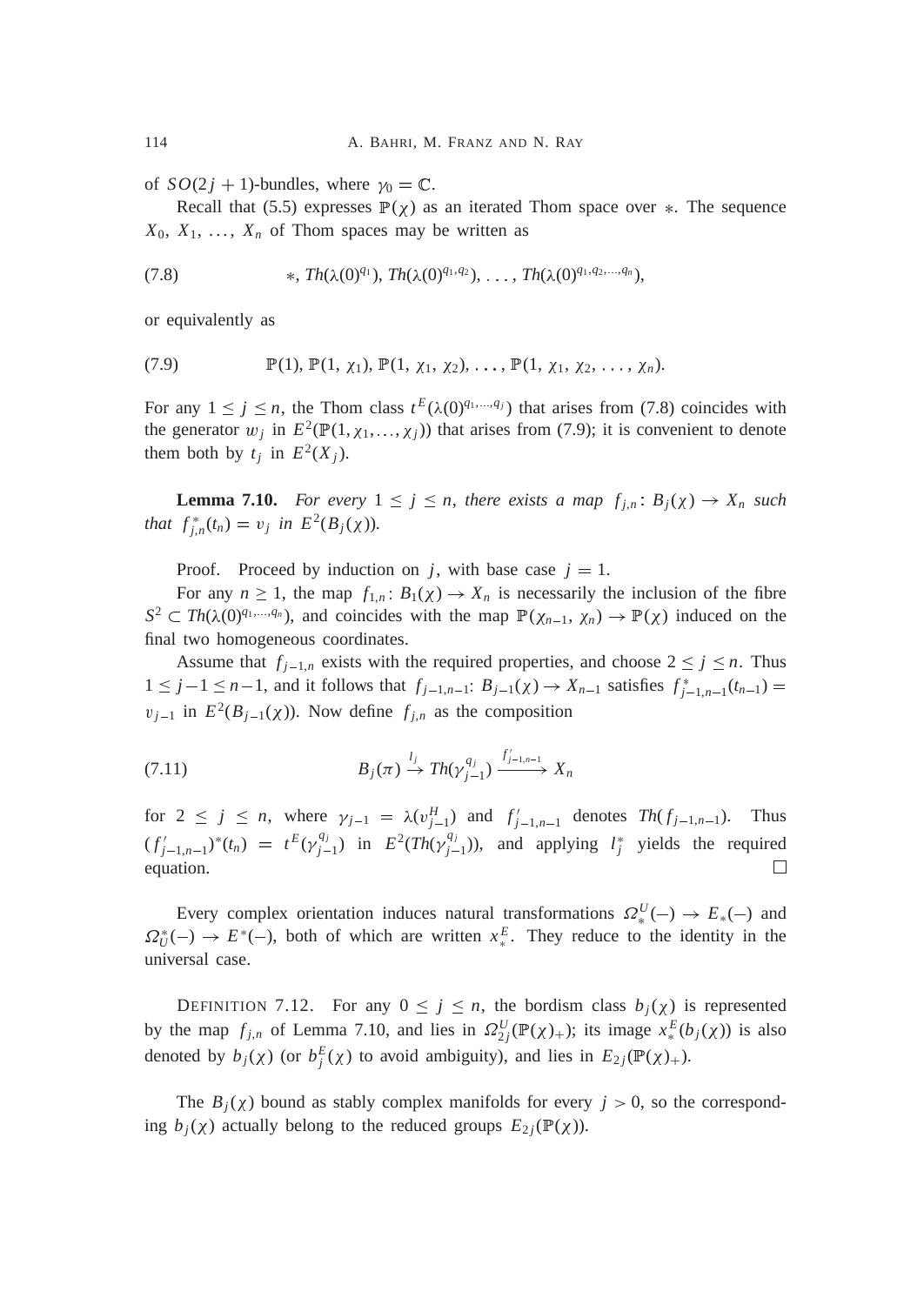According to Theorem 5.8, the elements

$$
(7.13) \t\t\t \{w_{i+1} \cdots w_n : 0 \le i \le n\}
$$

form an  $\Omega_*^U$ -basis for  $\Omega_U^*(\mathbb{P}(\chi)_+)$ , where the case  $i = n$  is interpreted as 1.

**Theorem 7.14.** *For any divisive*  $\chi$ , *the elements*  $\{b_i(\chi): 0 \leq j \leq n\}$  *form a basis for the*  $\Omega^U_*$ -coalgebra  $\Omega^U_*(\mathbb{P}(\chi)_+)$ ; *this basis is dual to* (7.13)*.* 

Proof. Proceed by induction on *n*, noting that the result is trivial for  $n = 0$  and  $\chi = (1)$ . The inductive assumption is that  ${b_j(\chi') : 0 \le j \le n-1}$  and

$$
\{w_{i+1}\cdots w_{n-1}: 0 \le i \le n-1\}
$$

are dual  $\Omega_*^U$ -bases for  $\Omega_*^U(\mathbb{P}(\chi')_+)$  and  $\Omega_U^*(\mathbb{P}(\chi')_+)$  respectively. In other words, the Kronecker product  $\langle w_{i+1} \cdots w_{n-1}, b_j(\chi') \rangle$  evaluates to  $\delta_{n-i-1,j}$  in  $\Omega_{2(j-i)}^U$ , for every  $0 \leq$  $i, j \leq n-1.$ 

Now consider (7.11), and the Thom isomorphisms

$$
\Phi^* \colon \Omega^*_{U}((X_{n-1})_+) \to \Omega^{*+2}_{U}(X_n)
$$
 and  $\Phi_* \colon \Omega^U_{*+2}(X_n) \to \Omega^U_{*}((X_{n-1})_+)$ 

given by the Thom class  $w^U(n) \in \Omega^2_U(X_n)$ . Then  $\Phi^*$  satisfies

$$
(7.15) \t\t\t \t\t\t \Phi^*(w_{i+1}\cdots w_{n-1}) = w_{i+1}\cdots w_n
$$

for  $0 \le i \le n - 1$ , and Lemma 7.10 shows that  $\Phi_*$  satisfies

(7.16) 
$$
\Phi_*(b_k(\chi)) = b_{k-1}(\chi')
$$

for  $1 \leq k \leq n$ . To check that the stably complex structures behave as required by (7.16), appeal must be made to (7.7).

By (7.15) and (7.16), the Kronecker product  $\langle w_{i+1} \cdots w_n, b_k(\chi) \rangle$  may be rewritten as

$$
\langle \Phi^*(w_{i+1}\cdots w_{n-1}), b_k(\chi) \rangle = \langle w_{i+1}\cdots w_{n-1}, \Phi_*(b_k(\chi)) \rangle
$$
  
= 
$$
\langle w_{i+1}\cdots w_{n-1}, b_{k-1}(\chi') \rangle
$$

for  $0 \le i \le n-1$  and  $1 \le k \le n$ . This evaluates to  $\delta_{n-i-1,k-1} = \delta_{n-i,k}$  by induction, so it remains only to confirm the cases  $i = n$  and  $k = 0$ . They involve  $1 \in \Omega_U^0((X_n)_+)$ and  $1 \in \Omega_0^U((X_n)_+)$ , and follow immediately.  $\Box$ 

**Corollary 7.17.** Given any complex oriented homology theory  $E_*(-)$ , the elem*ents*  $\{b_i(\chi): 0 \leq j \leq n\}$  *form an E<sub>\*</sub>-basis for E<sub>\*</sub>*( $\mathbb{P}(\chi)$ +); *it is dual to the basis*  $\{w_{i+1} \cdots w_n : 0 \le i \le n\}$  *for*  $E^*(\mathbb{P}(\chi)_+)$  *given by* Theorem 5.8*.*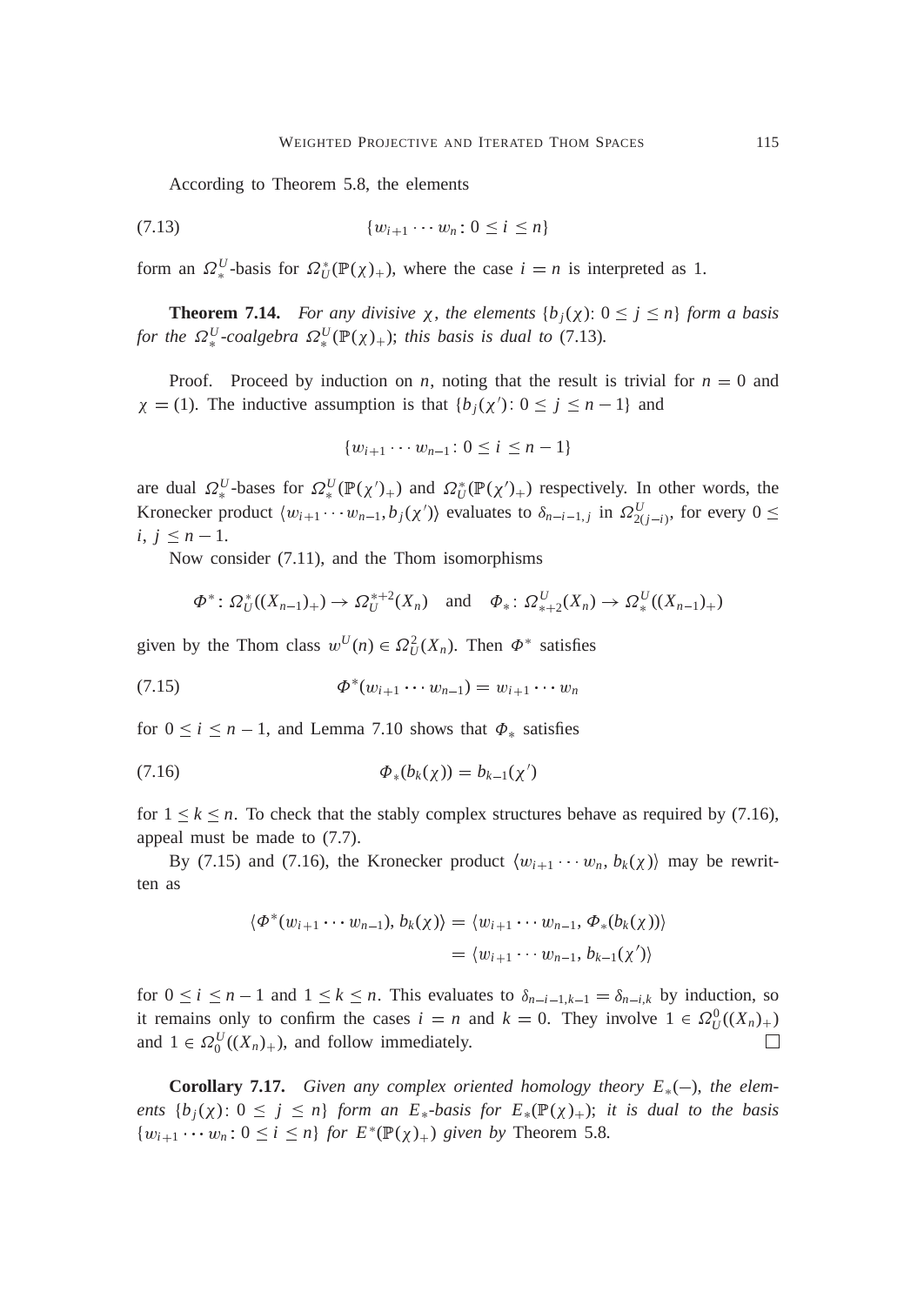It follows from Corollary 7.17 that the coalgebra structure on  $E_*(P(\chi))_+$  is determined by expressions of the form

(7.18) 
$$
\delta(b_j(\chi)) = \sum_{0 \le k+l \le j} e_{j,k,l} b_k(\chi) \otimes b_l(\chi)
$$

in  $E_*(\mathbb{P}(\chi)_+) \otimes E_*(\mathbb{P}(\chi)_+)$ , for  $0 \leq j \leq n$ . The coefficient  $e_{j,k,l}$  lies in  $E_{2(j-k-l)}$ , and is given by the coefficient of  $w_{n-j+1} \cdots w_n$  in the product

$$
w_{n-k+1}\cdots w_n\cdot w_{n-l+1}\cdots w_n.
$$

EXAMPLE 7.19. If  $\chi = (1, 1, 1, r)$ , then Example 5.16 shows that  $E_*(\mathbb{P}(\chi)_+)$  is freely generated over  $E_*$  by elements  ${b_j := b_j(\chi) : 0 \le j \le 2}$ , where  $b_0 = 1$ . Applying Theorem 5.8 to (7.18) yields  $\delta(1) = 1 \otimes 1$ , together with

$$
\delta(b_1) = b_1 \otimes 1 + 1 \otimes b_1, \quad \delta(b_2) = b_2 \otimes 1 + rb_1 \otimes b_1 + 1 \otimes b_2,
$$

and

$$
\delta(b_3) = b_3 \otimes 1 + rb_2 \otimes b_1 + {r \choose 2} a^E b_1 \otimes b_1 + rb_1 \otimes b_2 + 1 \otimes b_3
$$

in  $E_*(\mathbb{P}(\chi)_+) \otimes E_*(\mathbb{P}(\chi)_+).$ 

In the case of integral homology, the top dimensional group  $H_{2n}(\mathbb{P}(\chi))$  is isomorphic to  $\mathbb{Z}$ , and cap product with the generator  $b_n^H(\chi)$  defines Poincaré duality over <sup>Q</sup>; this does not, of course, extend to <sup>Z</sup>, symptomising the existence of singularities. Nevertheless,  $b_n^H(\chi)$  may still be thought of as a fundamental class, and is the image of the universal  $b_n(\chi)$  under  $x_*^H$ . In this sense, the representing map  $j_{n,n}$ :  $B_n(\chi) \to \mathbb{P}(\chi)$ may be interpreted as a desingularisation of  $\mathbb{P}(\chi)$ ; it is closely related to the associated toric desingularisation [10, §2.6], as we shall explain in a future note.

#### **8. Homological reassembly**

It remains to consider the assembly problem for  $E_*(P(\chi))$ , by dualising the results of Section 6. This approach is not strictly necessary, as explained in Remark 6.20; for  $E_*(\mathbb{P}(\chi)_+)$  is isomorphic as  $E_*$ -coalgebras to  $E_*(\mathbb{P}(\chi^*))$ , and the latter may be described in terms of iterated Thom isomorphisms. Nevertheless, the homological advantages of proceeding prime by prime are as valid as for cohomology.

**Proposition 8.1.** *For any weight vector*  $\chi$ *, the*  $E_*$ *-coalgebra*  $E_*(\mathbb{P}(\chi)_+)$  *is a free*  $E_*$ -module, with one generator in each even dimension  $\leq 2n$ .

Proof. Because  $E_*$  is even dimensional and torsion free, the result follows directly from applying  $\text{Hom}_{E_*}(-, E_*)$  to Proposition 6.1. □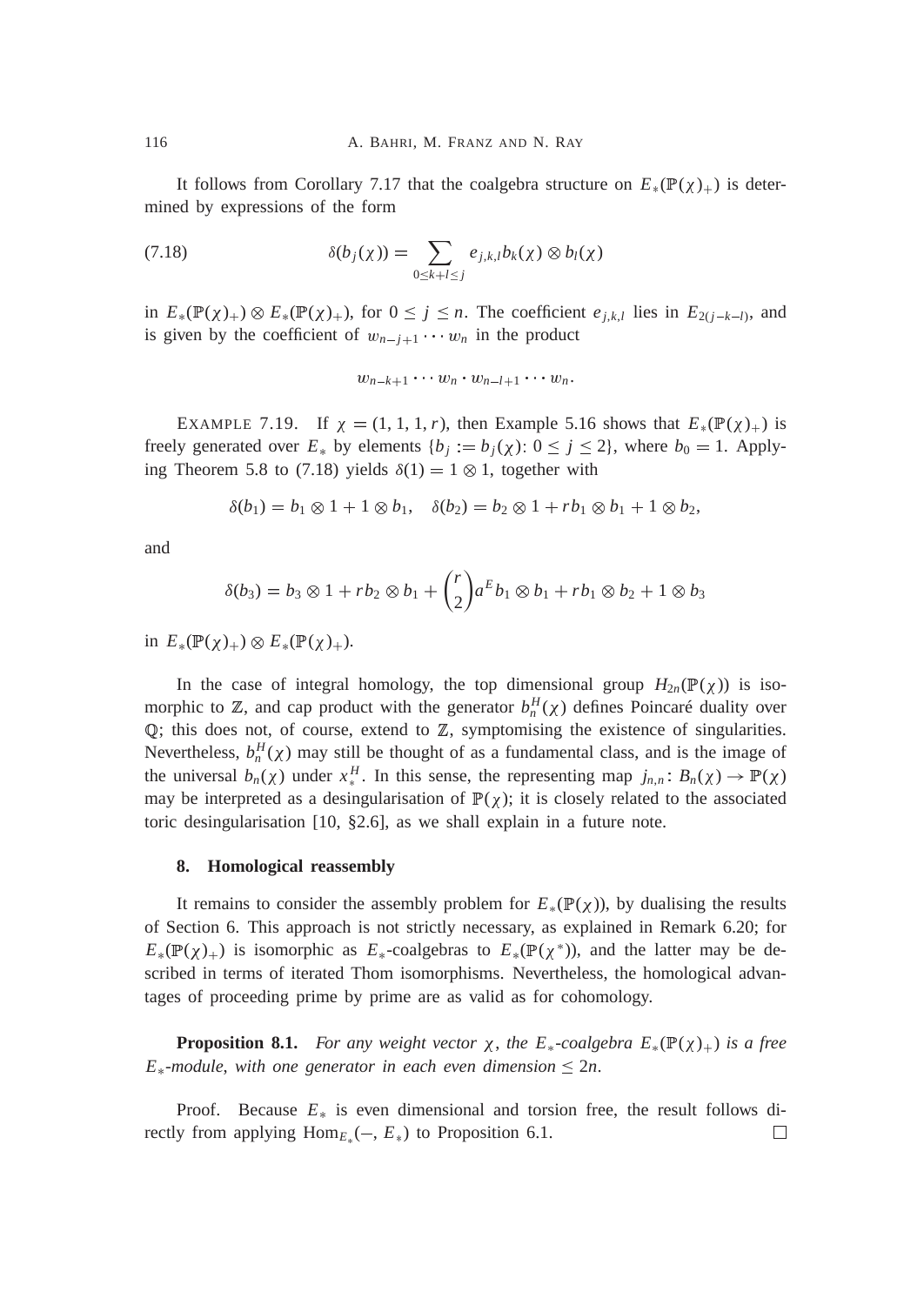A more explicit description is obtained by dualising the free  $E_*$ -modules that appear in Theorem 6.10.

**Theorem 8.2.** *For any weight vector*  $\chi$ *, the*  $E_*$ -coalgebra  $E_*(\mathbb{P}(\chi)_+)$  *is isomorphic to the limit of the* CAT*op*[*m*]*-diagram*

$$
E_*(\mathbb{P}(\mathfrak{p}_i \chi)_+)
$$
  

$$
E_*(\mathbb{P}(\mathfrak{p}_1 \chi)_+) \xrightarrow[e(1/\mathfrak{p}_i \chi)_*]{} E_*(\mathbb{C}P_+^n) \xleftarrow[e(1/\mathfrak{p}_m \chi)_*]{} E_*(\mathbb{P}(\mathfrak{p}_m \chi)_+);
$$

*the corresponding universal map*  $E_*(\mathbb{P}(\chi)_+) \to E_*(\mathbb{P}(\rho_{\mu}\chi)_+)$  *may be identified with*  $e(p_i \chi/\chi)$ <sup>\*</sup> for every  $1 \leq i \leq m$ . Similarly,  $E_*(\mathbb{P}(\chi))$  *is also isomorphic to the colimit of the* CAT[*m*]*-diagram*

$$
E_*(\mathbb{P}(\underset{p_i \chi}{P(\underset{p_i \chi}{P(\underset{p_i \chi}{P(\underset{p_i \chi}{P(\underset{p_i \chi}{P(\underset{p_i \chi}{P(\underset{p_i \chi}{P(\underset{p_i \chi}{P(\underset{p_i \chi}{P(\underset{p_i \chi}{P(\underset{p_i \chi}{P(\underset{p_i \chi}{P(\underset{p_i \chi}{P(\underset{p_i \chi}{P(\underset{p_i \chi}{P(\underset{p_i \chi}{P(\underset{p_i \chi}{P(\underset{p_i \chi}{P(\underset{p_i \chi}{P(\underset{p_i \chi}{P(\underset{p_i \chi}{P(\underset{p_i \chi}{P(\underset{p_i \chi}{P(\underset{p_i \chi}{P(\underset{p_i \chi}{P(\underset{p_i \chi}{P(\underset{p_i \chi}{P(\underset{p_i \chi}{P(\underset{p_i \chi}{P(\underset{p_i \chi}{P(\underset{p_i \chi}{P(\underset{p_i \chi}{P(\underset{p_i \chi}{P(\underset{p_i \chi}{P(\underset{p_i \chi}{P(\underset{p_i \chi}{P(\underset{p_i \chi}{P(\underset{p_i \chi}{P(\underset{p_i \chi}{P(\underset{p_i \chi}{P(\underset{p_i \chi}{P(\underset{p_i \chi}{P(\underset{p_i \chi}{P(\underset{p_i \chi}{P(\underset{p_i \chi}{P(\underset{p_i \chi}{P(\underset{p_i \chi}{P(\underset{p_i \chi}{P(\underset{p_i \chi}{P(\underset{p_i \chi}{P(\underset{p_i \chi}{P(\underset{p_i \chi}{P(\underset{p_i \chi}{P(\underset{p_i \chi}{P(\underset{p_i \chi}{P(\underset{p_i \chi}{P(\underset{p_i \chi}{P(\underset{p_i \chi}{P(\underset{p_i \chi}{P(\underset{p_i \chi}{P(\underset{p_i \chi}{P(\underset{p_i \chi}{P(\underset{p_i \chi}{P(\underset{p_i \chi}{P(\underset{p_i \chi}{P(\underset{p_i \chi}{P(\underset{p_i \chi}{P(\underset{p_i \chi}{P(\underset{p_i \chi}{P(\underset{p_i \chi}{P(\underset{p_i \chi}{P(\underset{p_i \chi}{P(\underset{p_i \chi}{P(\underset{p_i \chi}{P(\underset{p_i \chi}{P
$$

*the corresponding universal map*  $E_*(\mathbb{P}(\mathcal{P}_i \chi)_+) \to E_*(\mathbb{P}(\chi)_+)$  *may be identified with*  $e(\chi /_{p_i}\chi)_{\ast}$  *for every*  $1 \leq i \leq m$ .

The limit described by Theorem 8.2 is actually the iterated pullback

$$
E_*(\mathbb{P}(\mathcal{P}_1\chi)_+)\times_{E_*(\mathbb{C}P^n_+)}\cdots\times_{E_*(\mathbb{C}P^n_+)}E_*(\mathbb{P}(\mathcal{P}_m\chi)_+)
$$

of  $E_*$ -coalgebras, and the colimit is the iterated pushout

$$
E_*(\mathbb{P}(\begin{smallmatrix}p_1 \ \chi \end{smallmatrix})_+) \otimes_{E_* (\mathbb{C} P^n_+)} \cdots \otimes_{E_* (\mathbb{C} P^n_+)} E_* (\mathbb{P}(\begin{smallmatrix}p_m \ \chi \end{smallmatrix})_+).
$$

By analogy with (6.14), the former may be rewritten as

(8.3) 
$$
E_*(\mathbb{P}(\rho_1\chi)_+) \cap \cdots \cap E_*(\mathbb{P}(\rho_m\chi)_+) < E_*(\mathbb{C}P^n_+).
$$

EXAMPLE 8.4. Expression (8.3) identifies  $K_*(\mathbb{P}(3, 4, 5)_+)$  with

$$
(8.5) \qquad K_*({\mathbb P}(1,4,1)_+) \cap K_*({\mathbb P}(3,1,1)_+) \cap K_*({\mathbb P}(1,1,5)_+) < K_*({\mathbb C}P_+^2).
$$

Applying Corollary 7.17 with  $\pi = (1, 1, r)$  shows that  $K_*(\mathbb{P}(\pi)_+)$  is isomorphic to

$$
(8.6) \t\t K*\langle 1, b1(\pi), b2(\pi)\rangle,
$$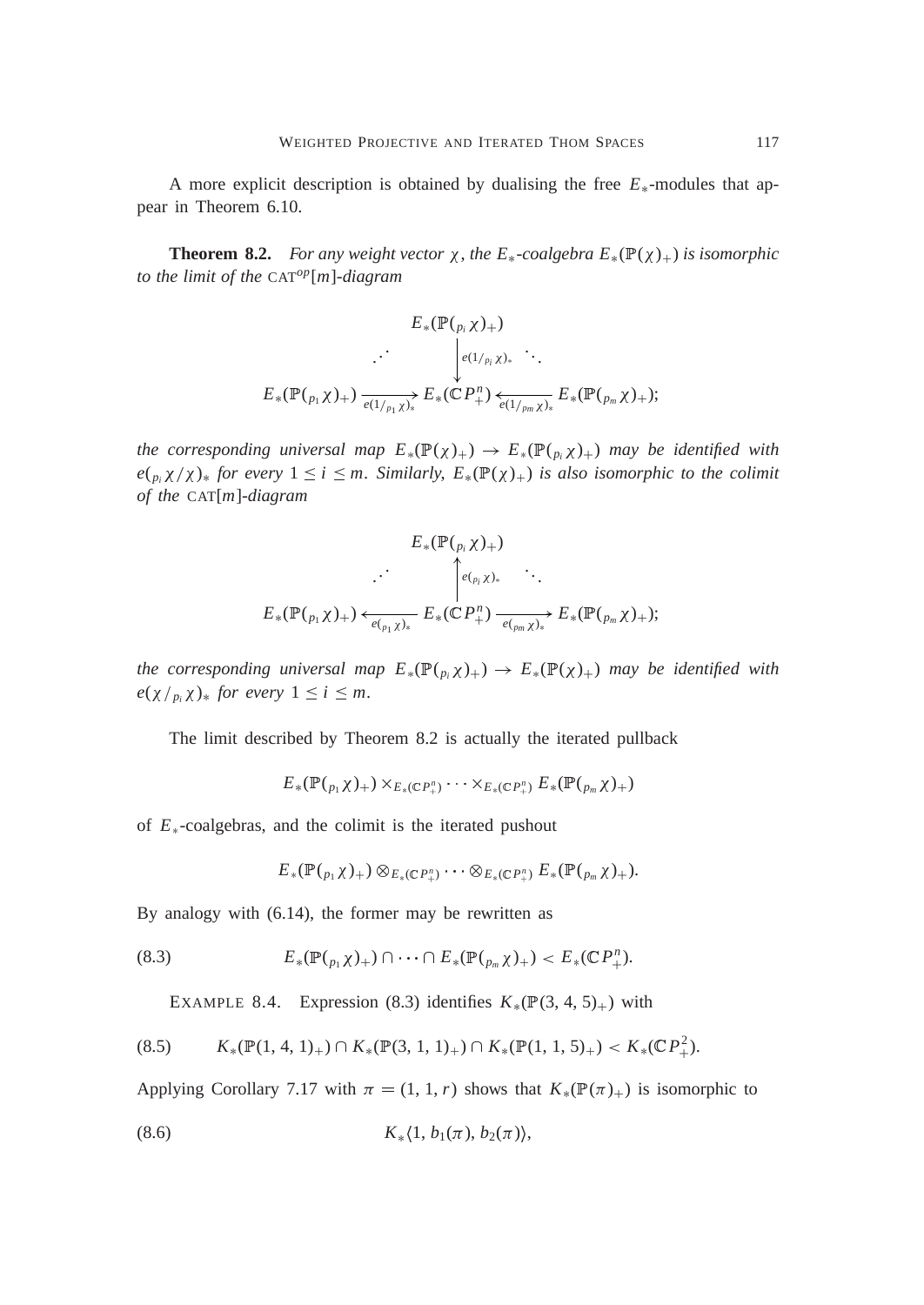and also that (8.3) identifies  $b_1(\pi)$  with  $b_1$  in  $K_2(\mathbb{C}P^2)$  and  $b_2(\pi)$  with  $rb_2$  in  $K_4(\mathbb{C}P^2)$ . These identifications are compatible with the diagonals

$$
\delta(b_1(\pi)) = b_1(\pi) \otimes 1 + 1 \otimes b_1(\pi)
$$

and

$$
\delta(b_2(\pi)) = b_2(\pi) \otimes 1 + rb_1(\pi) \otimes b_1(\pi) + 1 \otimes b_2(\pi).
$$

Substituting  $r = 3$ , 4, and 5 and applying (8.3) confirms that  $K_*(P(3, 4, 5)_+)$  is isomorphic to the subcoalgebra

$$
(8.7) \t K_*\langle 1, b_1, 60b_2 \rangle < K_*({\mathbb{C}}P_+^2),
$$

as predicted by Proposition 8.1. The resulting coalgebra is  $K_*$ -dual to the  $K_*$ -algebra description of  $K^*(\mathbb{P}(3, 4, 5)_+)$  given by Example 6.16.

Setting  $z = 1$  in (8.7) yields an abstract isomorphism of coalgebras between  $K_*(\mathbb{P}(\chi))$ and  $H_*(\mathbb{P}(\chi))$ , and dualises Al Amrani's algebra isomorphism of [4].

ACKNOWLEDGEMENTS. The authors are grateful to Abdallah Al Amrani, for helpful correspondence on the topological history of weighted projective space, and for sharing his knowledge of the literature. The first and third authors are indebted to Sam Gitler and the mathematicians of Cinvestav for their outstanding hospitality in Mexico City, and particularly to Ernesto Lupercio for proposing the version of Theorem 4.9 that appears above. The third author thanks Anand Dessai and the University of Fribourg, who provided the opportunity to expound much of this material in May 2008. Credit is also due to Jack Morava for supporting the authors' belief that the topology of weighted projective spaces might well be studied prime by prime.

#### **References**

[1] J.F. Adams: Stable Homotopy and Generalised Homology, Univ. Chicago Press, Chicago, IL, 1974.

- [3] A. Al Amrani: *Cohomological study of weighted projective spaces*; in Algebraic Geometry (Ankara, 1995), Lecture Notes in Pure and Appl. Math. **193**, Dekker, New York, 1997, 1–52.
- [4] A. Al Amrani: *A comparison between cohomology and K -theory of weighted projective spaces*, J. Pure Appl. Algebra **93** (1994), 129–134.
- [5] A. Bahri, M. Franz and N. Ray: *The equivariant cohomology ring of weighted projective space*, Math. Proc. Cambridge Philos. Soc. **146** (2009), 395–405.
- [6] A. Bahri, M. Franz, D. Notbohm and N. Ray: *The classification of weighted projective spaces*, Fund. Math. **220** (2013), 217–226.

<sup>[2]</sup> A. Al Amrani: *Complex K -theory of weighted projective spaces*, J. Pure Appl. Algebra **93** (1994), 113–127.